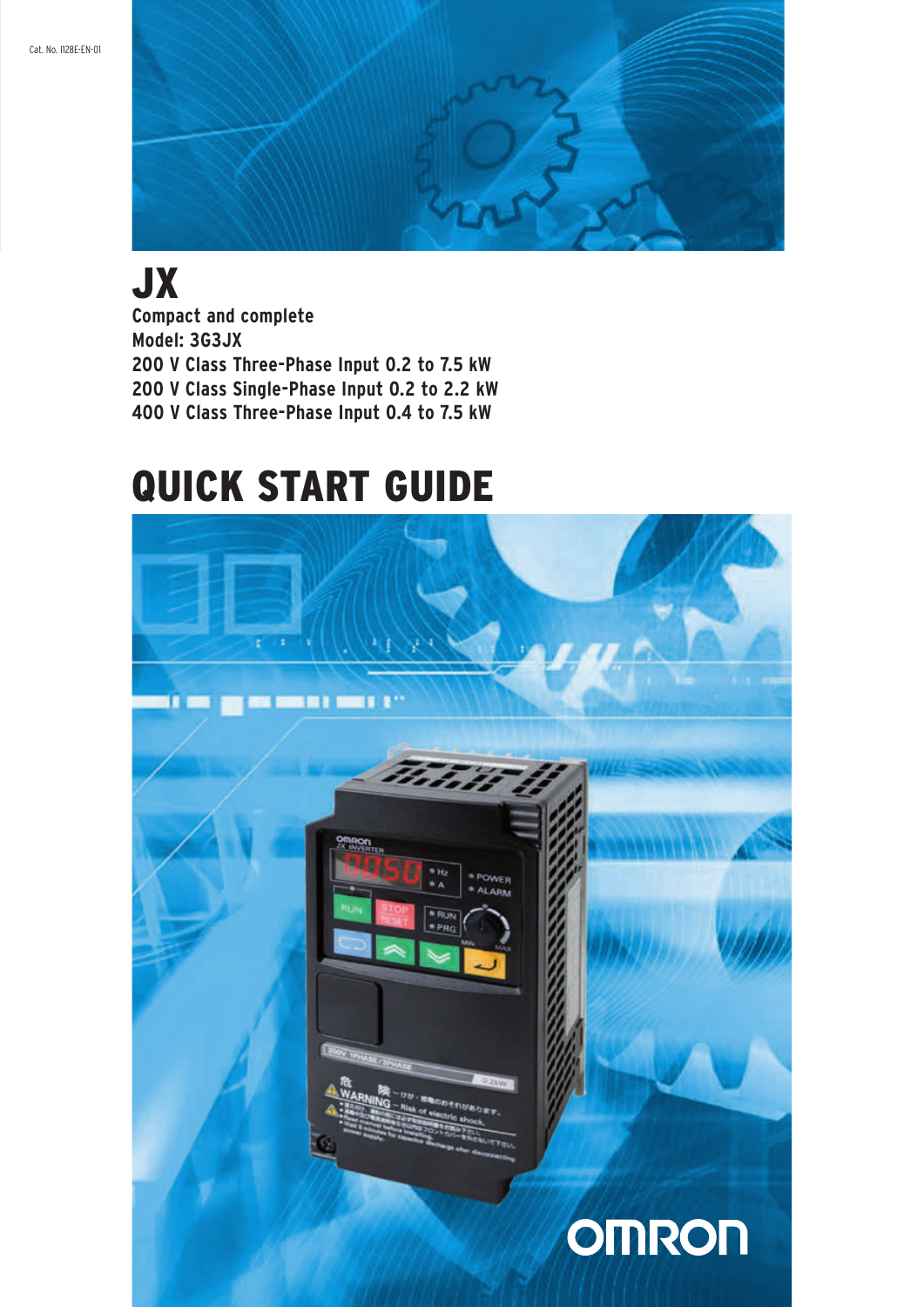OMRON products are manufactured for use according to proper procedures by a qualified operator and only for the purposes described in this manual.

The following conventions are used to indicate and classify precautions in this manual. Always heed the information provided with them. Failure to heed precautions can result in injury to people or damage to property.

# *OMRON Product References*

All OMRON products are capitalized in this manual. The word "Unit" is also capitalized when it refers to an OMRON product, regardless of whether or not it appears in the proper name of the product.

#### **OMRON, 2012**

All rights reserved. No part of this publication may be reproduced, stored in a retrieval system, or transmitted, in any form, or by any means, mechanical, electronic, photocopying, recording, or otherwise, without the prior written permission of OMRON.

No patent liability is assumed with respect to the use of the information contained herein. Moreover, because OMRON is constantly striving to improve its high-quality products, the information contained in this manual is subject to change without notice. Every precaution has been taken in the preparation of this manual. Nevertheless, OMRON assumes no responsibility for errors or omissions. Neither is any liability assumed for damages resulting from the use of the information contained in this publication.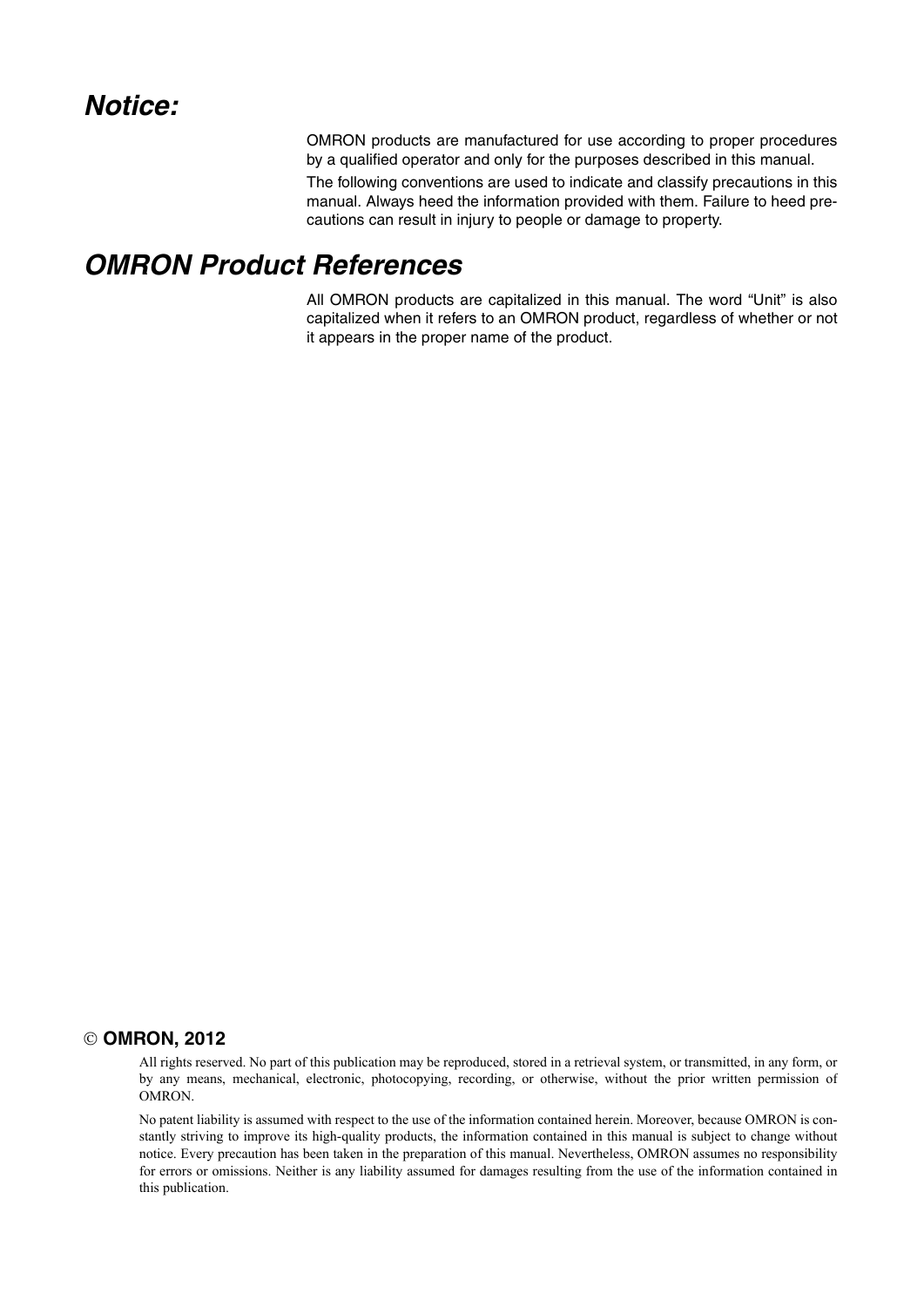# JX Quick Start Guide

| 25<br>25 |  |
|----------|--|
|          |  |
|          |  |
|          |  |
|          |  |
|          |  |
|          |  |
|          |  |
|          |  |
|          |  |
|          |  |
|          |  |
|          |  |
|          |  |
|          |  |
|          |  |
|          |  |
|          |  |
|          |  |
|          |  |
|          |  |
|          |  |
|          |  |
|          |  |
|          |  |
|          |  |
|          |  |
|          |  |
|          |  |
|          |  |
|          |  |
|          |  |
|          |  |
|          |  |
|          |  |
| 27       |  |
| 29       |  |
| 30       |  |
|          |  |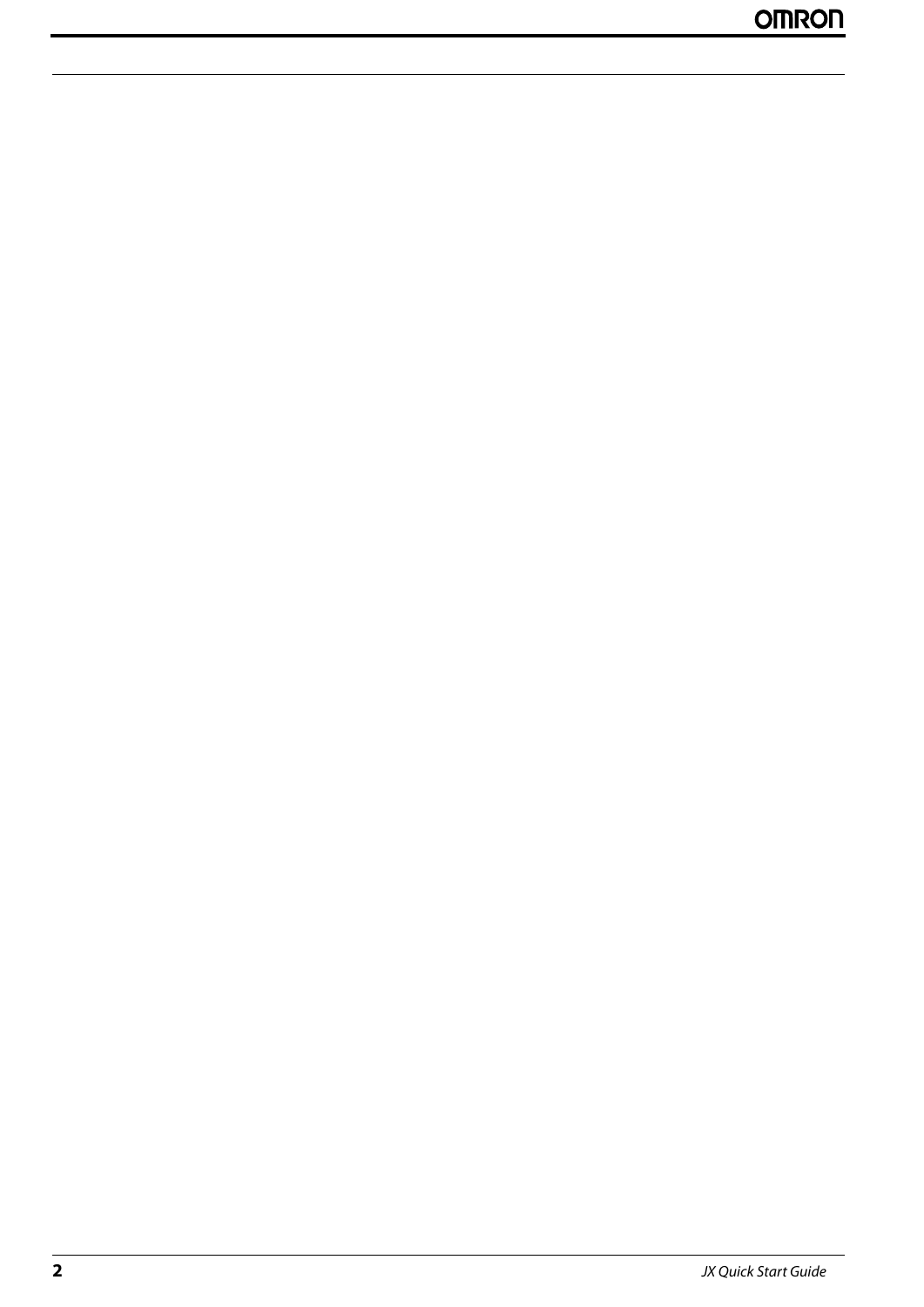# <span id="page-4-0"></span>*JX Quick Start Guide*

# <span id="page-4-1"></span>*1 SPECIFICATIONS*

## **1.1 Upon receipt**

Please perform the following task after receiving the drive:

- **•** Inspect the driver for damage. If the drive appear damage upon receipt, contact your supplier.
- **•** Verify the receipt of the correct model by checking the information on the nameplate. If you have received the wrong model contact your supplier.
- **•** Refer to the User's Manual for detailed information about the product and functions.

### **Basic specifications and optional EMC filter**

| Voltage   | Type   | Max Motor (KW) | Rated output current (A) | <b>EMC</b> filter    |  |
|-----------|--------|----------------|--------------------------|----------------------|--|
|           | 3G3JX- |                |                          |                      |  |
|           | AB002  | 0.2            | 1.4                      | <b>AX-FIJ1006-RE</b> |  |
|           | AB004  | 0.4            | 2.6                      |                      |  |
| 1 x 200 V | AB007  | 0.75           | 4.0                      | AX-FIJ1010-RE        |  |
|           | AB015  | 1.5            | 7.1                      | AX-FIJ1026-RE        |  |
|           | AB022  | 2.2            | 10.0                     |                      |  |
|           | A2002  | 0.2            | 1.4                      |                      |  |
|           | A2004  | 0.4            | 2.6                      | AX-FIJ2006-RE        |  |
|           | A2007  | 0.75           | 4.0                      |                      |  |
| 3 x 200 V | A2015  | 1.5            | 7.1                      |                      |  |
|           | A2022  | 2.2            | 10.0                     | AX-FIJ2020-RE        |  |
|           | A2037  | 3.7            | 15.9                     |                      |  |
|           | A2055  | 5.5            | 24.0                     | AX-FIJ2040-RE        |  |
|           | A2075  | 7.5            | 32.0                     |                      |  |
|           | A4004  | 0.4            | 1.5                      |                      |  |
|           | A4007  | 0.75           | 2.5                      | AX-FIJ3005-RE        |  |
|           | A4015  | 1.5            | 3.8                      |                      |  |
| 3 x 400 V | A4022  | 2.2            | 5.5                      | AX-FIJ3011-RE        |  |
|           | A4040  | 4.0            | 8.6                      |                      |  |
|           | A4055  | 5.5            | 13.0                     | <b>AX-FIJ3020-RE</b> |  |
|           | A4075  | 7.5            | 16.0                     |                      |  |

#### <span id="page-4-2"></span>**1.2 Power ratings**

|                                                                              | Single-phase 200 V: 3G3JX-                 |                                                                         | AB002                              | AB004                                          | <b>AB007</b>                      | <b>AB015</b> | AB022 |       |       |       |  |
|------------------------------------------------------------------------------|--------------------------------------------|-------------------------------------------------------------------------|------------------------------------|------------------------------------------------|-----------------------------------|--------------|-------|-------|-------|-------|--|
|                                                                              | Three-phase 200 V: 3G3JX-                  |                                                                         | A2002                              | A2004                                          | A2007                             | A2015        | A2022 | A2037 | A2055 | A2075 |  |
| Motor (kW)                                                                   | Applicable motor capacity                  |                                                                         | 0.2                                | 0.4                                            | 0.75                              | 1.5          | 2.2   | 3.7   | 5.5   | 7.5   |  |
|                                                                              | Inverter capacity (KVA)                    | 200 V                                                                   | 0.4                                | 0.9                                            | 1.3                               | 2.4          | 3.4   | 5.5   | 8.3   | 11.0  |  |
|                                                                              |                                            | 240 V                                                                   | 0.5                                | 1.0                                            | 1.6                               | 2.9          | 4.1   | 6.6   | 9.9   | 13.3  |  |
| Output<br>characteristics                                                    | Rated output current (A)                   |                                                                         | 1.4                                | 2.6                                            | 4.0                               | 7.1          | 10.0  | 15.9  | 24.0  | 32.0  |  |
|                                                                              | Max. output voltage                        | Proportional to input voltage: 0 to 240 V                               |                                    |                                                |                                   |              |       |       |       |       |  |
|                                                                              | Max. output frequency                      |                                                                         |                                    | $400$ Hz                                       |                                   |              |       |       |       |       |  |
|                                                                              | Rated input voltage and frequency          | Single-phase 200 to 240 V 50/60 Hz<br>Three-phase 200 to 240 V 50/60 Hz |                                    |                                                |                                   |              |       |       |       |       |  |
|                                                                              | Rated input current (A) single-phase 200 V |                                                                         | 3.1                                | 5.8                                            | 9.0                               | 16.0         | 22.5  | ۰     |       |       |  |
| Power supply                                                                 | Rated input current (A) three-phase 200 V  |                                                                         | 1.8                                | 3.4                                            | 5.2                               | 9.3          | 13.0  | 20.0  | 30.0  | 40.0  |  |
|                                                                              | Allowable voltage fluctuation              |                                                                         | $-15\%$ to $+10\%$                 |                                                |                                   |              |       |       |       |       |  |
|                                                                              | Allowable frequency fluctuation            |                                                                         | $+5%$                              |                                                |                                   |              |       |       |       |       |  |
| <b>Built-in filter</b>                                                       |                                            |                                                                         | EMC filter (C1 single phase)       |                                                |                                   |              |       |       |       |       |  |
| At short-time deceleration<br><b>Braking torque</b><br>At capacitor feedback |                                            | Approx. 50%                                                             |                                    | 50% for<br>3-phase<br>20 to 40% for<br>1-phase | Approx. 20% to 40%<br>Approx. 20% |              |       |       |       |       |  |
| Cooling method                                                               |                                            |                                                                         | Self cooling<br>Forced-air-cooling |                                                |                                   |              |       |       |       |       |  |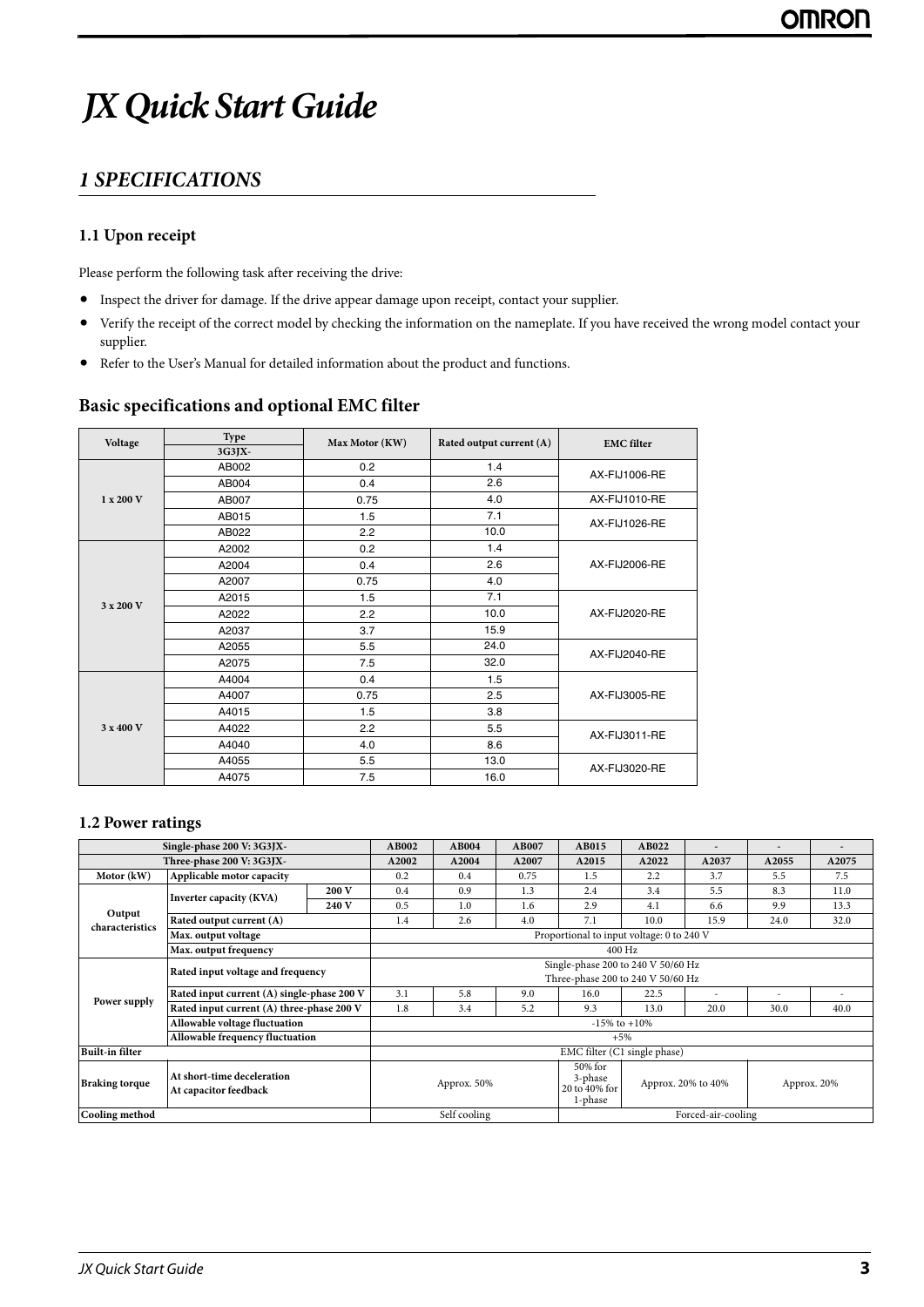| Three-phase 400 V: 3G3JX- |                                   |                               | A4004                                     | A4007              | A4015              | A4022 | A4040 | A4055       | A4075 |  |
|---------------------------|-----------------------------------|-------------------------------|-------------------------------------------|--------------------|--------------------|-------|-------|-------------|-------|--|
| Motor (kW)                | Applicable motor capacity         |                               | 0.4                                       | 0.75               | 1.5                | 2.2   | 4.0   | 5.5         | 7.5   |  |
|                           | Inverter capacity (KVA)           | 380 V                         | 0.9                                       | 1.6                | 2.5                | 3.6   | 5.6   | 8.5         | 10.5  |  |
| Output                    |                                   | 480 V                         | 1.2                                       | 2.0                | 3.1                | 4.5   | 7.1   | 10.8        | 13.3  |  |
| characteristics           | Rated output current (A)          |                               | 1.5                                       | 2.5                | 3.8                | 5.5   | 8.6   | 13.0        | 16.0  |  |
|                           | Max. output voltage               |                               | Proportional to input voltage: 0 to 480 V |                    |                    |       |       |             |       |  |
|                           | Max. output frequency             |                               | 400 Hz                                    |                    |                    |       |       |             |       |  |
|                           | Rated input voltage and frequency | 3-phase 380 to 480 V 50/60 Hz |                                           |                    |                    |       |       |             |       |  |
| Power supply              | Rated input current (A)           | 2.0                           | 3.3                                       | 5.0                | 7.0                | 11.0  | 16.5  | 20.0        |       |  |
|                           | Allowable voltage fluctuation     |                               |                                           | $-15\%$ to $+10\%$ |                    |       |       |             |       |  |
|                           | Allowable frequency fluctuation   |                               | $+5%$                                     |                    |                    |       |       |             |       |  |
| <b>Built-in filter</b>    |                                   |                               | EMC filter C2 class                       |                    |                    |       |       |             |       |  |
| <b>Braking torque</b>     | At short-time deceleration        |                               |                                           |                    |                    |       |       |             |       |  |
|                           | At capacitor feedback             |                               | Approx. 50%                               |                    | Approx. 20% to 40% |       |       | Approx. 20% |       |  |
| Cooling method            |                                   |                               | Self cooling<br>Forced-air-cooling        |                    |                    |       |       |             |       |  |

# <span id="page-5-0"></span>**1.3 Technical specifications**

|                          | Model number 3G3JX-                   | Specifications                                                                                                                                                                                                                                                                                                                                                                                                                                                                                                                                                                                                                                                                                                                    |  |  |  |  |
|--------------------------|---------------------------------------|-----------------------------------------------------------------------------------------------------------------------------------------------------------------------------------------------------------------------------------------------------------------------------------------------------------------------------------------------------------------------------------------------------------------------------------------------------------------------------------------------------------------------------------------------------------------------------------------------------------------------------------------------------------------------------------------------------------------------------------|--|--|--|--|
|                          | <b>Control methods</b>                | Phase-to-phase sinusoidal modulation PWM (V/F)                                                                                                                                                                                                                                                                                                                                                                                                                                                                                                                                                                                                                                                                                    |  |  |  |  |
|                          | Output frequency range                | 0.5 to 400 Hz                                                                                                                                                                                                                                                                                                                                                                                                                                                                                                                                                                                                                                                                                                                     |  |  |  |  |
|                          | <b>Frequency precision</b>            | Digital set value: ±0.01% of the max. frequency                                                                                                                                                                                                                                                                                                                                                                                                                                                                                                                                                                                                                                                                                   |  |  |  |  |
|                          |                                       | Analogue set value: $\pm 0.4\%$ of the max. frequency (25 $\pm 10$ °C)                                                                                                                                                                                                                                                                                                                                                                                                                                                                                                                                                                                                                                                            |  |  |  |  |
|                          | Resolution of frequency set value     | Digital set value: 0.1 Hz                                                                                                                                                                                                                                                                                                                                                                                                                                                                                                                                                                                                                                                                                                         |  |  |  |  |
|                          |                                       | Analogue set value: 1/1000 of maximum frequency                                                                                                                                                                                                                                                                                                                                                                                                                                                                                                                                                                                                                                                                                   |  |  |  |  |
| <b>Control</b> functions | <b>Resolution of output frequency</b> | $0.1$ Hz                                                                                                                                                                                                                                                                                                                                                                                                                                                                                                                                                                                                                                                                                                                          |  |  |  |  |
|                          | Overload capability                   | 150% rated output current for one minute                                                                                                                                                                                                                                                                                                                                                                                                                                                                                                                                                                                                                                                                                          |  |  |  |  |
|                          | Frequency set value                   | 0 to 10 VDC (10 k $\Omega$ ), 4 to 20 mA (250 $\Omega$ ), frequency setting volume (selectable), RS485 Modbus                                                                                                                                                                                                                                                                                                                                                                                                                                                                                                                                                                                                                     |  |  |  |  |
|                          | V/f characteristics                   | Constant/reduced torque                                                                                                                                                                                                                                                                                                                                                                                                                                                                                                                                                                                                                                                                                                           |  |  |  |  |
|                          | <b>Input signals</b>                  | FW (forward), RW (reverse), CF1 to CF4 (multi-step speed), JG (jogging), DB (external DC injection braking), SET (2nd function), 2CH<br>(2-step acceleration/deceleration), FRS (free run), EXT (external trip), USP (USP function), SFT (soft lock), AT (analog current input<br>function selection), RS (reset), PTC (thermistor input), STA (3-wire startup), STP (3-wire stop), F/R (3-wire forward/reverse), PID (PID<br>selection), PIDC (PID integral reset), UP (UP of UP/DWN function), DWN (DWN of UP/DWN function), UDC (data clear of UP/DWN<br>function), OPE (forced OPE mode), ADD (frequency addition), F-TM (forced terminal block), RDY (operation ready), SP-SET (special<br>setting), EMR (emergency shutoff) |  |  |  |  |
| Functionality            | <b>Output signals</b>                 | RUN (signal during operation), FA1 (frequency arrival signal 1), FA2 (frequency arrival signal 2), OL (overload warning signal), OD (PID<br>excess deviation signal), AL (alarm signal), DC (analog input disconnection detection signal), FBV (PID FB status output), NDc (network<br>error), LOG (logical operation result), ODc (communication option disconnected), LOC (light load signal)                                                                                                                                                                                                                                                                                                                                   |  |  |  |  |
|                          | <b>Standard functions</b>             | AVR function, V/F characteristics selection, upper/lower limit, 16-step speeds, starting frequency adjustment, jogging operation, carrier<br>frequency adjustment, PID control, frequency jump, analog gain/bias adjustment, S-shape acceleration/deceleration, electronic thermal<br>characteristics/level adjustment, retry function, simplified torque boost, trip monitor, soft lock function, frequency conversion display,<br>USP function, 2nd control function, motor rotation speed UP/DWN, overcurrent suppression function.                                                                                                                                                                                            |  |  |  |  |
|                          | Analogue inputs                       | 2 analogue inputs 0 to 10 V (20 k $\Omega$ ), 4 to 20 mA (250 $\Omega$ )                                                                                                                                                                                                                                                                                                                                                                                                                                                                                                                                                                                                                                                          |  |  |  |  |
|                          | <b>Accel/Decel times</b>              | 0.01 to 3600.0 s (line/curve selection), 2nd accel/decel setting available                                                                                                                                                                                                                                                                                                                                                                                                                                                                                                                                                                                                                                                        |  |  |  |  |
|                          | <b>Display</b>                        | Status indicator LED's Run, Program, Power, Alarm, Hz, Amps, Volume Led indicator                                                                                                                                                                                                                                                                                                                                                                                                                                                                                                                                                                                                                                                 |  |  |  |  |
|                          |                                       | Digital operator: Available to monitor frequency reference, output current, output frequency                                                                                                                                                                                                                                                                                                                                                                                                                                                                                                                                                                                                                                      |  |  |  |  |
|                          | Motor overload protection             | Electronic Thermal overload relay and PTC thermistor input                                                                                                                                                                                                                                                                                                                                                                                                                                                                                                                                                                                                                                                                        |  |  |  |  |
|                          | <b>Instantaneous overcurrent</b>      | 180% of rated current                                                                                                                                                                                                                                                                                                                                                                                                                                                                                                                                                                                                                                                                                                             |  |  |  |  |
|                          | Overload                              | 150% for 1 minute                                                                                                                                                                                                                                                                                                                                                                                                                                                                                                                                                                                                                                                                                                                 |  |  |  |  |
|                          | Overvoltage                           | 790 V for 400 V type and 395 V for 200 V type                                                                                                                                                                                                                                                                                                                                                                                                                                                                                                                                                                                                                                                                                     |  |  |  |  |
| Protection functions     | <b>Momentary power loss</b>           | Following items are selectable: alarm, 0 Hz start, frequency output at interruption, maximum frequency                                                                                                                                                                                                                                                                                                                                                                                                                                                                                                                                                                                                                            |  |  |  |  |
|                          | Cooling fin overheat                  | Temperature monitor and error detection                                                                                                                                                                                                                                                                                                                                                                                                                                                                                                                                                                                                                                                                                           |  |  |  |  |
|                          | <b>Stall prevention level</b>         | Selectable level applicable only at constant speed or during acceleration and constant speed                                                                                                                                                                                                                                                                                                                                                                                                                                                                                                                                                                                                                                      |  |  |  |  |
|                          | <b>Ground fault</b>                   | Detected at power-on                                                                                                                                                                                                                                                                                                                                                                                                                                                                                                                                                                                                                                                                                                              |  |  |  |  |
|                          | Power charge indication               | On when power is supplied to the control part                                                                                                                                                                                                                                                                                                                                                                                                                                                                                                                                                                                                                                                                                     |  |  |  |  |
|                          | Degree of protection                  | <b>IP20</b>                                                                                                                                                                                                                                                                                                                                                                                                                                                                                                                                                                                                                                                                                                                       |  |  |  |  |
|                          | <b>Ambient humidity</b>               | 90% RH or less (without condensation)                                                                                                                                                                                                                                                                                                                                                                                                                                                                                                                                                                                                                                                                                             |  |  |  |  |
|                          | Storage temperature                   | -20°C to +65°C (short-term temperature during transportation)                                                                                                                                                                                                                                                                                                                                                                                                                                                                                                                                                                                                                                                                     |  |  |  |  |
|                          | Ambient temperature                   | -10°C to 50°C (both the carrier frequency and output current need to be reduced at over 40°C)                                                                                                                                                                                                                                                                                                                                                                                                                                                                                                                                                                                                                                     |  |  |  |  |
|                          | Installation                          | Indoor (no corrosive gas, dust, etc.)                                                                                                                                                                                                                                                                                                                                                                                                                                                                                                                                                                                                                                                                                             |  |  |  |  |
| Ambient conditions       | <b>Installation height</b>            | Max. 1000 m                                                                                                                                                                                                                                                                                                                                                                                                                                                                                                                                                                                                                                                                                                                       |  |  |  |  |
|                          | <b>Vibration</b>                      | 5.9 m/s <sup>2</sup> (0.6 G), 10 to 55 Hz (complies with the test method specified in JIS C0040 (1999).)                                                                                                                                                                                                                                                                                                                                                                                                                                                                                                                                                                                                                          |  |  |  |  |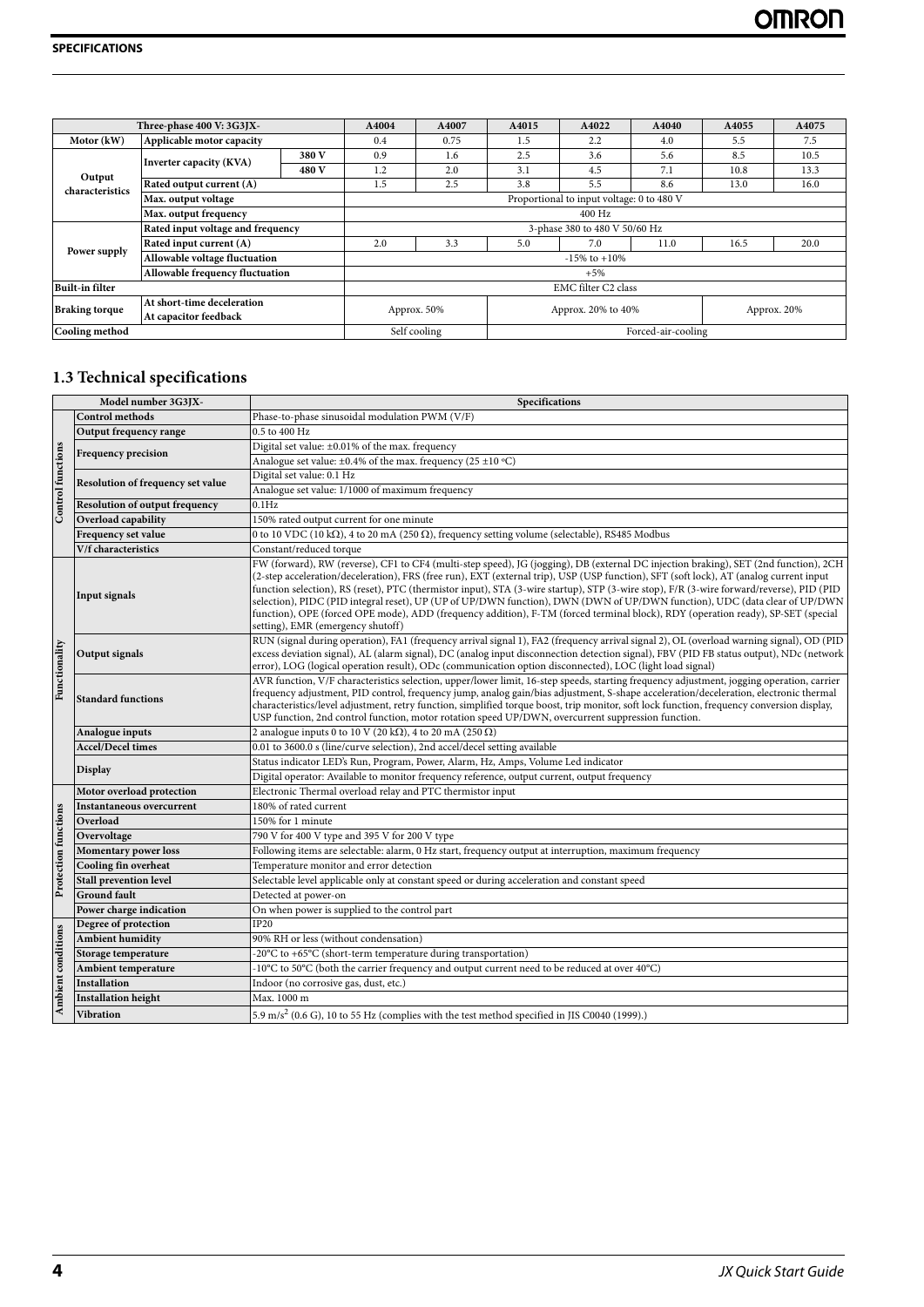# <span id="page-6-1"></span><span id="page-6-0"></span>*2 INSTALLATION*

# **2.1 Wiring sizes and protection**

|                   |                       | <b>Wiring</b>       | Applicable device           |                                 |  |  |
|-------------------|-----------------------|---------------------|-----------------------------|---------------------------------|--|--|
| Motor output (kW) | Inverter model 3G3JX- | Power cable $(mm2)$ | Earth leakage breaker (ELB) | Fuse size (class J) Rated 600 V |  |  |
| 0.2               | A2002                 | 1.25                | 5 A                         | 10A                             |  |  |
| 0.4               | A2004                 | 1.25                | 5 A                         | 10 A                            |  |  |
|                   | A4004                 |                     |                             | 3 A                             |  |  |
| 0.75              | A2007                 | 2.0                 | 10 A                        | 15 A                            |  |  |
|                   | A4007                 | 1.25                | 5 A                         | 6 A                             |  |  |
| 1.5               | A2015                 | 2.0                 | 15 A                        | 15A                             |  |  |
|                   | A4015                 | 2.0                 | 10 A                        | 10 A                            |  |  |
| 2.2               | A2022                 | 2.0                 | 20 A                        | 20 A                            |  |  |
|                   | A4022                 | 2.0                 | 10A                         | 10A                             |  |  |
| 3.7               | A2037                 | 3.5                 | 30 A                        | 30 A                            |  |  |
|                   | A4040                 | 2.0                 | 15 A                        | 15 A                            |  |  |
| 5.5               | A2055                 | 5.5                 | 50 A                        | 40 A                            |  |  |
|                   | A4055                 | 3.5                 | 30 A                        | 20 A                            |  |  |
| 7.5               | A2075                 | $\ \ 8.0$           | 60 A                        | 50 A                            |  |  |
|                   | A4075                 | 3.5                 | 30 A                        | 25 A                            |  |  |
| 0.2               | AB002                 | 2.0                 | 5 A                         | 14 A                            |  |  |
| 0.4               | AB004                 | 2.0                 | 5 A                         | $\overline{\phantom{0}}$        |  |  |
| 0.75              | AB007                 | 2.0                 | 10A                         | $\qquad \qquad -$               |  |  |
| $1.5\,$           | AB015                 | 5.5                 | 15 A                        | $\qquad \qquad -$               |  |  |
| 2.2               | AB022                 | 5.5                 | 20 A                        |                                 |  |  |

# <span id="page-6-2"></span>**2.2 Installation dimensions**







| Voltage class         | Max. applicable | Inverter model 3G3JX- | Figure         | Dimensions in mm |     |     |     |       |            |      |             |     |     |
|-----------------------|-----------------|-----------------------|----------------|------------------|-----|-----|-----|-------|------------|------|-------------|-----|-----|
|                       | motor output kW |                       |                | W1               | H1  | W   | H   | D     | t1         | D1   | Weight (kg) |     |     |
|                       | 0.2             | AB002                 |                | 67               | 143 | 80  | 155 | 95.5  |            | 13   | 0.8         |     |     |
|                       | $0.4\,$         | AB004                 |                |                  |     |     |     | 109.5 | 2.6        | 27   | 0.9         |     |     |
| Single-phase<br>200 V | 0.75            | AB007                 |                |                  |     |     |     | 130.5 |            | 28   | 1.5         |     |     |
|                       | 1.5             | AB015                 | $\overline{2}$ | 98               | 176 | 110 | 189 |       | 157.5<br>6 | 55   | 2.3         |     |     |
|                       | 2.2             | AB022                 |                |                  |     |     |     |       |            |      | 2.4         |     |     |
|                       | 0.2             | A2002                 |                |                  |     |     |     | 95.5  |            | 13   | 0.8         |     |     |
|                       | 0.4             | A2004                 |                |                  |     |     | 67  | 143   | 80         | 155  | 109.5       | 2.6 | 27  |
|                       | 0.75            | A2007                 |                |                  |     |     |     | 132.5 |            | 50   | 1.1         |     |     |
| Three-phase           | 1.5             | A2015                 |                |                  |     |     | 189 |       |            |      | 2.2         |     |     |
| 200 V                 | 2.2             | A2022                 |                | 98               | 176 | 110 |     | 157.5 | 6          | 55   | 2.4         |     |     |
|                       | 3.7             | A2037                 | 2              |                  |     |     |     |       |            |      |             |     |     |
|                       | 5.5             | A2055                 |                |                  |     | 164 | 235 | 180   | 250        |      |             |     | 4.2 |
|                       | 7.5             | A2075                 |                |                  |     |     |     | 167.5 | 1.6        | 77.5 |             |     |     |

t1 D1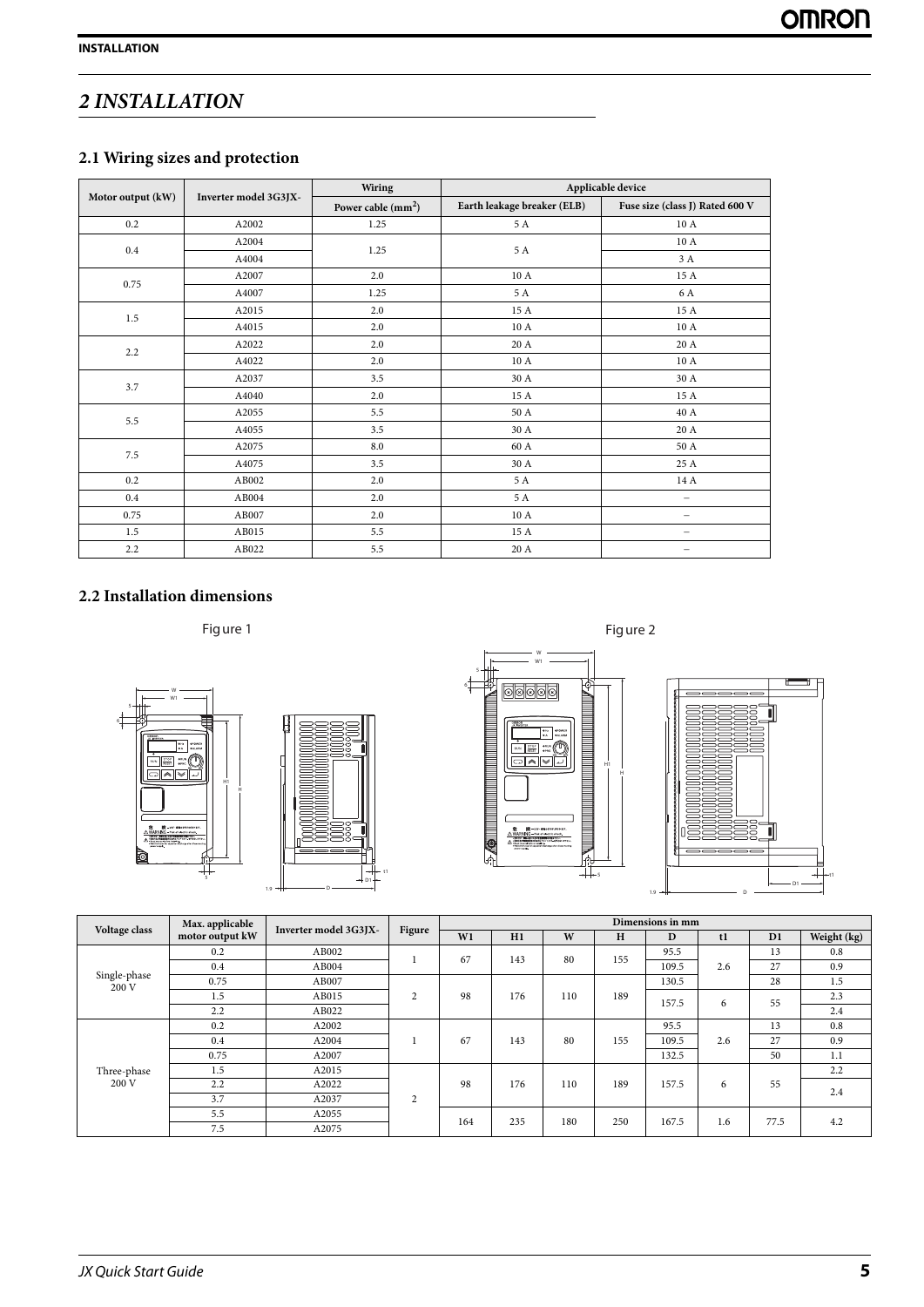| Voltage class        | Max. applicable | Inverter model 3G3JX-<br>Figure |   |     |     |     | Dimensions in mm |       |     |      |             |  |
|----------------------|-----------------|---------------------------------|---|-----|-----|-----|------------------|-------|-----|------|-------------|--|
|                      | motor output kW |                                 |   | W1  | H1  | W   | н                | D     | tl  | D1   | Weight (kg) |  |
|                      | 0.4             | A4004                           |   |     | 176 | 110 | 189              | 130.5 | 2.6 | 28   | 1.5         |  |
|                      | 0.75            | A4007                           | ◠ | 98  |     |     |                  | 157.5 | 6   | 55   | 2.3         |  |
|                      |                 | A4015                           |   |     |     |     |                  |       |     |      |             |  |
| Three-phase<br>400 V | 2.2             | A4022                           |   |     |     |     |                  |       |     |      |             |  |
|                      | 4.0             | A4040                           |   |     |     |     |                  |       |     |      |             |  |
|                      | 5.5             | A4055                           |   | 164 | 235 | 180 | 250              | 167.5 | 1.6 | 77.5 |             |  |
|                      | 7.5             | A4075                           |   |     |     |     |                  |       |     |      | 4.2         |  |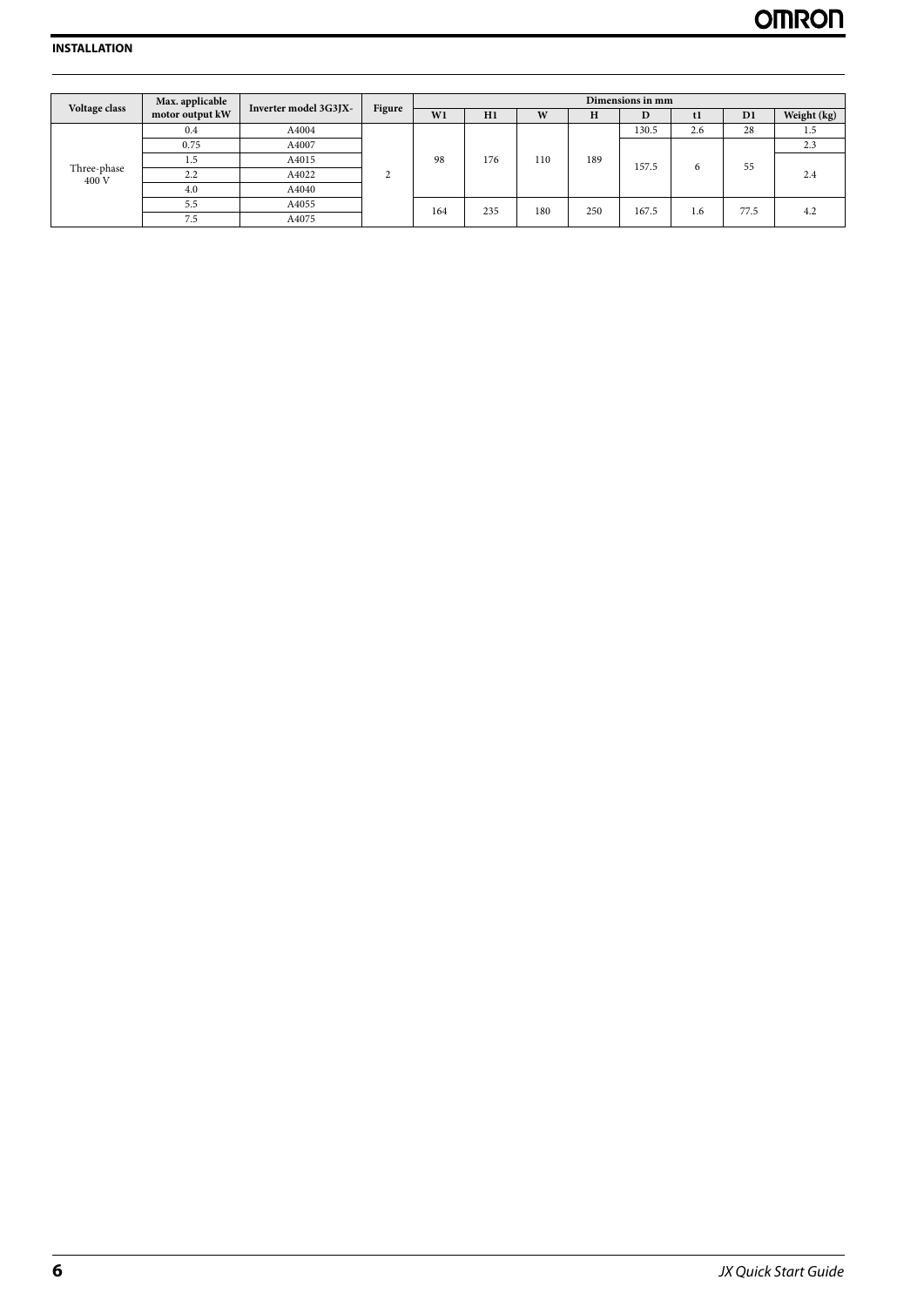## <span id="page-8-0"></span>**2.3 Installation environment**

- **•** Increased ambient temperature will shorten the life of the inverter.
- **•** Keep the inverter away from heating elements (such as a braking resistor, DC reactor, etc.). If the inverter is installed in a control panel, keep the ambient temperature within the range of the specifications, taking dimensions and ventilation into consideration.



**•** You can install multiple 3G3JX inverters side by side in the control panel (side-by-side installation). Again, keep the ambient temperature within the specified range (40°C or below).



**•** If the ambient temperature is from 40°C through to 50°C, the carrier frequency should be reduced and the inverter capacity should be increased.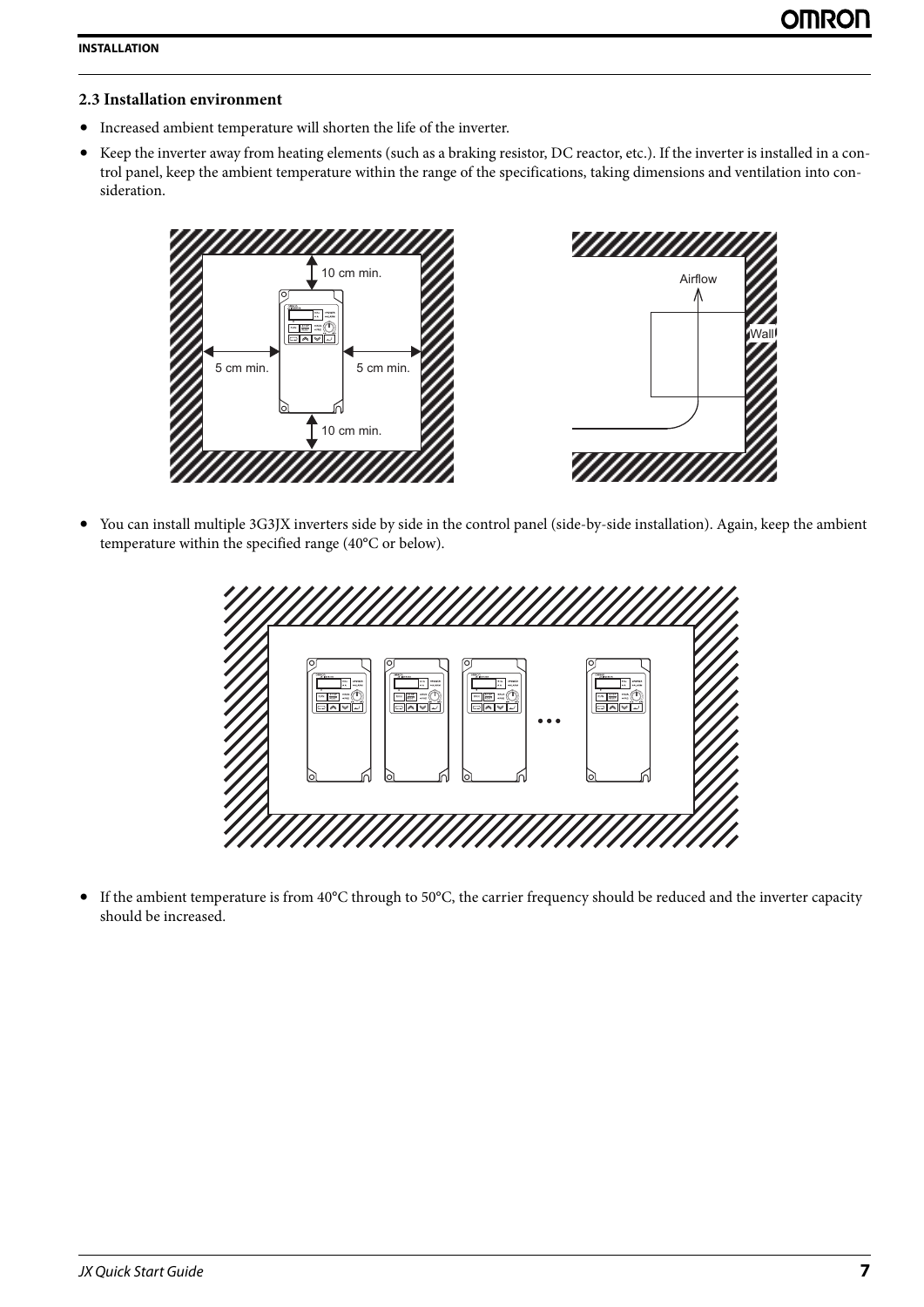# <span id="page-9-0"></span>**2.4 Wiring overview**



#### <span id="page-9-1"></span>**2.5 Power wiring**

| <b>Terminal name</b>       | Purpose                                          | <b>Details</b>                                                                                                                                                                |
|----------------------------|--------------------------------------------------|-------------------------------------------------------------------------------------------------------------------------------------------------------------------------------|
| $R/L1$ , $S/L2$ , $T/N/L3$ | Main circuit power supply unit                   | Used to connect line power to the drive<br>Drives with single-phase 200 V input power use only terminals R/L1 and N (T/L3), terminal S/L2 is not<br>available for these units |
| U/T1, V/T2, W/T3           | Inverter output                                  | Used to connect the motor                                                                                                                                                     |
| $PD/+1, P/+$               | External DC reactor terminal                     | Normally connected by the short-circuit bar. Remove the short-circuit bar between $+1$ and $P/+2$ when a<br>DC reactor is connected                                           |
| $P/+, N/-$                 | Regenerative braking unit connection<br>terminal | Connect optional regenerative braking units (if a braking torque is required)                                                                                                 |
| €                          | Grounding                                        | For grounding (grounding should conform to the local grounding code)                                                                                                          |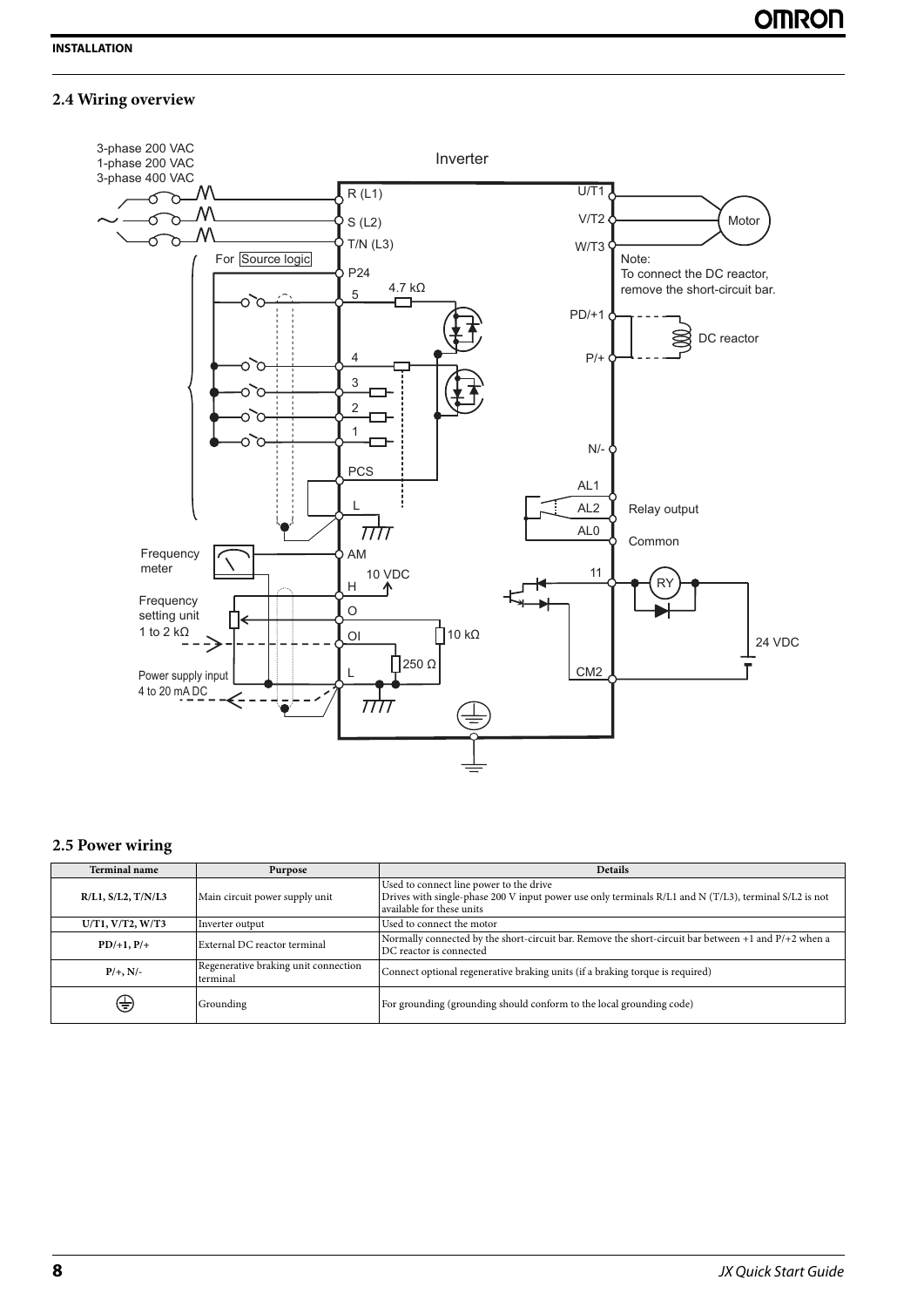| Main circuit terminal block                                                                                                              | Model (3G3JX-)                                                   | <b>Screw size</b> | $W$ (mm) |                                              |
|------------------------------------------------------------------------------------------------------------------------------------------|------------------------------------------------------------------|-------------------|----------|----------------------------------------------|
| Upper side of the body<br>⊜<br>S/L2<br>R/L1<br>T/L3<br>Lower side of the body<br>$P/+$<br>$N/-$<br>$M$ PD+1<br>V/T2) (W/T3)<br>⊜<br>U/T1 | AB002 to AB004<br>A2002 to A2007 <sup>*1</sup>                   | M3.5              | 7.1      | 7.1<br>Main Circuit<br><b>Terminal Block</b> |
| Upper side of the body                                                                                                                   | A2015 to A2037<br>A4004 to A4040<br>AB007 to AB022 <sup>*1</sup> | M <sub>4</sub>    | 9.2      | 9.2 or 13                                    |
| ⊕<br>(S/L2)<br>(T/L3)<br>R/L1<br>Lower side of the body<br>V/T2) W/T3) N/-<br>$P/+$<br>l(PD+1<br>U/T1<br>⇔                               | A2055 to A2075<br>A4055 to A4075                                 | M <sub>5</sub>    | 13       | Main Circuit<br><b>Terminal Block</b>        |

<span id="page-10-0"></span>\*1. For 3G3JX-AB, R/L1 corresponds to L1 and T/L3 to N, terminal S/L2 is not available. Connect a single-phase 200 VAC input to terminals L1 and N.

### **2.6 Control wiring**



| Type             | No.                     | Signal name                           | <b>Function</b>                                                                                                                                                | <b>Signal level</b>                        |
|------------------|-------------------------|---------------------------------------|----------------------------------------------------------------------------------------------------------------------------------------------------------------|--------------------------------------------|
|                  | <b>PCS</b>              | Input power supply                    | External power supply terminal for input signal (input)<br>At sink logic<br>Internal power supply output terminal for input signal (output)<br>At source logic | 24 VDC ±10%                                |
|                  | P <sub>24</sub>         | Internal 24 VDC                       | 24 VDC internal power supply                                                                                                                                   | 24 VDC ±10%, 100 mA                        |
| Digital          | 1                       | Multi-function input selection 1      | Factory setting: Forward/Stop                                                                                                                                  |                                            |
| input<br>signals | $\mathbf{2}$            | Multi-function input selection 2      | Factory setting: Reverse/Stop                                                                                                                                  | 27 VAC max<br>ON voltage: 18 V min         |
|                  | 3                       | Multi-function input selection 3      | Factory setting: Fault reset                                                                                                                                   | OFF voltage: 3 V max<br>Load current: 5 mA |
|                  | $\overline{\mathbf{4}}$ | Multi-function input selection 4      | Factory setting: Emergency stop fault                                                                                                                          | Min ON time: 12 ms                         |
|                  | 5                       | Multi-function input selection 5      | Factory setting: Multi-step speed reference 1                                                                                                                  |                                            |
|                  | L                       | Multi-function input selection common |                                                                                                                                                                |                                            |
|                  | $\mathbf H$             | Frequency reference power supply      | 10 VDC 10 mA max                                                                                                                                               |                                            |
| Analog           | $\mathbf{o}$            | Voltage frequency reference signal    | 0 to 10 VDC (10 $k\Omega$ )                                                                                                                                    |                                            |
| input<br>signals | <b>OI</b>               | Current frequency reference signal    | 4 to 20 mA (250 $\Omega$ )                                                                                                                                     |                                            |
|                  | L                       | Frequency reference common            |                                                                                                                                                                |                                            |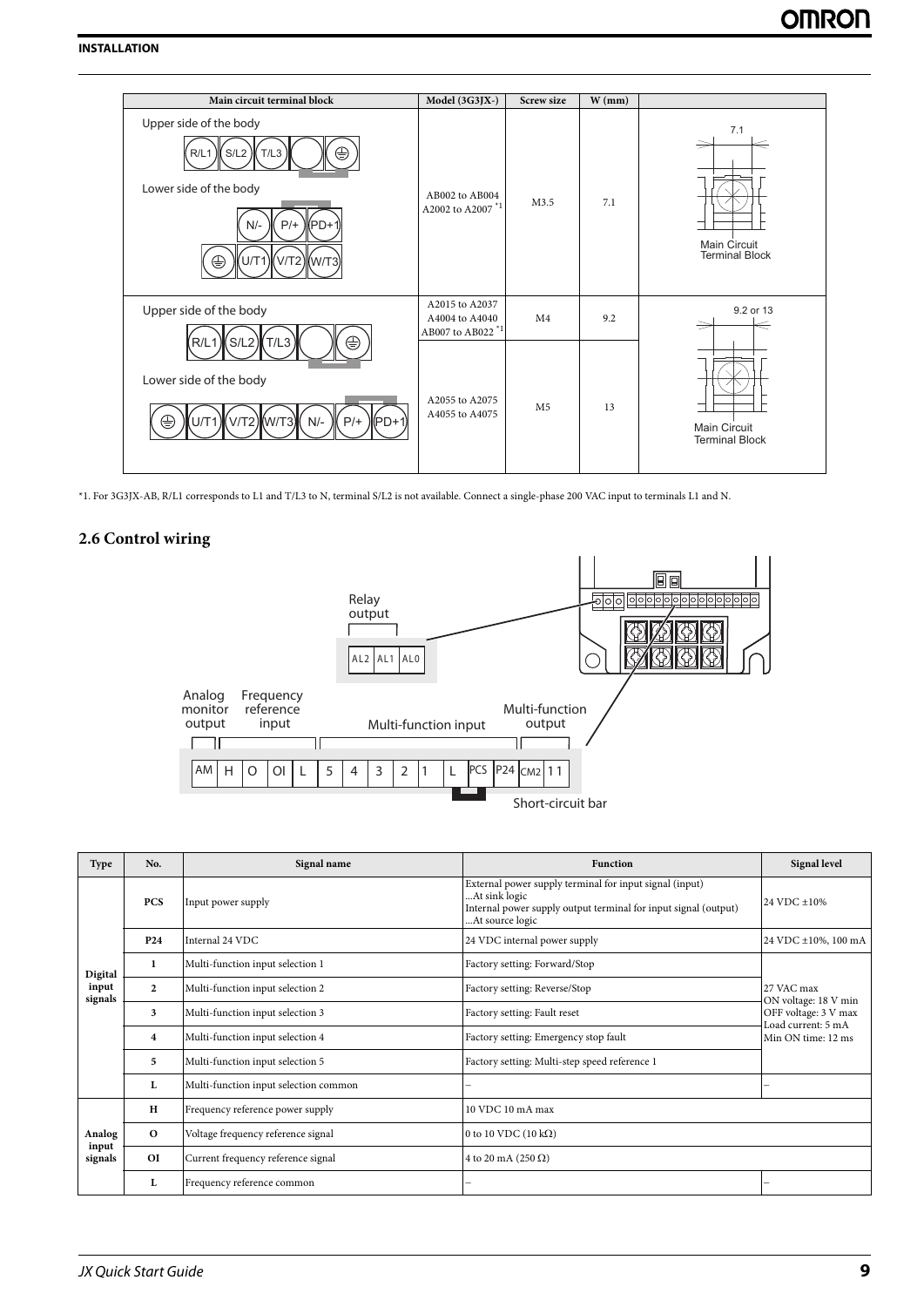|                              | AL2              | NC output                                              | Factory default relay settings                                                   | 250 VAC 2.5 A<br>30 VDC 3 A |
|------------------------------|------------------|--------------------------------------------------------|----------------------------------------------------------------------------------|-----------------------------|
| Digital<br>output<br>signals | AL1<br>NO output |                                                        | Under normal operation: AL2-AL0 closed<br>Under abnormal operation: AL1-AL0 open | 250 VAC 1 A<br>30 VDC 1 A   |
|                              | AL0              | Relay output common                                    |                                                                                  | 5 V, 100 mA min             |
|                              | 11               | Multi-function output terminal                         | Factory setting: Frequency arrival signal at a constant speed                    | 27 VDC                      |
|                              | CM2              | Output signal common                                   |                                                                                  | 50 mA max                   |
| Monitor<br>signal            | AM               | Analog frequency monitor/Analog output current monitor | Factory setting: Analog frequency monitor                                        | 0 to 10 VDC, 1 mA           |

## <span id="page-11-0"></span>**2.7 Digital inputs SINK/SOURCE (NPN/PNP) settings**

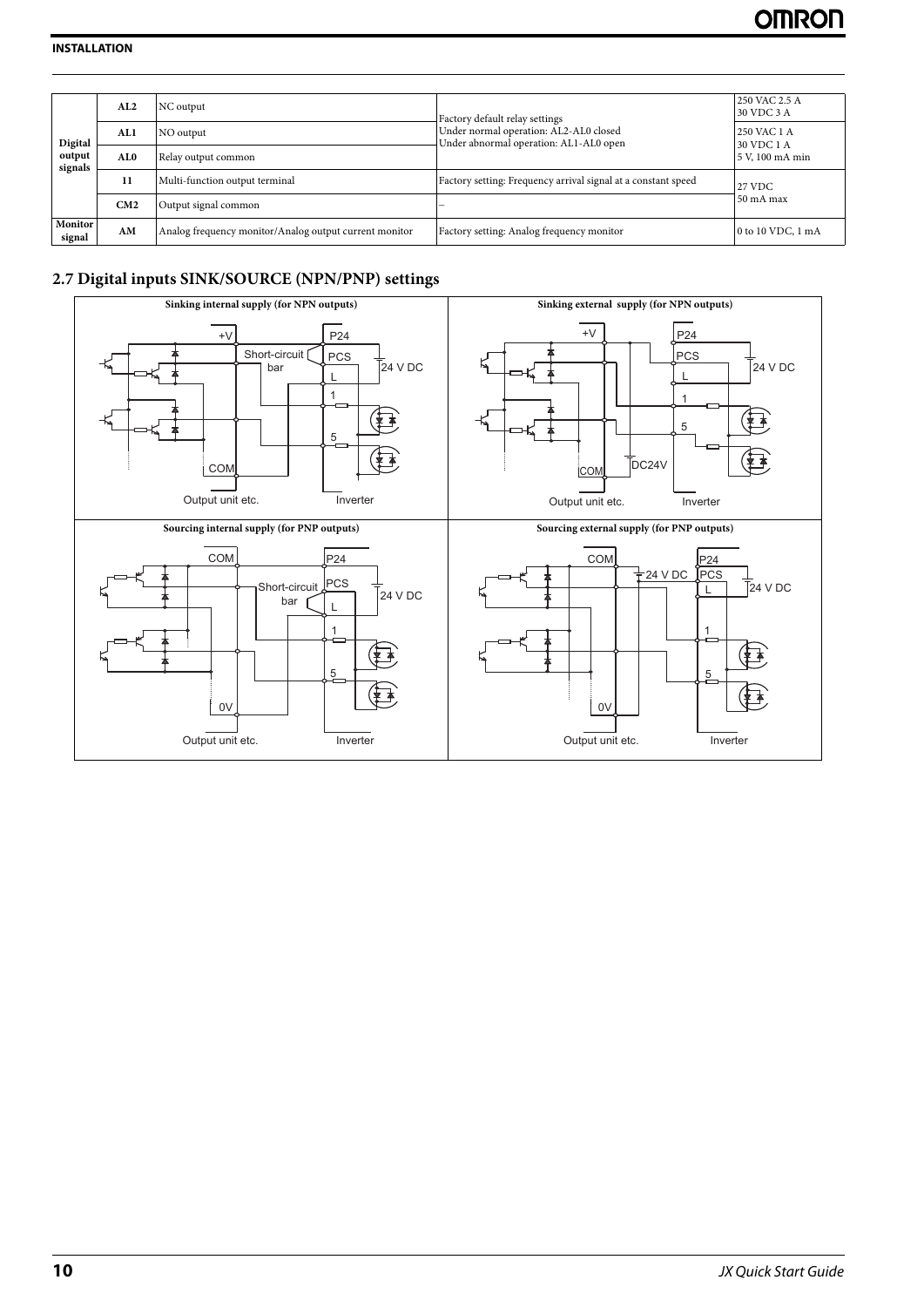# <span id="page-12-1"></span><span id="page-12-0"></span>*3 PROGRAMMING JX*

# **3.1 Digital operator**



| Item                 | Name                           | Description                                                                                                                                                                                                                                                                                                                                                                                                                                                                                                                                              |
|----------------------|--------------------------------|----------------------------------------------------------------------------------------------------------------------------------------------------------------------------------------------------------------------------------------------------------------------------------------------------------------------------------------------------------------------------------------------------------------------------------------------------------------------------------------------------------------------------------------------------------|
| <b>OPOWER</b>        | POWER LED indicator            | Lit when the power is supplied to the control circuit.                                                                                                                                                                                                                                                                                                                                                                                                                                                                                                   |
| <b>OALARM</b>        | ALARM LED indicator            | Lit when an inverter error occurs.                                                                                                                                                                                                                                                                                                                                                                                                                                                                                                                       |
| ○RUN                 | RUN (during RUN) LED indicator | Lit when the inverter is running.                                                                                                                                                                                                                                                                                                                                                                                                                                                                                                                        |
| $\circ$ PRG          | PROGRAM LED indicator          | Lit when the set value of each function is indicated on the data display.<br>Blinks during warning (when the set value is incorrect).                                                                                                                                                                                                                                                                                                                                                                                                                    |
|                      | Data display                   | Displays relevant data, such as frequency reference, output current and set values.                                                                                                                                                                                                                                                                                                                                                                                                                                                                      |
| $\circ$ Hz<br>ΟA     | Data display LED indicator     | Lit according to the indication on the data display.<br>Hz: Frequency<br>A: Current                                                                                                                                                                                                                                                                                                                                                                                                                                                                      |
|                      | Volume LED indicator           | Lit when the frequency reference source is set to the FREQ adjuster.                                                                                                                                                                                                                                                                                                                                                                                                                                                                                     |
| MĂX<br><b>MIN</b>    | FREQ adjuster                  | Sets a frequency. Available only when the frequency reference source is set to the<br>FREQ adjuster. (Check that the Volume LED indicator is lit.)                                                                                                                                                                                                                                                                                                                                                                                                       |
| $\bigcirc$           | RUN command LED indicator      | Lit when the RUN command is set to the Digital operator. (The RUN key on the<br>Digital operator is available for operation.)                                                                                                                                                                                                                                                                                                                                                                                                                            |
| <b>RUN</b>           | RUN key                        | Activates the inverter. Available only when operation via the Digital operator is<br>selected. (Check that the RUN command LED indicator is lit.)<br>Forward/Reverse rotation depends on "F004" setting.                                                                                                                                                                                                                                                                                                                                                 |
| STOP<br><b>RESET</b> | STOP/RESET key                 | Decelerates and stops the inverter. Functions as a reset key if an inverter error<br>occurs.                                                                                                                                                                                                                                                                                                                                                                                                                                                             |
|                      | Mode key                       | Switches between: the monitor mode (d $\Box$ $\Box$ ), the basic function mode (F $\Box$ $\Box$ ),<br>and the extended function mode (A $\Box\Box\Box$ b $\Box\Box\Box$ , C $\Box\Box\Box$ , H $\Box\Box\Box$ ).<br>With this key, you can always change the display as follows.<br>[Supplemental information]<br>To jump to "d001" from any function mode, hold down the Mode key for 3<br>seconds.<br>$\overline{\mathbb{M}}$<br>$\boxed{\triangle}$<br>c ا<br>$\Box$ or<br>58.D<br>FNN<br>Note: Always press the Enter key to store any changed data. |
|                      | Enter key                      | Enters and stores changed data.<br>(To change the set value, be sure to press the Enter key.)<br>Do not press the Enter key if you don't want to store any changes, for example, if<br>you have changed the data inadvertently.                                                                                                                                                                                                                                                                                                                          |
|                      | Increment key                  | Changes the mode.<br>Also, increases the set value of each function.                                                                                                                                                                                                                                                                                                                                                                                                                                                                                     |
|                      | Decrement key                  | Changes the mode.<br>Also, decreases the set value of each function.                                                                                                                                                                                                                                                                                                                                                                                                                                                                                     |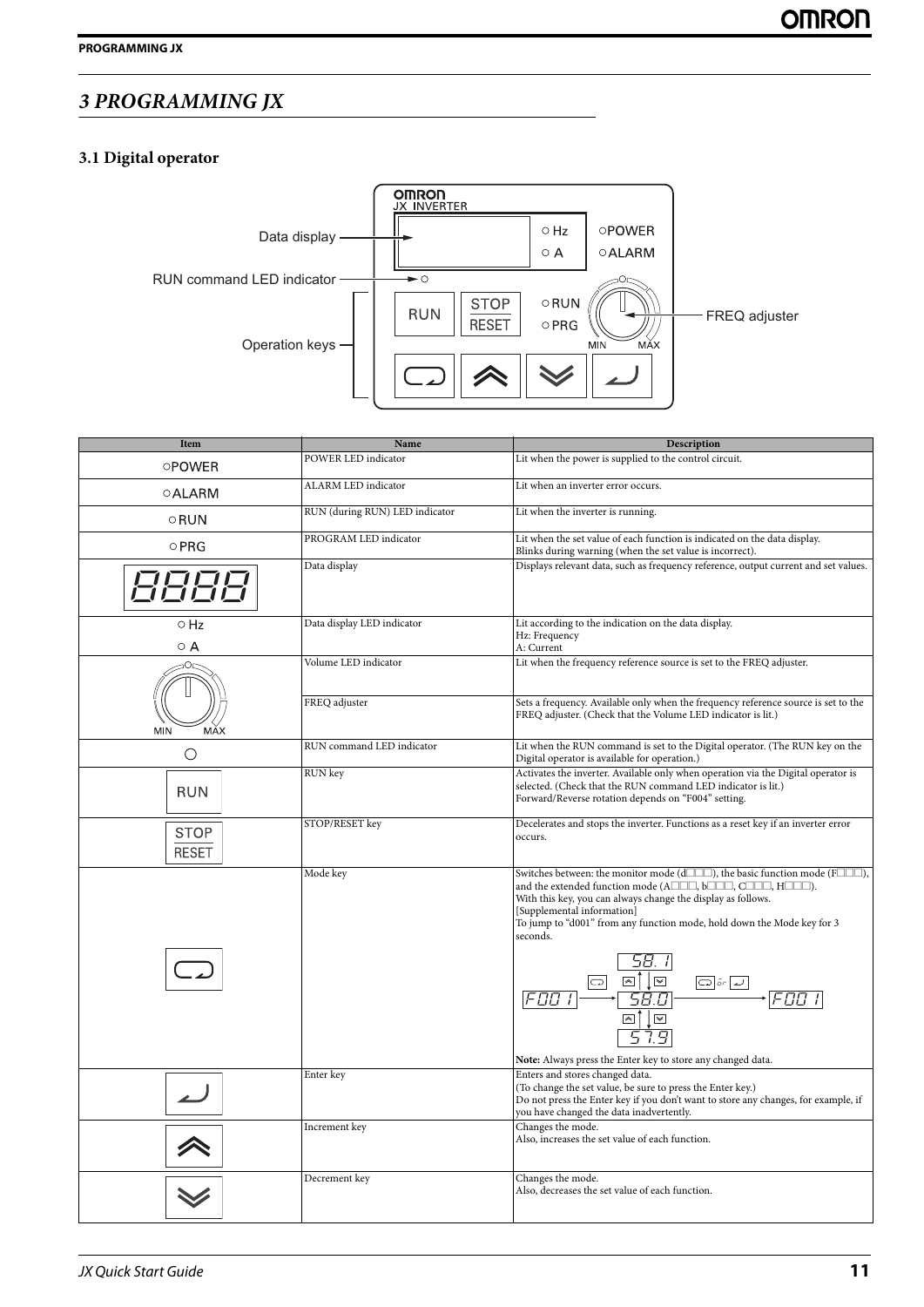# <span id="page-13-0"></span>**3.2 Keypad navigation**



- \*1. Data is not stored by pressing the Mode key.
- \*2. Press the Enter key to store the data.
- \*3. When you press the Mode key after you return to the parameter number display without storing data in the extended function mode, the mode selection function is selected.
- \*4. When you press the Enter key with  $d\Box\Box\Box$  or F001 displayed, the monitor value is stored as the initial display that appears when the power is turned on.
- \*5. When you press the Enter key, the first digit of each parameter setting is stored as the initial display that appears when the power is turned on.

(Example: FEEZ, A---, etc.)

\* To display a specific monitor when the power is turned on, press the Enter key with that monitor displayed. If a parameter for an extended function code is stored after pressing the Enter key, however, that code (A $\Box\Box\Box$ , b $\Box\Box\Box$ ,  $\Box\Box\Box$ , d $\Box\Box\Box$  or  $H\square\square$ ) appears at the next power-on. To prevent this, always press the Enter key again with the desired monitor displayed after storing a parameter.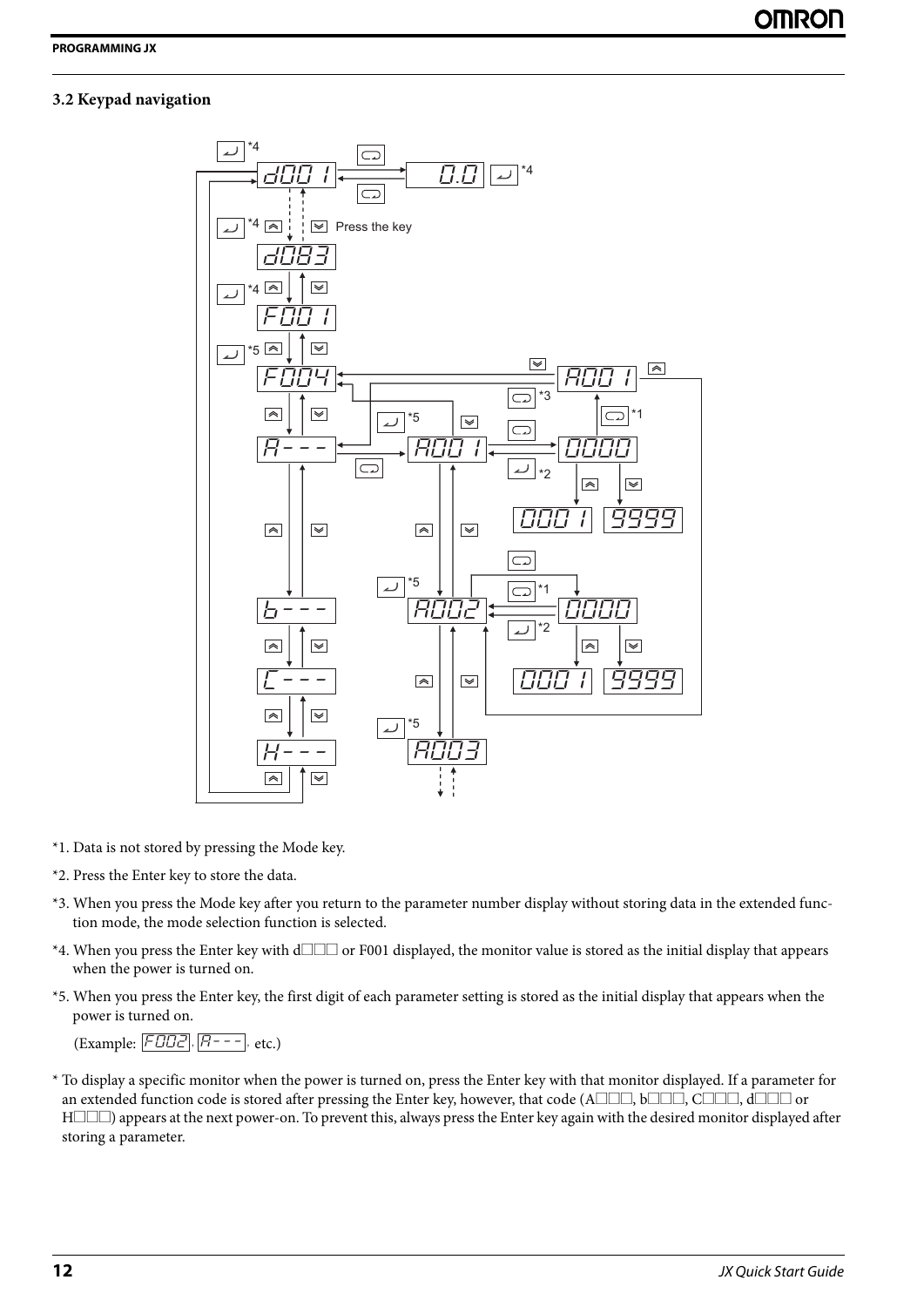# <span id="page-14-0"></span>**3.3 Parameter initialization**

- **•** Initialize the parameters using the following procedure.
- **•** To initialize the parameters, set parameter b084 to "02".

| Key sequence                | Display example | Description                                                                                                                                                                                       |
|-----------------------------|-----------------|---------------------------------------------------------------------------------------------------------------------------------------------------------------------------------------------------|
|                             | $\Box . \Box$   | Power On                                                                                                                                                                                          |
|                             |                 | Press the Mode key once, and then press the Decrement key three times to<br>display "b---".                                                                                                       |
|                             | <b>ETTE</b>     | Press the Mode key.<br>"b001" is displayed.                                                                                                                                                       |
|                             |                 | Use the Increment or Decrement key to display "b084".                                                                                                                                             |
|                             |                 | Press the Mode key. The set value in "b084" is displayed.                                                                                                                                         |
|                             | <b>UZ</b>       | Use the Increment or Decrement key to display "02".                                                                                                                                               |
|                             | HH              | Press the Enter key. The set value is entered and "b084" is displayed.                                                                                                                            |
| <b>STOP</b><br><b>RESET</b> |                 | Press the STOP/RESET key while holding down the Mode and Decrement<br>keys simultaneously.<br>When the display blinks, release the STOP/RESET key first, and then the<br>Mode and Decrement keys. |
|                             |                 | Displays initialization.                                                                                                                                                                          |
| (In 1 s)                    |                 | The parameter number is displayed again in approximately 1 s.                                                                                                                                     |

## <span id="page-14-1"></span>**3.4 Basic settings**

After selecting the inverter mode follow next steps for a basic operation of the inverter

**•** Select frequency reference source on parameter A001

| Parameter        | Parameter name                    | <b>Details</b>                       |
|------------------|-----------------------------------|--------------------------------------|
|                  |                                   |                                      |
| A001             | Frequency reference selection     | 00: Digital operator (FREQ adjuster) |
|                  |                                   | 01: Terminal                         |
| A <sub>201</sub> | 2nd frequency reference selection | 02: Digital operator (F001)          |
|                  |                                   | 03: ModBus communication             |
|                  |                                   | 10: Frequency operation result       |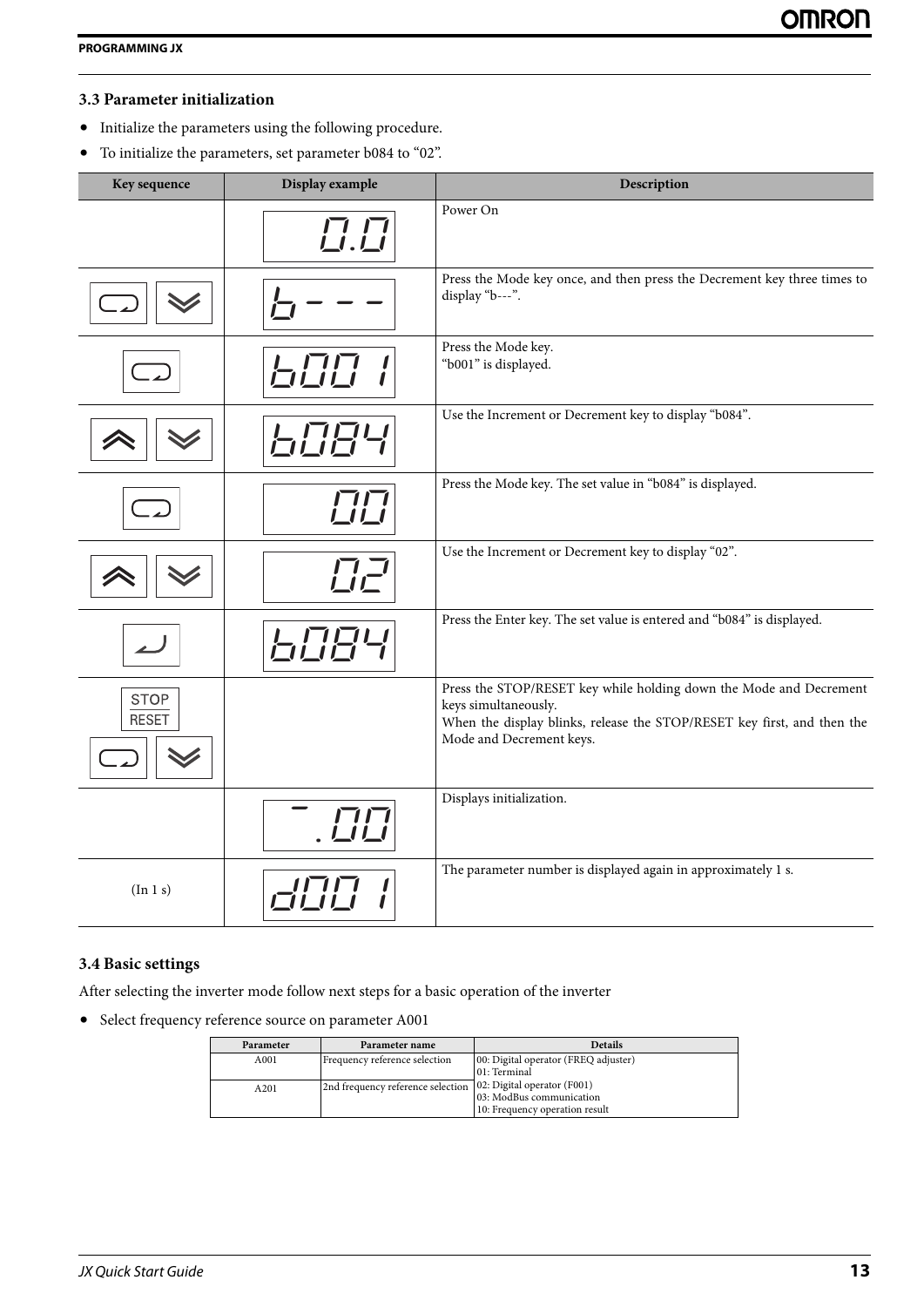**•** Select Run command source on parameter A002

| Parameter | Parameter name            | <b>Details</b>                                   |
|-----------|---------------------------|--------------------------------------------------|
| A002      | RUN command selection     | 01: Terminal                                     |
| A202      | 2nd RUN command selection | 02: Digital operator<br>03: ModBus communication |

**•** Adjust the stopping method by b091 and the acceleration/deceleration ramps on parameters F002 and F003

| Parameter         | Parameter name          | <b>Details</b>           |
|-------------------|-------------------------|--------------------------|
| b <sub>091</sub>  | Stop selection          | 00: Deceleration to stop |
|                   |                         | 01: Free-run stop        |
| F <sub>0</sub> 02 | Acceleration time 1     | 0.01 to 3000, s          |
| F <sub>202</sub>  | 2nd acceleration time 1 |                          |
| F <sub>003</sub>  | Deceleration time 1     | 0.01 to 3000, s          |
| F <sub>203</sub>  | 2nd deceleration time 1 |                          |

**•** Set the motor base frequency and AVR voltage of the motors in parameters A003 and A082

| Parameter | Parameter name        | <b>Details</b>                                                               |
|-----------|-----------------------|------------------------------------------------------------------------------|
| A003      | Base frequency        | 30. to Max. frequency [A004]                                                 |
| A203      | 2nd base frequency    | 30. to Max. frequency [A204]                                                 |
| A082      | AVR voltage selection | 200-V class: 200/215/220/230/240 V<br>400-V class: 380/400/415/440/460/480 V |

• Set the motor data: rated current (b012), rated power (H003) and number of poles (H004)

| Parameter        | Parameter name                  | <b>Details</b>                                   |
|------------------|---------------------------------|--------------------------------------------------|
| b <sub>012</sub> | Electronic thermal level        | 0.2 x Rated current to 1.0 x Rated current       |
| b212             | 2nd electronic thermal level    |                                                  |
| H <sub>003</sub> | Motor capacity selection        | 200-V class: 0.2/0.4/0.75/1.5/2.2/3.7/5.5/7.5 kW |
| H <sub>203</sub> | 2nd motor capacity selection    | 400-V class: 0.4/0.75/1.5/2.2/3.7/5.5/7.5 kW     |
| H <sub>004</sub> | Motor pole number selection     | $2/4/6/8$ poles                                  |
| H <sub>204</sub> | 2nd motor pole number selection |                                                  |

At this point the inverter is ready to run the motor for the first time, but first review this check-list:

- Verify the power LED is ON. If not, check the power connections.
- Make sure the motor is disconnected from any mechanical load.
- Make sure that you have a frequency reference checking the content of F001.
- Now give the RUN command from the selected source. The RUN LED will turn ON.
- <span id="page-15-0"></span>• The motor should start turning.
- Remove the RUN command or press the STOP key to stop the motor rotation.

#### **3.5 Ramps adjustment**

The basic frequency (speed) profile is defined by parameters contained in the "F" Group as shown to the right. The set running frequency is in Hz, but acceleration and deceleration are specified in the time duration of the ramp (from zero to maximum frequency, or from maximum frequency to zero).

Acceleration 1 and Deceleration 1 are the standard default accel and decel values for the main profile. Accel and decel values for an alternative profile are specified by using parameters A092 through A093.



| Parameter        | Parameter name                   | <b>Description</b>                              |
|------------------|----------------------------------|-------------------------------------------------|
| A004             | Maximum frequency                | 30. to 400. Hz                                  |
| A204             | 2nd maximum frequency            |                                                 |
| b082             | Starting frequency               | $0.5$ to 9.9 Hz                                 |
| F001             | Output frequency setting/monitor | Starting frequency to 1st or 2nd max. frequency |
| F002             | Acceleration time 1              | 0.01 to 3000, s                                 |
| F <sub>202</sub> | 2nd acceleration time 1          |                                                 |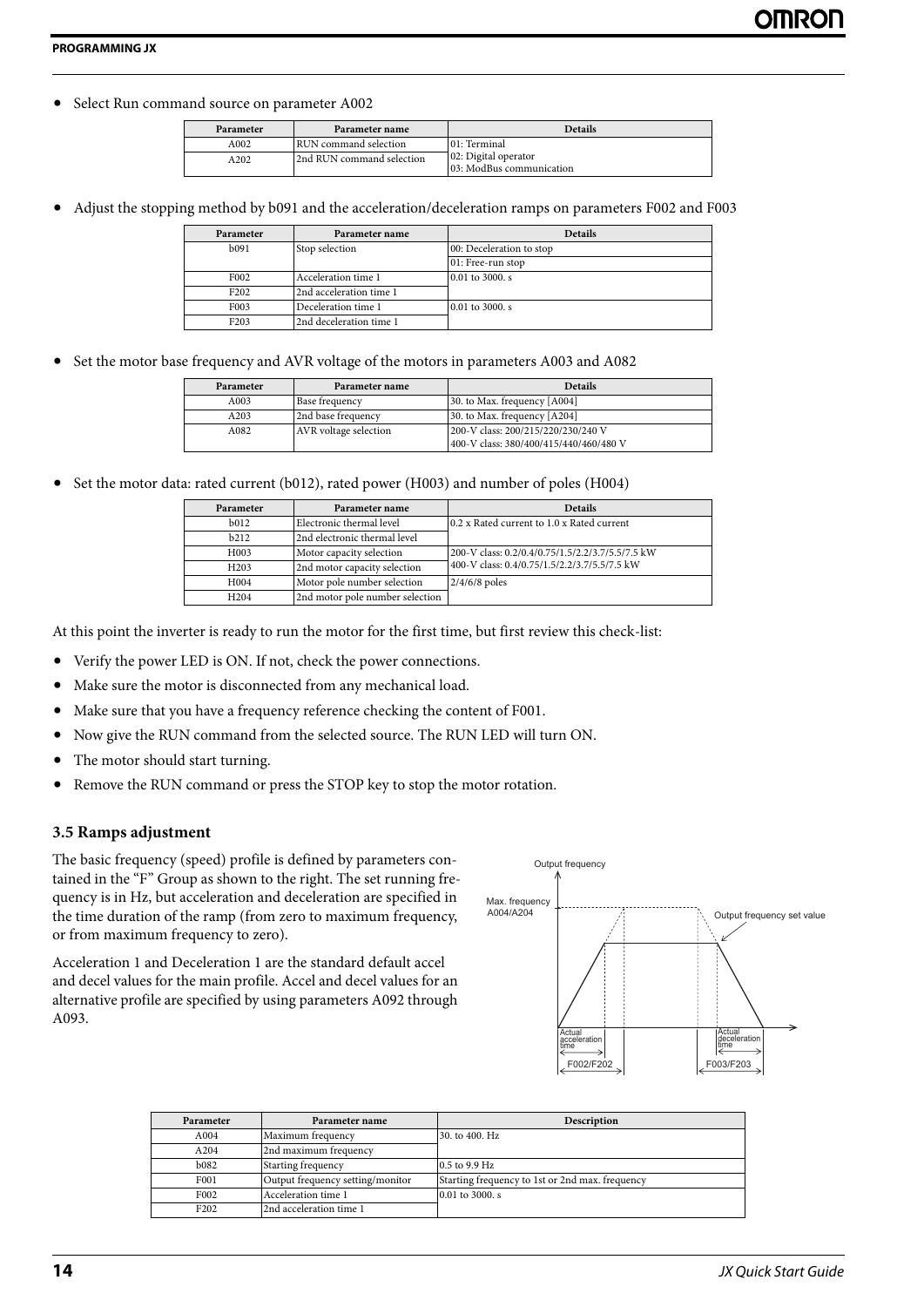| F003 | time 1<br><i>Deceleration</i> | 3000. s<br>to<br>0.01 |
|------|-------------------------------|-----------------------|
| F203 | time i<br>deceleration<br>2nd |                       |

Standard acceleration and deceleration is linear. The inverter CPU can also calculate an S-curve acceleration or deceleration curve as shown. Even if the shape of the ramps change the time keeps being the same one set in F002/F003.

Curve settings for acceleration and deceleration are independently selected. To enable the S-curve, use function **A097** (acceleration) and **A098** (deceleration).

| Parameter | Parameter name                 | <b>Description</b> |
|-----------|--------------------------------|--------------------|
| A097      | Acceleration pattern selection | $00:$ Line         |
| A098      | Deceleration pattern selection | 01: S-shape curve  |

This table shows the different acceleration shapes:

|                        | Set value                                                                           |                                                                              |
|------------------------|-------------------------------------------------------------------------------------|------------------------------------------------------------------------------|
| Parameter no.          | 00                                                                                  | 01                                                                           |
|                        | Line                                                                                | S-shape curve                                                                |
| A097<br>(Acceleration) | Output frequency<br>Time                                                            | Output frequency<br>Time                                                     |
| A098<br>(Deceleration) | Output frequency<br>Time                                                            | Output frequency<br>Time                                                     |
| Description            | Accelerates/decelerates linearly before reaching the<br>set output frequency value. | Helps prevent the collapse of cargo on the elevating<br>machine or conveyor. |

#### <span id="page-16-0"></span>**3.6 DC injection braking**

The DC injection braking feature can provide additional stopping torque during deceleration or before acceleration and is particularly useful at low speeds when normal deceleration torque is minimal. This function injects a DC voltage into the motor windings which generates a DC current that force the motor to stop.

There are several modes available depending on the application requirements:

**•** Normal DC injection braking is used when A051 is set to "01" (Enable during stop) and the RUN command (FW/RV) is turned OFF, at the moment that deceleration stops the DC injection brake starts with a settable power (A054) and duration (A055). Additionally is possible to specify a wait time between the end of the ramp and the DC injection braking on parame-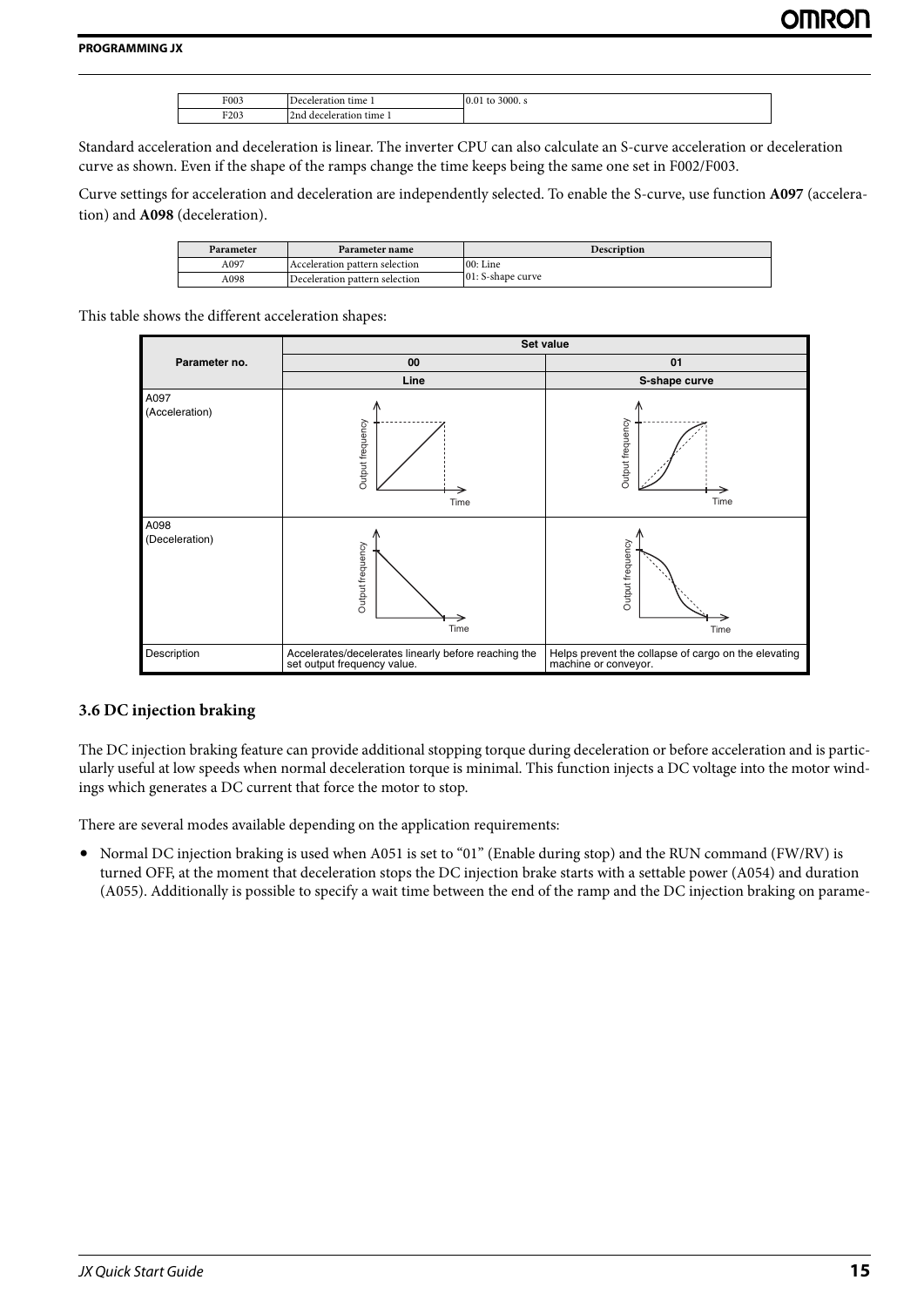ter A053, during which the motor will free run. If free-run is selected as stopping method the DC injection braking will start just when the Run commands turns OFF.



**•** DC injection braking by frequency detection can be selected setting A051 to "02" (Frequency control). In this case DC injection braking operates when the output frequency comes down to the one you specified in A052 while the RUN command is still active. External DB and internal DC injection braking are invalid during the frequency detection mode.



**•** Last option is to trigger the DC injection by a digital input when the terminal (DB) is turned ON. Set parameters A053 and A054 to setup this function. There are several cases depending on the motor rotation and Run command status.



| Parameter | Parameter name                 | <b>Description</b>                                                    |
|-----------|--------------------------------|-----------------------------------------------------------------------|
| A051      | DC injection braking selection | 00: Disabled<br>01: Enabled<br>02: Frequency control [A052 set value] |
| A052      | DC injection braking frequency | $0.0$ to 60.0 Hz                                                      |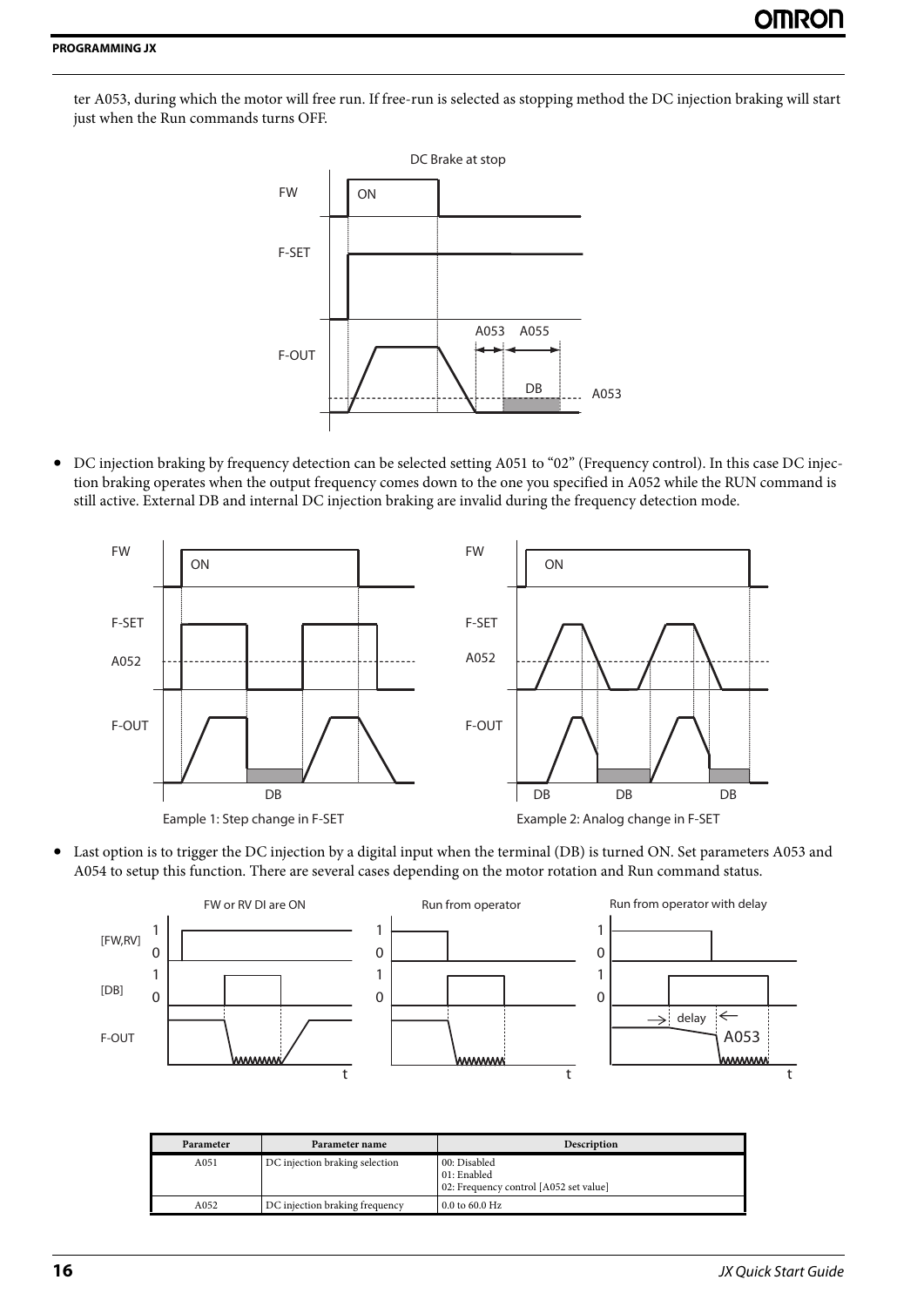| Parameter | Parameter name                           | Description                                                                                                                               |
|-----------|------------------------------------------|-------------------------------------------------------------------------------------------------------------------------------------------|
| A053      | DC injection braking delay time          | The delay from the end of controlled deceleration to start of DC<br>braking (motor free runs until DC braking begins)<br>$0.0$ to $5.0$ s |
| A054      | DC injection braking power               | $0.$ to $100.%$                                                                                                                           |
| A055      | DC injection braking time                | Sets the duration for DC braking<br>$0.0$ to 60.0 s                                                                                       |
| A056      | DC injection braking method<br>selection | 00: Edge operation<br>01: Level operation                                                                                                 |

<span id="page-18-0"></span>Be careful to avoid specifying too long braking time or too high carrier frequency that can cause motor overheating. If you use DC injection braking is recommended to use motors with a built-in thermistor and wire it to inverter's thermistor input.

#### **3.7 V/F curve**

The inverter generates the motor output according to the V/F algorithm selected on parameter A044. The factory default is Constant torque ("00"). Review following descriptions to help you choose the best torque control algorithm for your application:

| Parameter | Parameter name                    | <b>Description</b>                                                                                             |
|-----------|-----------------------------------|----------------------------------------------------------------------------------------------------------------|
| A044      | V/F characteristics selection     | 00: Constant torque characteristics (VC)                                                                       |
| A244      | 2nd V/F characteristics selection | 01: Reduced torque characteristics (VP 1.7th power)<br>06: Special reduced torque characteristics (Special VP) |

**• Constant torque characteristics (VC)** - Output voltage is proportional to output frequency. While proportional from 0 Hz to base frequency, the output voltage is constant from base to maximum frequencies regardless of the frequency.



**• Reduced torque characteristics (VP 1.7th power) -** Suitable for a fan or pump that does not require large torque in a low speed range. These provide high efficiency, reduced noise and vibration, owing to reduced output voltage in a low speed range.



**• Special reduced torque characteristics (Special VP)** - Suitable for a fan or pump that requires torque in a low speed range using VC characteristics at this area.



- **Period a:** Provides constant torque characteristics (VC) within a range from 0 Hz to 10% of base frequency. (Example) If the base frequency is 50 Hz, the inverter provides constant torque characteristics within a range from 0 to 5 Hz.
- **Period b:** Provides reduced torque characteristics within a range from 10% to 100% of the base frequency. The inverter outputs voltage based on a curve of the 1.7th power of the frequency.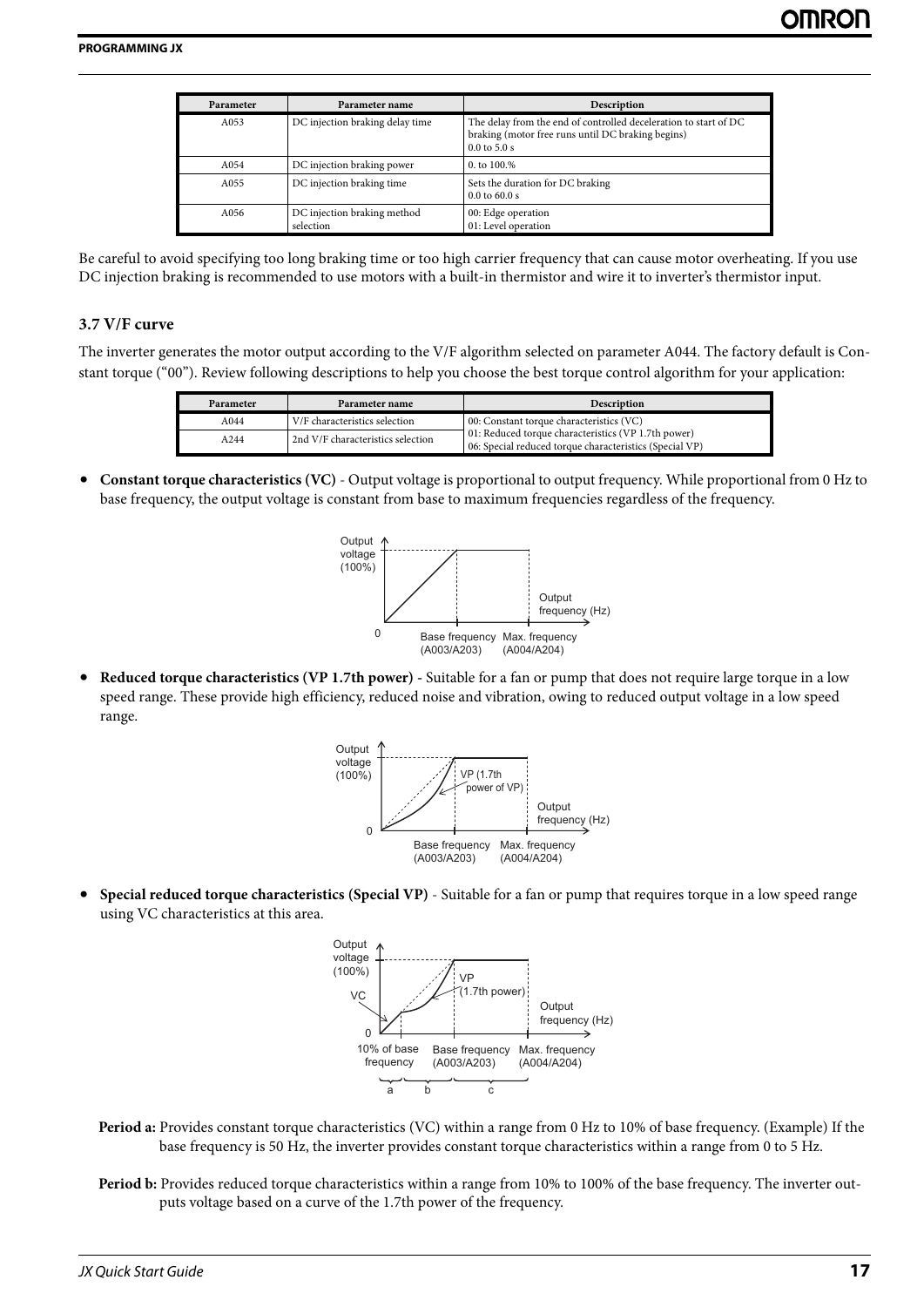<span id="page-19-0"></span>Period c: Provides constant voltage within a range from the base frequency to the maximum frequency.

#### **3.8 Torque boost function**

This function helps to compensate insufficient motor torque in a low speed range.

- **•** Compensates the voltage drop caused by the primary resistance of the motor or wiring increasing the torque in a low speed range.
- **•** To select the simple torque boost in the torque boost selection (A041/A241), set the motor capacity selection (H003/H203) and motor pole number selection (H004/H204) according to your motor.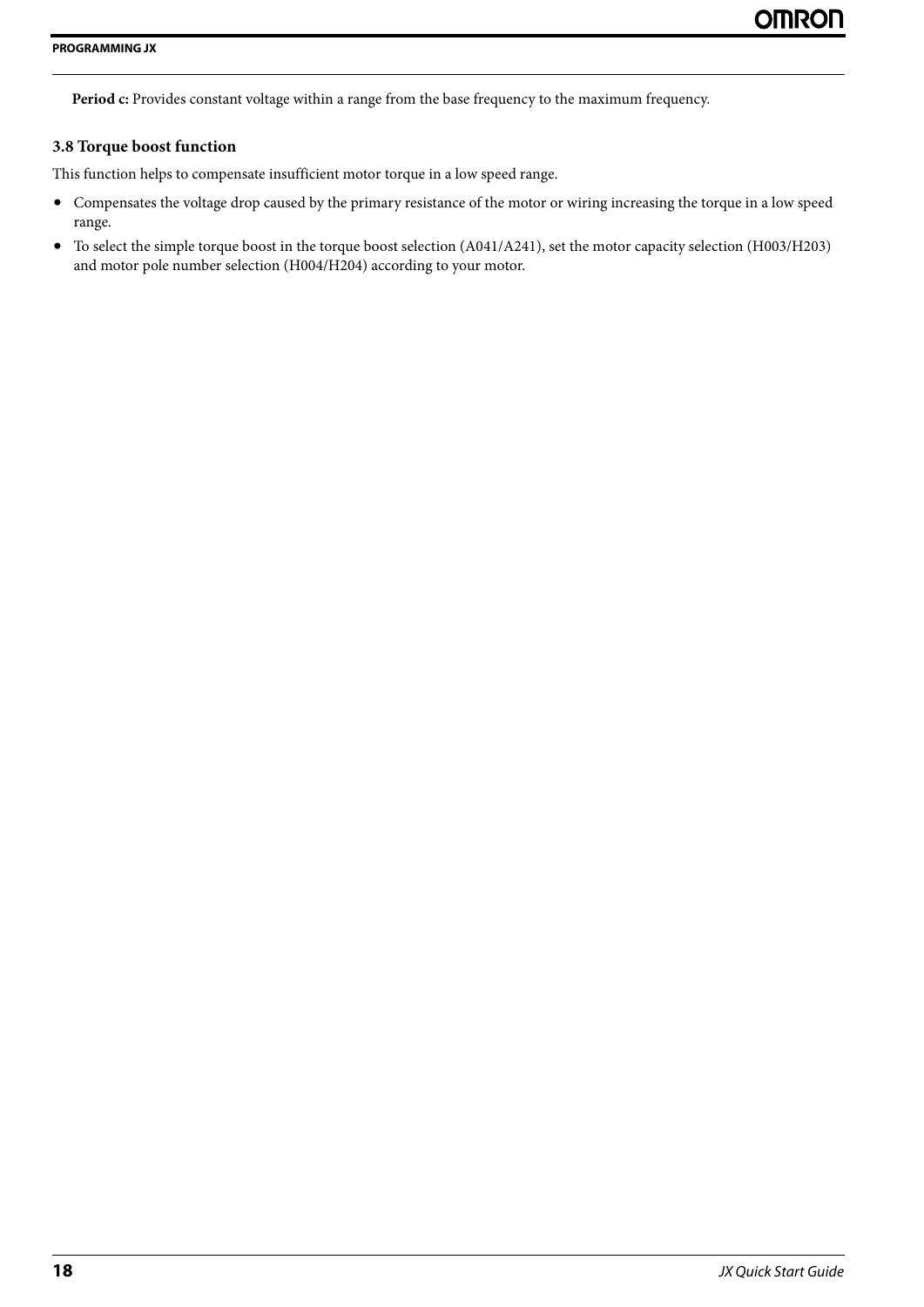# **Manual torque boost (A042/A242, A043/A243)**

- **•** Adds the voltage set in A042/A242 and A043/A243 to the V/F characteristics, and outputs the resulting voltage. The addition value is set in percentage terms based on the AVR voltage selection (A082) as 100%.
- **•** The manual torque boost frequency (A043/A243) is set in percentage terms based on the base frequency as 100%.
- **•** If you raise the set value of the manual torque boost (A042/ A242) be careful about motor overexcitation. Otherwise the motor may burn out.

# **Simple torque boost (A041/A241)**

- **•** If simple torque boost is selected in the torque boost selection (A041/A241: 01), it operates to adjust the output voltage depending on the load level.
- **•** To select simple torque boost in the torque boost selection (A041/A241), set the motor capacity selection (H003/H203) and motor pole number selection (H004/H204) according to your motor.
- **•** You may avoid a possible overcurrent trip during deceleration by always setting the AVR selection to ON (A081: 00).
- **•** Sufficient characteristics may not be obtained if you select two or more lower rank motor size than specified.

| Parameter | Parameter name                    | Description                                                         |  |  |  |
|-----------|-----------------------------------|---------------------------------------------------------------------|--|--|--|
| A041      | Torque boost selection            | 00: Manual torque boost only<br>01: Automatic (simple) torque boost |  |  |  |
| A241      | 2nd torque boost selection        |                                                                     |  |  |  |
| A042      | Manual torque boost voltage       | Can boost starting torque between 0 and 20% above normal V/f        |  |  |  |
| A242      | 2nd manual torque boost voltage   | curve<br>0.0 to 20.0%                                               |  |  |  |
| A043      | Manual torque boost frequency     | Sets the frequency of the V/f breakpoint for torque boost           |  |  |  |
| A243      | 2nd manual torque boost frequency | 0.0 to 50.0%                                                        |  |  |  |

# <span id="page-20-0"></span>**3.9 Digital inputs**

The function codes in the following table let you assign between a wide range of functions to any of the five logic inputs for the 3G3JX inverter. The functions C001 through C005 configure the terminals [1] through [5] respectively. The "value" of these particular parameters is not a scalar value, but it is a discrete number that selects one option from many available options.

|                | Input function summary table |                                   |             |                                                                                          |  |  |
|----------------|------------------------------|-----------------------------------|-------------|------------------------------------------------------------------------------------------|--|--|
| Option<br>code | Terminal<br>symbol           | <b>Function name</b>              | Description |                                                                                          |  |  |
| 00             | FW                           | Forward command                   | <b>ON</b>   | Inverter is in Run Mode, motor runs forward                                              |  |  |
|                |                              |                                   | OFF         | Inverter is in Stop Mode, motor stops                                                    |  |  |
| 01             | <b>RV</b>                    | Reverse command                   | <b>ON</b>   | Inverter is in Run Mode, motor runs reverse                                              |  |  |
|                |                              |                                   | OFF         | Inverter is in Stop Mode, motor stops                                                    |  |  |
| 02             | CF1                          | Multi-step speed setting binary 1 | <b>ON</b>   | Binary encoded speed selection bit 3 to bit 0                                            |  |  |
| 03             | CF2                          | Multi-step speed setting binary 2 |             |                                                                                          |  |  |
| 04             | CF3                          | Multi-step speed setting binary 3 | OFF         |                                                                                          |  |  |
| 05             | CF4                          | Multi-step speed setting binary 4 |             |                                                                                          |  |  |
| 06             | JG                           | Jogging                           | ON          | Inverter is in Run Mode, output to motor runs at jog parameter frequency                 |  |  |
| 07             | DB                           | External DC injection braking     | <b>ON</b>   | DC injection braking will be applied during deceleration                                 |  |  |
| 08             | <b>SET</b>                   | 2nd control selection             | <b>ON</b>   | The inverter uses 2nd motor parameters for generating frequency output to motor          |  |  |
|                |                              |                                   | OFF         | The inverter uses 1st (main) motor parameters for generating frequency output to motor   |  |  |
| 09             | 2CH                          | 2-step acceleration/deceleration  | <b>ON</b>   | Frequency output uses 2nd-stage acceleration and deceleration values                     |  |  |
|                |                              |                                   | OFF         | Frequency output uses standard acceleration and deceleration values                      |  |  |
| 11             | <b>FRS</b>                   | Free-run stop                     | ON          | Causes output to turn OFF, allowing motor to free run (coast) to stop                    |  |  |
| 12             | <b>EXT</b>                   | External trip                     | <b>ON</b>   | When assigned input transitions OFF to ON, inverter latches trip event and displays E 12 |  |  |
|                |                              |                                   | OFF         | No trip event for ON to OFF, any recorded trip events remain in history until reset      |  |  |
| 13             | <b>USP</b>                   | Power recovery restart protection | <b>ON</b>   | The inverter will not resume a Run command                                               |  |  |
|                |                              |                                   | OFF         | The inverter will resume a Run command that was active before power loss                 |  |  |
| 15             | <b>SFT</b>                   | Soft lock                         | <b>ON</b>   | The keypad and remote programming devices are prevented from changing parameters         |  |  |
|                |                              |                                   | OFF         | The parameters may be edited and stored                                                  |  |  |
| 16             | AT                           | Analog input switching            | <b>ON</b>   | Refer to Analog Input selection                                                          |  |  |
|                |                              |                                   | OFF         |                                                                                          |  |  |

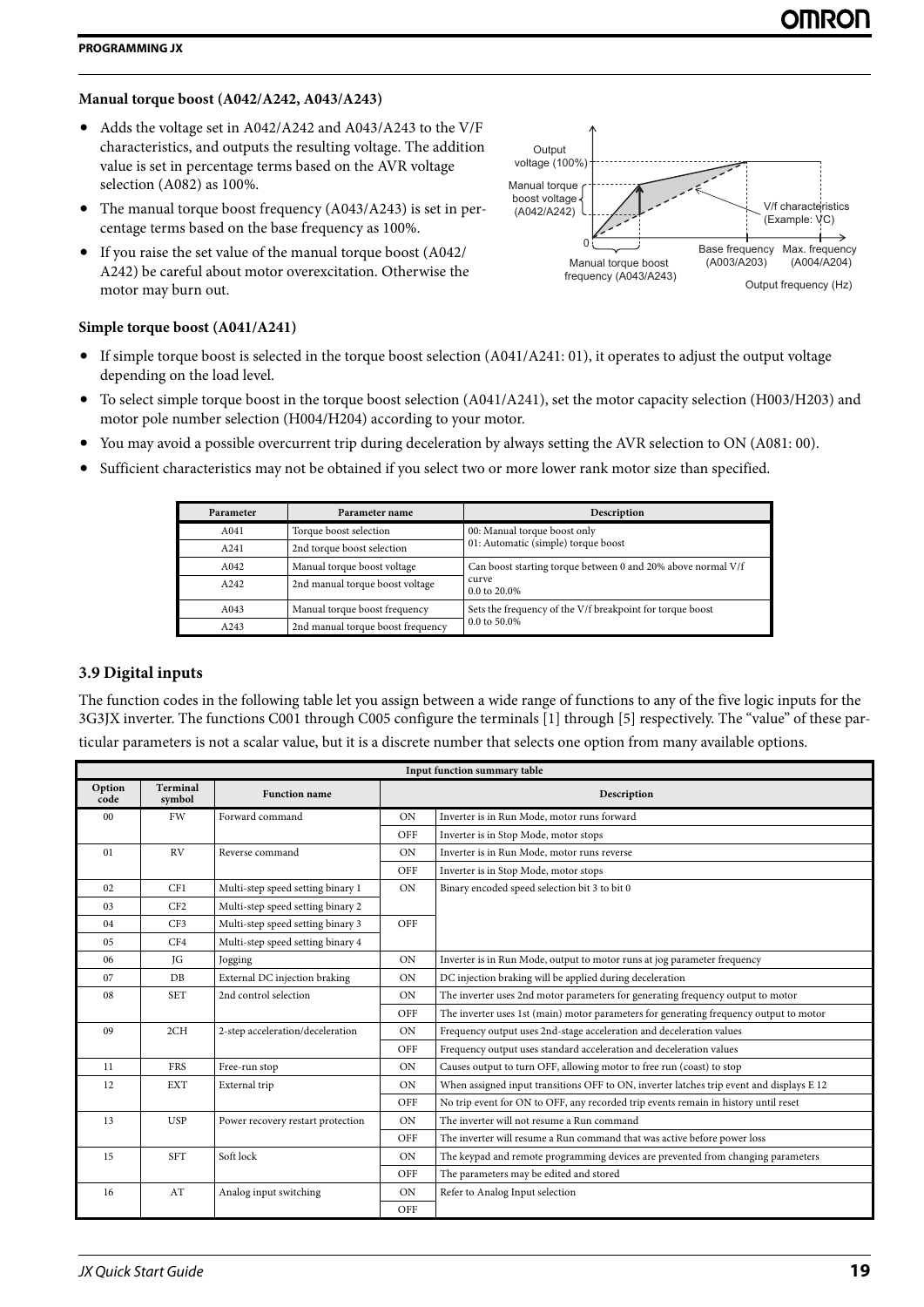|                | Input function summary table |                                |                |                                                                                                                                                                      |  |  |
|----------------|------------------------------|--------------------------------|----------------|----------------------------------------------------------------------------------------------------------------------------------------------------------------------|--|--|
| Option<br>code | Terminal<br>symbol           | <b>Function name</b>           |                | Description                                                                                                                                                          |  |  |
| 18             | <b>RS</b>                    | Reset                          | ON             | The trip condition is reset, the motor output is turned OFF, and powerup reset is asserted                                                                           |  |  |
|                |                              |                                | OFF            | Normal power-ON operation                                                                                                                                            |  |  |
| 19             | <b>PTC</b>                   | Thermistor input               | <b>ON</b>      | The inverter can detect motor temperature and, if the temperature exceeds the specified level, trips<br>to shut off the output (E35). The level is fixed.            |  |  |
|                |                              |                                | OFF            | If the thermistor is not connected, the inverter trips (E35) to shut off the output                                                                                  |  |  |
| 20             | <b>STA</b>                   | 3-wire start                   | ON             | Starts the motor rotation                                                                                                                                            |  |  |
| 21             | <b>STP</b>                   | 3-wire stop                    | ON             | Stops the motor rotation                                                                                                                                             |  |  |
| 22             | F/R                          | 3-wire forward/reverse         | <b>ON</b>      | Selects the direction of motor rotation: $ON = FWD$ . While the motor is rotating, a change of $F/R$<br>will start a deceleration, followed by a change in direction |  |  |
|                |                              |                                | OFF            | Selects the direction of motor rotation: OFF = REV. While the motor is rotating, a change of $F/R$<br>will start a deceleration, followed by a change in direction   |  |  |
| 23             | <b>PID</b>                   | PID enabled/disabled           | ON             | Temporarily disables PID loop control. Inverter output turns OFF as long as PID Enable is active<br>$(A071=01)$                                                      |  |  |
|                |                              |                                | OFF            | Has no effect on PID loop operation, operates normally if PID Enable is active (A071=01)                                                                             |  |  |
| 24             | PIDC                         | PID integral reset             | ON             | Resets the PID loop controller. Main consequence is that integrator sum is forced to zero                                                                            |  |  |
| 27             | UP                           | UP/DWN function accelerated    | ON             | Accelerates (increases output frequency) motor from current frequency                                                                                                |  |  |
| 28             | <b>DWN</b>                   | UP/DWN function decelerated    | ON             | Decelerates (decreases output frequency) motor from current frequency                                                                                                |  |  |
| 29             | <b>UDC</b>                   | UP/DWN function data clear     | ON             | Clears the UP/DWN frequency memory by forcing it to equal the set frequency parameter F001.                                                                          |  |  |
| 31             | OPE                          | Forced operator                | ON             | Forces the source of the output frequency setting A001 and the source of the Run command A002<br>to be from the digital operator                                     |  |  |
|                |                              |                                | OFF            | Source of output frequency set by A001 and source of Run command set by A002 is used                                                                                 |  |  |
| 50             | <b>ADD</b>                   | Frequency addition             | <b>ON</b>      | Adds the A145 (add frequency) value to the output frequency                                                                                                          |  |  |
|                |                              |                                | OFF            | Does not add the A145 value to the output frequency                                                                                                                  |  |  |
| 51             | $F-TM$                       | Forced terminal block          | ON             | Force inverter to use input terminals for output frequency and Run command sources                                                                                   |  |  |
|                |                              |                                | OFF            | Source of output frequency set by A001 and source of Run command set by A002 is used                                                                                 |  |  |
| 52             | <b>RDY</b>                   | Ready function                 | ON             | The inverter is ready                                                                                                                                                |  |  |
|                |                              |                                | OFF            | Normal stop status                                                                                                                                                   |  |  |
| 53             | SP-SET                       | Special 2nd function selection | <b>ON</b>      | Enables the parameter for the special 2nd motor                                                                                                                      |  |  |
|                |                              |                                | OFF            | Disables the parameter for the special 2nd motor                                                                                                                     |  |  |
| 64             | <b>EMR</b>                   | Emergency shutoff              | ON             | Emergency shutoff is ON                                                                                                                                              |  |  |
| 255            | no                           | No function                    | $\overline{a}$ | Digital input not used                                                                                                                                               |  |  |

All this functions could be assigned to any of the multi-function inputs on parameters C001 to C005, select if the input will be normally open or normally close and the response time of the input.

| Parameter        | Parameter name                             | <b>Description</b>                          |
|------------------|--------------------------------------------|---------------------------------------------|
| C <sub>001</sub> | Multi-function input 1 selection           | Refer to upper table for available settings |
| C <sub>201</sub> | 2nd multi-function input 1 selection       |                                             |
| C <sub>002</sub> | Multi-function input 2 selection           |                                             |
| C <sub>202</sub> | 2nd multi-function input 2 selection       |                                             |
| C <sub>003</sub> | Multi-function input 3 selection           |                                             |
| C <sub>203</sub> | 2nd multi-function input 3 selection       |                                             |
| CO04             | Multi-function input 4 selection           |                                             |
| C <sub>204</sub> | 2nd multi-function input 4 selection       |                                             |
| C <sub>005</sub> | Multi-function input 5 selection           |                                             |
| C <sub>205</sub> | 2nd multi-function input 5 selection       |                                             |
| C <sub>011</sub> | Multi-function input 1 operation selection | 00: NO (normally open)                      |
| C <sub>012</sub> | Multi-function input 2 operation selection | 01: NC (normally closed)                    |
| CO13             | Multi-function input 3 operation selection |                                             |
| CO14             | Multi-function input 4 operation selection |                                             |
| CO15             | Multi-function input 5 operation selection |                                             |

An input terminal configured for option code 18 ([RS] Reset command) cannot be configured for normally closed operation.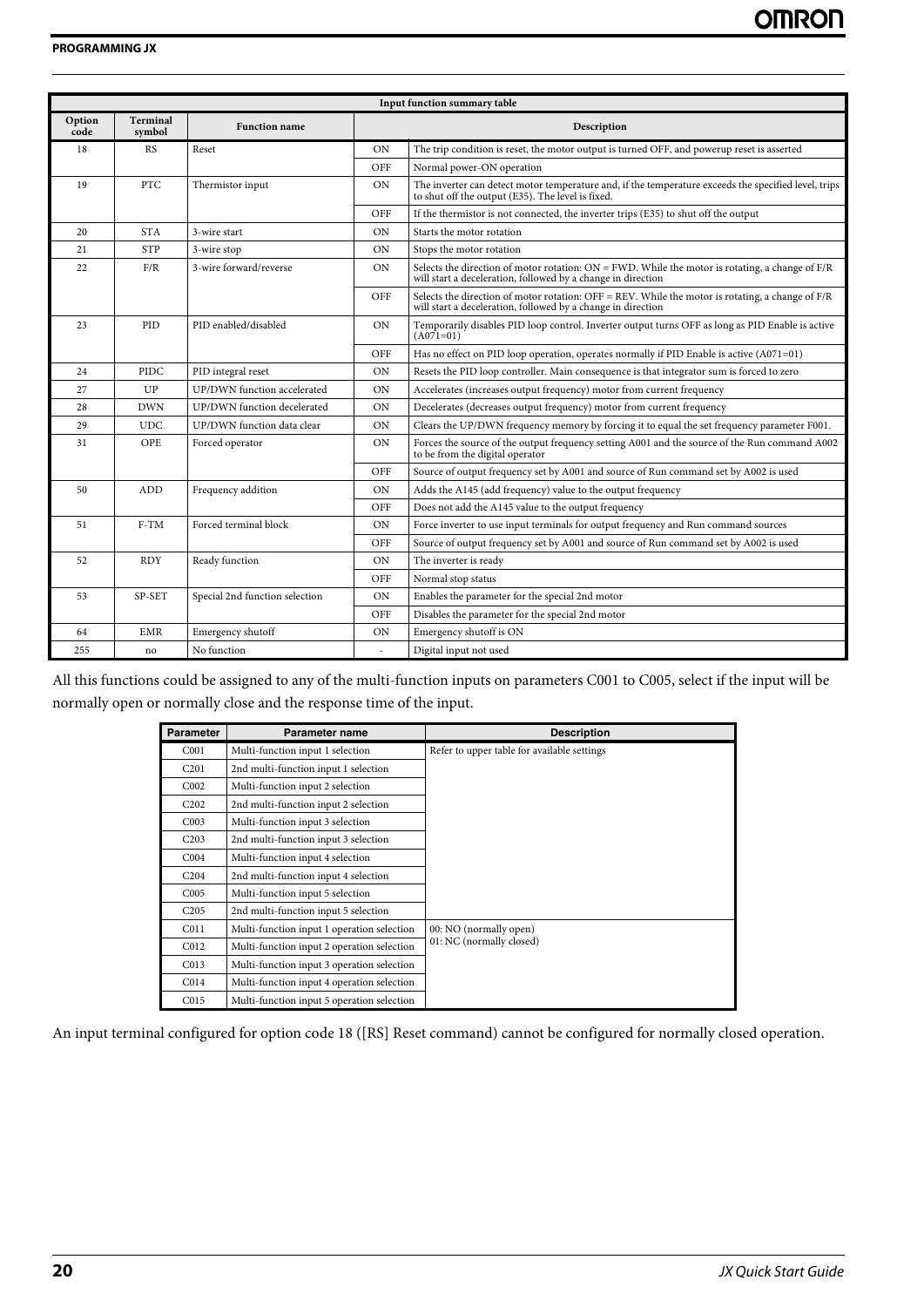## <span id="page-22-0"></span>**3.10 Digital outputs**

Function codes in the following table let you assign different options into logical outputs (terminal [11] and [AL]) on parameters C021 and C026.

|                | Input function summary table |                                   |                    |                                                                                                                       |  |  |
|----------------|------------------------------|-----------------------------------|--------------------|-----------------------------------------------------------------------------------------------------------------------|--|--|
| Option<br>code | Terminal<br>symbol           | <b>Function name</b>              | <b>Description</b> |                                                                                                                       |  |  |
| $00 \,$        | <b>RUN</b>                   | Signal during RUN                 | <b>ON</b>          | When the inverter is in Run Mode                                                                                      |  |  |
| 01             | FA <sub>1</sub>              | Constant speed arrival signal     | <b>ON</b>          | When output to motor is at the set frequency                                                                          |  |  |
|                |                              |                                   | <b>OFF</b>         | When output to motor is OFF, or in any acceleration or deceleration ramp                                              |  |  |
| 02             | FA <sub>2</sub>              | Over set frequency arrival signal | ON                 | When output to motor is at or above the set frequency, even if in acceleration (C042) or<br>deceleration (C043) ramps |  |  |
|                |                              |                                   | <b>OFF</b>         | When output to motor is OFF, or at a level below the set frequency                                                    |  |  |
| 03             | OL                           | Overload warning                  | ON                 | When output current is more than the set threshold (C041) for the overload signal                                     |  |  |
| 04             | OD                           | Excessive PID deviation           | <b>ON</b>          | When PID error is more than the set threshold for the deviation signal                                                |  |  |
| 05             | <b>AL</b>                    | Alarm output                      | ON                 | When an alarm signal has occurred and has not been cleared                                                            |  |  |
| 06             | Dc                           | Disconnection detection           | ON                 | When the inverter is in trip status                                                                                   |  |  |
| 07             | <b>FBV</b>                   | PID FB status output              | <b>ON</b>          | Shifts output when exceeding the upper limit or falling below the lower limit                                         |  |  |
| 08             | ND <sub>c</sub>              | Network error                     | <b>ON</b>          | The communication watchdog timer times out                                                                            |  |  |
| 09             | LOG.                         | Logic operation output            | <b>ON</b>          | This function outputs a logic operation result of combination of two functions                                        |  |  |
| 10             | OD <sub>c</sub>              | Not used                          | -                  |                                                                                                                       |  |  |
| 43             | LOC                          | Light load detection signal       | <b>ON</b>          | Motor current is less than the specified value (C039)                                                                 |  |  |

In the same way of that the digital inputs is possible to choose between normally close and normally open and even is possible to use some On and Off delay for each of the outputs.

<span id="page-22-1"></span>

| Parameter        | Parameter name                                      | <b>Description</b>                          |
|------------------|-----------------------------------------------------|---------------------------------------------|
| CO <sub>21</sub> | Multi-function output terminal 11 selection         | Refer to upper table for available settings |
| C <sub>026</sub> | Relay output (AL2, AL1) function selection          |                                             |
| CO <sub>31</sub> | Multi-function output terminal 11 contact selection | 00: NO contact at AL2; NC contact at AL1    |
| C <sub>036</sub> | Relay output (AL2, AL1) contact selection           | 01: NC contact at AL2; NO contact at AL1    |

#### **3.11 Analog inputs**

Two types of external analog inputs are available for frequency reference plus the built-in VR. For voltage input, you can set a frequency from 0 to maximum by applying a voltage from 0 to 10 V between inputs O and L. For current input, apply 4 to 20 mA between inputs OI and L. Note that voltage and current cannot be input simultaneously. Also, do not connect the signal lines for inputs O and OI simultaneously.



Switching between the inputs could be done by a digital input setting parameter A005.

| Parameter          | Parameter name | Data                                                                                                                                                                                                | Default setting | Unit |
|--------------------|----------------|-----------------------------------------------------------------------------------------------------------------------------------------------------------------------------------------------------|-----------------|------|
| A005               | O/OI selection | 00: Switches between O/OI via terminal AT<br>02: Switches between O/FREQ adjuster via terminal AT<br>03: Switches between OI/FREQ adjuster via terminal AT<br>04: O input only<br>05: OI input only | 02              |      |
| Related parameters |                | A011 to A016, A101 to A105, A151 to A155, C001 to C005. C081, C082                                                                                                                                  |                 |      |
| Required settings  |                | $A001 = 01$                                                                                                                                                                                         |                 |      |

Allocate AT (16) to any of the multi-function inputs with the frequency reference set to the terminal block (A001 or A201 = 01).

| Data               | Symbol | <b>Function name</b>   | <b>Status</b> | <b>Description</b>                                                        |
|--------------------|--------|------------------------|---------------|---------------------------------------------------------------------------|
| 16                 | AT     | Analog input switching | <b>ON</b>     | Depends on the combination with the A005 setting<br>(see the below table) |
|                    |        |                        | OFF           | Same as above                                                             |
| Related parameters |        | C001 to C005           |               |                                                                           |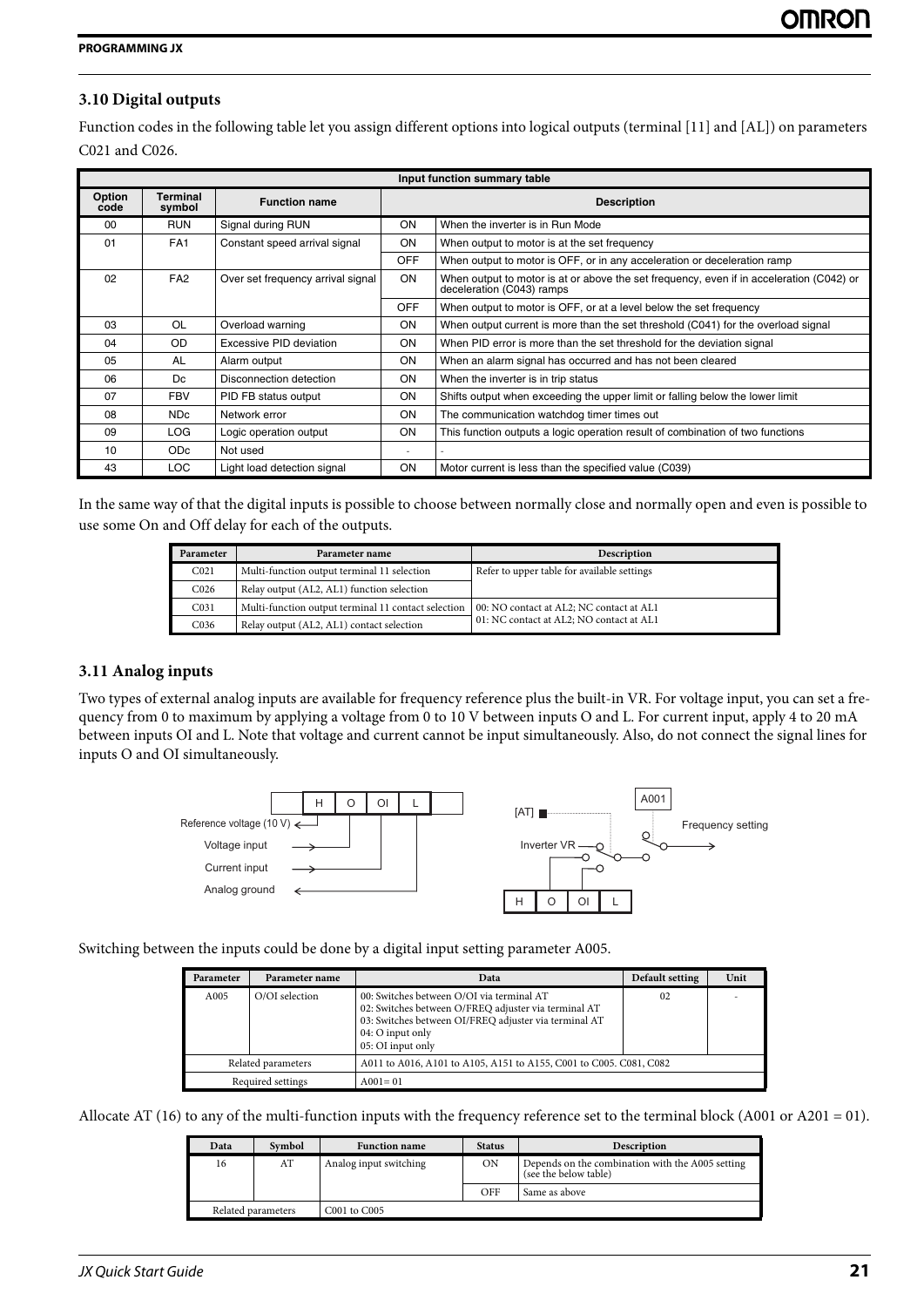The settings are as follows. (VR: FREQ adjuster). If AT is not allocated to any of the multi-function input, this means the AT input = OFF in the above table.

<span id="page-23-0"></span>

| A005 set value           | 00  |      | 02  |    | 03   |    | 04  |  | 05  |      |
|--------------------------|-----|------|-----|----|------|----|-----|--|-----|------|
| AT terminal input status | OFF | ΟN   | OFF | OΝ | OFF  | ΟN | OFF |  | OFF | ОN   |
| Analog input enabled     | O-L | OI-L | J-C | VR | OI-L | VR | O-L |  |     | OI-L |

#### **3.12 Analog output AM terminal**

This function allows you to monitor the output frequency and current from the AM terminal on the control terminal block. Analog voltage output from 0 to 10 V.

#### **AM selection**

Select a signal to output from the following table:

| <sup>9</sup> arameter | Parameter name | <b>Description</b>                         |
|-----------------------|----------------|--------------------------------------------|
| C <sub>028</sub>      | AM selection   | 00: Output frequency<br>01: Output current |

**• Output frequency -** Outputs the voltage according to the output frequency, with the maximum frequency being full scale. This is intended for display indication and cannot be used as a line speed signal. Through the accuracy is ±5%, this could be exceeded depending on your meter. Outputs a frequency obtained by multiplying the output frequency by the conversion coefficient [b086], with the maximum frequency being full scale.



**• Output current -** Outputs a current value with 200% of the inverter rated voltage being full scale. The output method is the same as the output frequency. Monitor accuracy is  $\pm 10\%$  at the halfway point of base frequency.

#### **AM adjustment**

You can adjust the calibration of the analog voltage (0 to 10 VDC) from the AM terminal on the control terminal block by using the inverter setting.

| Parameter          | Parameter name | Data                                                      | Default setting | Unit |
|--------------------|----------------|-----------------------------------------------------------|-----------------|------|
| <b>b</b> 080       | AM adjustment  | 0. to 255. (adjust to the scale)                          | 100.            | . .  |
| C086               |                | AM offset adjustment   0.0 to 10.0 (see the figure below) | 0.0             |      |
| Related parameters |                | A011 to A015, A101 to A105                                |                 |      |

**Note:** If the offset (C086) is changed, the point to reach 10 V changes accordingly because of parallel movement. To avoid this, adjust the offset (C086) before the gain (b080).

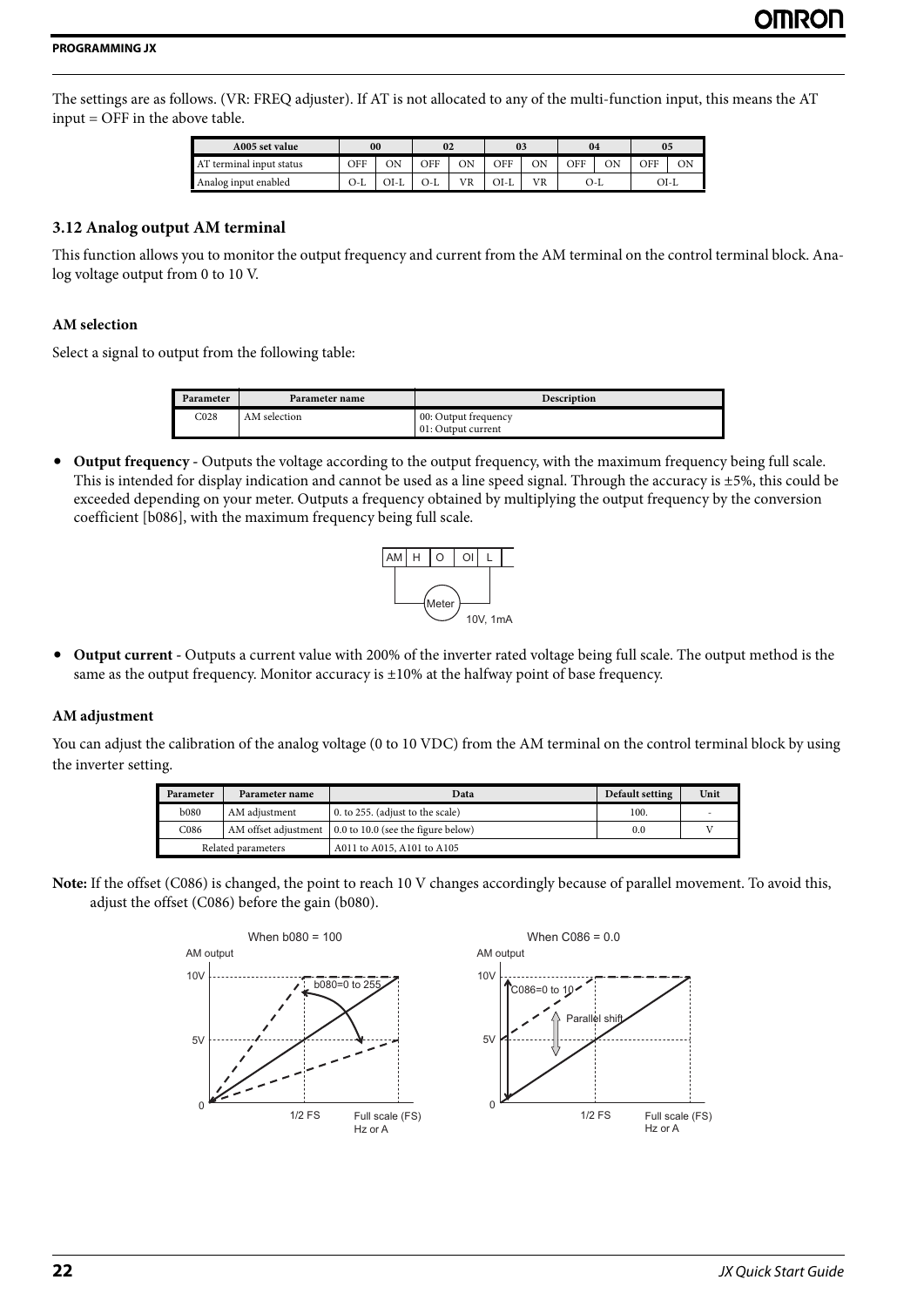## <span id="page-24-0"></span>**3.13 Electronic thermal function**

This function electronically protects the motor from overheating.

- **•** Causes an overload trip (E05) to protect the motor from overheating by setting according to the motor rated current.
- **•** Provides the most appropriate protection characteristics, taking into account the decline of a standard motor cooling capability at a low speed.
- **•** To set a value over the rated current of the motor, be careful of any temperature rise of the motor.

| Parameter        | Parameter name                                      | Description                                                                 |
|------------------|-----------------------------------------------------|-----------------------------------------------------------------------------|
| b <sub>012</sub> | Electronic thermal level                            | 0.2 x Rated current to 1.0 x Rated current                                  |
| $b212*$          | 2nd electronic thermal level                        |                                                                             |
| b013             | Electronic thermal characteristics selection        | 00: Reduced torque characteristics 1                                        |
| $b213*$          | 2nd electronic thermal characteristics<br>selection | 01: Constant torque characteristics<br>02: Reduced torque characteristics 2 |
|                  | Related parameters                                  | C <sub>021</sub>                                                            |

\* To switch to the 2nd control, allocate 08 (SET) to the multi-function input terminal and then turn it on.

#### **Electronic thermal level (motor protection level)**

(Example) 3G3JX-AB007, rated current: 4.0 A, setting range: 0.8 to 4.0 A.



### **Electronic thermal characteristics**

Frequency characteristics are multiplied by the b012/212 set value above. The lower the output frequency is, the lower the cooling capability of the standard motor's self-cooling fan.

- **• Reduced torque characteristics 1 -** Multiplied by the time limit characteristics set in b012/212 for each frequency.
- **• Constant torque characteristics -** Do not skip this setting when using a constant torque motor. Multiplied by the time limit characteristics set in b012/212 for each frequency.
- **• Reduced torque characteristics 2 -** Multiplied by the limit characteristics set in b012/212 for each frequency.

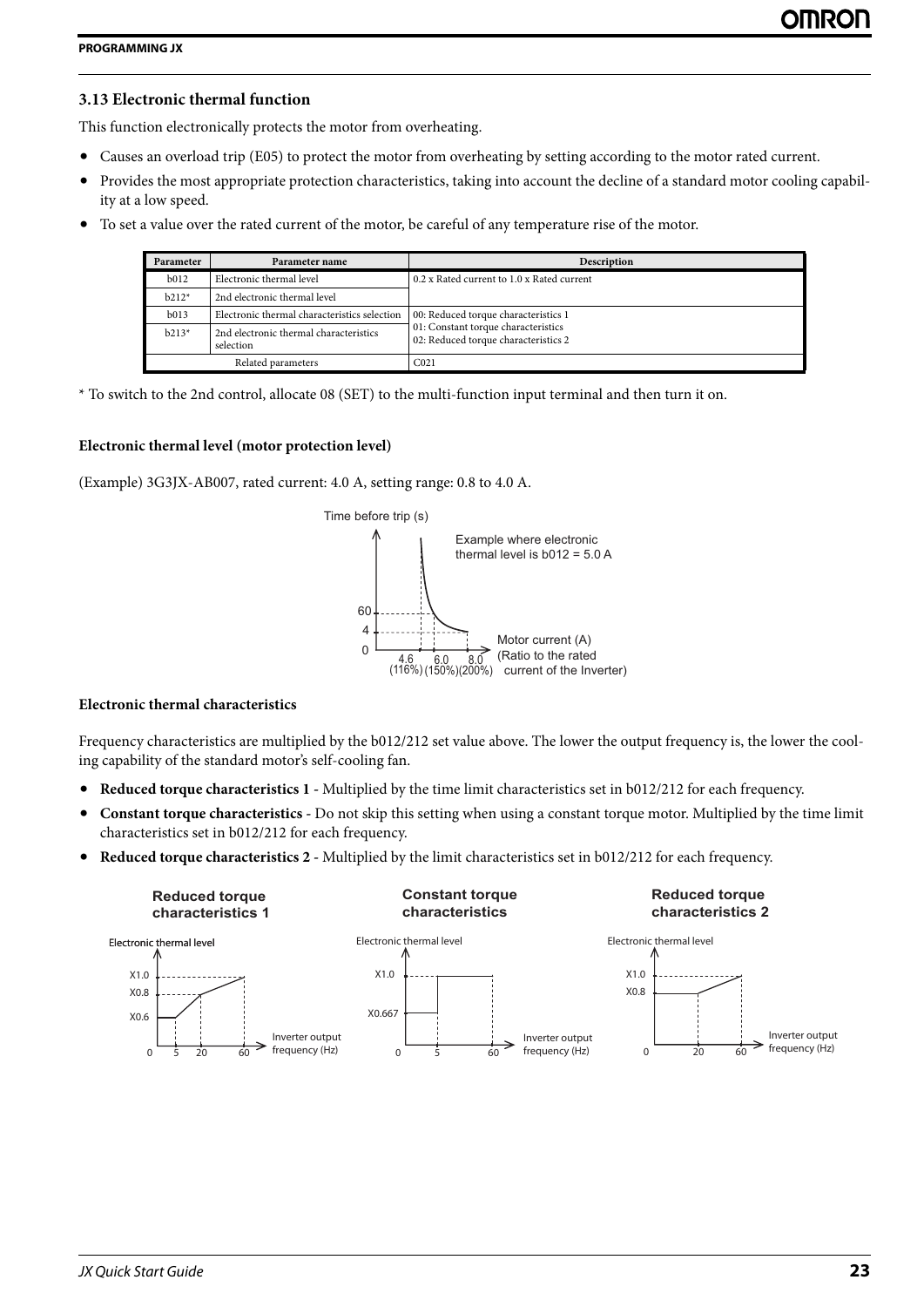## <span id="page-25-0"></span>**3.14 Carrier frequency**

You can change the PWM waveform carrier frequency output from the inverter.

| Parameter    | <b>Parameter name</b> | Data        | Default setting | Unit |
|--------------|-----------------------|-------------|-----------------|------|
| <b>b</b> 083 | Carrier frequency     | 2.0 to 12.0 | u               | kHz  |

- With the carrier frequency set high, you can reduce metallic noise from the motor. However, this may increase electrical noise or leakage current from the inverter.
- <span id="page-25-1"></span>**•** Carrier frequency adjustment also helps avoid mechanical or motor resonance.
- **•** To raise the carrier frequency, reduce the output current (or derate the rated current). Check user's manual for details.

#### **3.15 PID function**

This function enables process control such elements as flow rate, air volume, and pressure.

| Parameter        | Parameter name                | Data                                                                                                      | Default setting | Unit |
|------------------|-------------------------------|-----------------------------------------------------------------------------------------------------------|-----------------|------|
| A071             | PID selection                 | 00: Disabled<br>01: Enabled                                                                               | 0 <sub>0</sub>  |      |
| A072             | PID P gain                    | $0.2$ to $5.0$                                                                                            | 1.0             |      |
| A073             | PID I gain                    | 0.0 to 150.0                                                                                              | 1.0             | s    |
| A074             | PID D gain                    | $0.00$ to $100.0$                                                                                         | 0.0             | s    |
| A075             | PID scale                     | 0.01 to 99.99                                                                                             | 1.00            | Time |
| A076             | PID feedback selection        | 00:OT<br>01:O<br>02: RS485 communication<br>10: Operation function output                                 | 0 <sub>0</sub>  |      |
| A077             | Reverse PID function          | 00: OFF (Deviation = Target value - Feedback value)<br>01: ON (Deviation = Feedback value - Target value) | 0 <sub>0</sub>  |      |
| A078             | PID output limit function     | $0.0$ to $100.0$                                                                                          | 0.0             | $\%$ |
| C <sub>044</sub> | PID deviation excessive level | $0.0$ to $100.0$                                                                                          | 3.0             | $\%$ |
| CO <sub>52</sub> | PID FB upper limit            | 0.0 to 100.0                                                                                              | 100.0           | $\%$ |
| CO <sub>53</sub> | PID FB lower limit            |                                                                                                           | 0.0             |      |
|                  | Related parameters            | d004, A001, A005, C001 to C005, C021, C026                                                                |                 |      |

**•** To use this function, set A071 to 01.

**•** To switch between enable/disable via the terminal block (external signal), allocate 23 (PID enable/disable) to the desired multi-function input. Select OFF for enable and ON for disable.

#### **Basic structure of PID control (example)**



#### **• PID enable/disable**

| Data               | Symbol | <b>Function name</b> | <b>Status</b> | <b>Description</b>               |
|--------------------|--------|----------------------|---------------|----------------------------------|
| 23                 | PID    | PID enabled/disabled | <b>ON</b>     | Disables the PID function        |
|                    |        |                      | OFF           | Does not affect the PID function |
| Related parameters |        | C001 to C005         |               |                                  |

#### **• Excessive deviation/output**

| Data                                                    | Symbol         | <b>Function name</b>    | <b>Status</b> | <b>Description</b>                                   |
|---------------------------------------------------------|----------------|-------------------------|---------------|------------------------------------------------------|
| 04                                                      | 0 <sub>D</sub> | Excessive PID deviation | ΟN            | The PID deviation has exceeded the C044 set value    |
|                                                         |                |                         | OFF           | The PID deviation has not reached the C044 set value |
| Available output terminals 11-CM2, AL2-AL0 (or AL1-AL0) |                |                         |               |                                                      |
| Requires settings                                       |                | C021, C026, C044        |               |                                                      |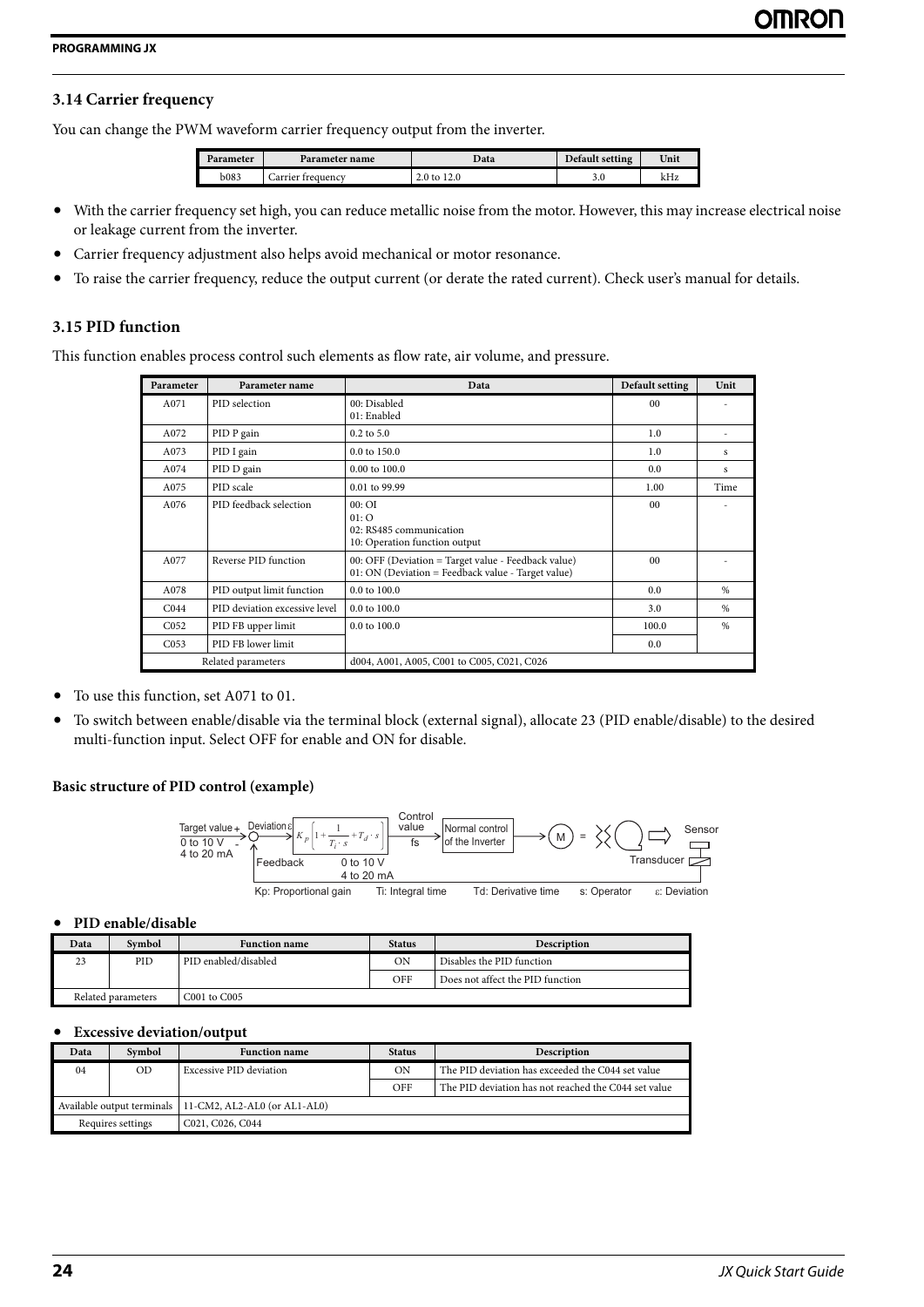# **• PID feedback (FB) upper/lower limit**

| <b>Data</b>       | Symbol     | <b>Function name</b>                                    | <b>Status</b> | Description                                             |
|-------------------|------------|---------------------------------------------------------|---------------|---------------------------------------------------------|
|                   |            |                                                         |               |                                                         |
| 07                | <b>FBV</b> | PID FB status output                                    | <b>ON</b>     | Shifts output when exceeding the upper limit or falling |
|                   |            |                                                         | OFF           | below the lower limit                                   |
|                   |            | Available output terminals 11-CM2, AL2-AL0 (or AL1-AL0) |               |                                                         |
| Requires settings |            | C021, C026, C052, C053                                  |               |                                                         |

# **• PID integral reset**

<span id="page-26-0"></span>

| Data | Symbol             | <b>Function name</b> | <b>Status</b> | Description                                  |
|------|--------------------|----------------------|---------------|----------------------------------------------|
| 24   | PIDC               | PID integral reset   | ON            | Forcibly sets the PID integral value to zero |
|      |                    |                      | OFF           | Does not affect the PID function             |
|      | Related parameters | C001 to C005         |               |                                              |
|      |                    |                      |               |                                              |

# **3.16 Overload limit/warning**

This function helps prevent an overcurrent trip due to rapid load fluctuation in acceleration or constant speed operation.

| Parameter        | Parameter name                      | Data                                                                                            | Default setting | Unit |
|------------------|-------------------------------------|-------------------------------------------------------------------------------------------------|-----------------|------|
| b021             | Overload limit selection            | 00: Disabled                                                                                    | 01              |      |
| $b221*$          | 2nd overload limit selection        | 01: Enabled in acceleration/constant speed operation<br>02: Enabled in constant speed operation |                 |      |
| b022             | Overload limit level                | 0.1 x Rated current to 1.5 x Rated current                                                      | 1.5 x Rated     | A    |
| $b222*$          | 2nd overload limit level            |                                                                                                 | current         |      |
| b023             | Overload limit parameter            | $0.1$ to 3000.0                                                                                 | 1.0             |      |
| $b223*$          | 2nd overload limit parameter        |                                                                                                 |                 |      |
| b028             | Overload limit source selection     | 00: b022, b222 set values                                                                       | 0 <sub>0</sub>  |      |
| $b228*$          | 2nd overload limit source selection | 01: Input terminal O                                                                            |                 |      |
| C <sub>041</sub> | Overload warning level              | 0.0: Does not operate                                                                           | Rated current   | A    |
| $C241*$          | 2nd overload warning level          | 0.1 x Rated current to 2.0 x Rated current                                                      |                 |      |
|                  | Related parameters                  | C021, C026                                                                                      |                 |      |

\* To switch to the 2nd control, allocate 08 (SET) to the multi-function input terminal and then turn it on.

**•** The inverter monitors the motor current during acceleration or constant speed operation. If it reaches the overload limit level, the output frequency is lowered automatically according to the overload limit parameter.



<span id="page-26-1"></span>**•** For more detailed information please check the user's manual.

# **3.17 Overvoltage control function**

This function helps avoid an overvoltage trip during deceleration. Note that the actual deceleration time may be longer than the set value. This function automatically keeps DC voltage at the set level during deceleration. The aim of this function is the same as the overvoltage LAD stop function, described in b130 and b131. However, this functions have different deceleration characteristics and you can select either function according to your system.

| Parameter   | Parameter name                                                  | Data                    | Default setting | Unit |
|-------------|-----------------------------------------------------------------|-------------------------|-----------------|------|
| b055        | Overvoltage protection proportional<br>gain during deceleration | $0.2$ to 5.0            | 0.2             |      |
| <b>b056</b> | Overvoltage protection integral time<br>during deceleration     | $0.0 \text{ to } 150.0$ | 0.2             |      |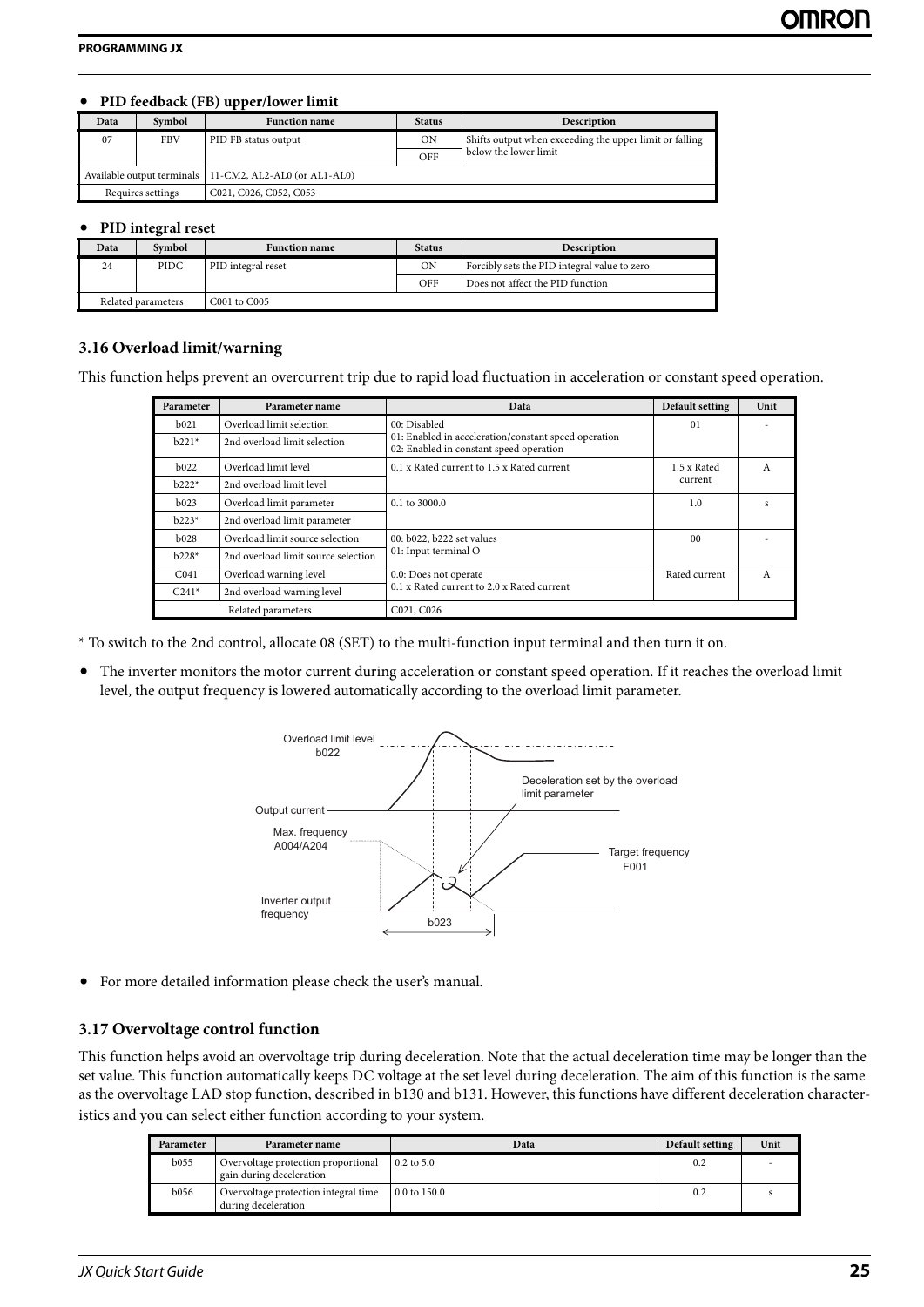| Parameter    | Parameter name                                                   | Data                                                   | Default setting | Unit |
|--------------|------------------------------------------------------------------|--------------------------------------------------------|-----------------|------|
| b130         | Overvoltage LAD stop function                                    | 00: Disabled<br>01: Enabled                            | 0 <sup>0</sup>  |      |
| b131         | Overvoltage LAD stop function level<br>setting                   | 200-V class: 330, to 395.<br>400-V class: 660, to 790. | 380/760         |      |
| b133         | Overvoltage protection function<br>selection during deceleration | 00: Disabled<br>01: Enabled                            | 0 <sup>0</sup>  |      |
| <b>b</b> 134 | Overvoltage protection level setting<br>during deceleration      | 200-V class: 330, to 395.<br>400-V class: 660, to 790. | 380/760         |      |



#### Normal : Overvoltage protection during deceleration

#### <span id="page-27-0"></span>**3.18 Controlled stop at power loss**

This function decelerates the inverter by a controlled stop to avoid a trip or free running in case of power supply disconnection or momentary power interruption during operation.

| Parameter    | Parameter name                                                                          | Data                                                        | Default setting | Unit |
|--------------|-----------------------------------------------------------------------------------------|-------------------------------------------------------------|-----------------|------|
| <b>b</b> 050 | Selection of non-stop function at<br>momentary power interruption                       | 00: Disabled<br>01: Enabled (stop)<br>02: Enabled (restart) | 0 <sub>0</sub>  |      |
| $b$ 0.51     | Starting voltage of non-stop function<br>at momentary power interruption                | $0.0 \text{ to } 1000.$                                     | 0.0             |      |
| b052         | Stop deceleration level of non-stop<br>function at momentary power<br>interruption      | $0.0 \text{ to } 1000.$                                     | 0.0             | V    |
| b053         | Deceleration time of non-stop<br>function at momentary power<br>interruption            | $0.01$ to 3000.                                             | 1.0             |      |
| <b>b</b> 054 | Deceleration starting width of non-<br>stop function at momentary power<br>interruption | $0.0 \text{ to } 10.0$                                      | 0.0             | Hz   |

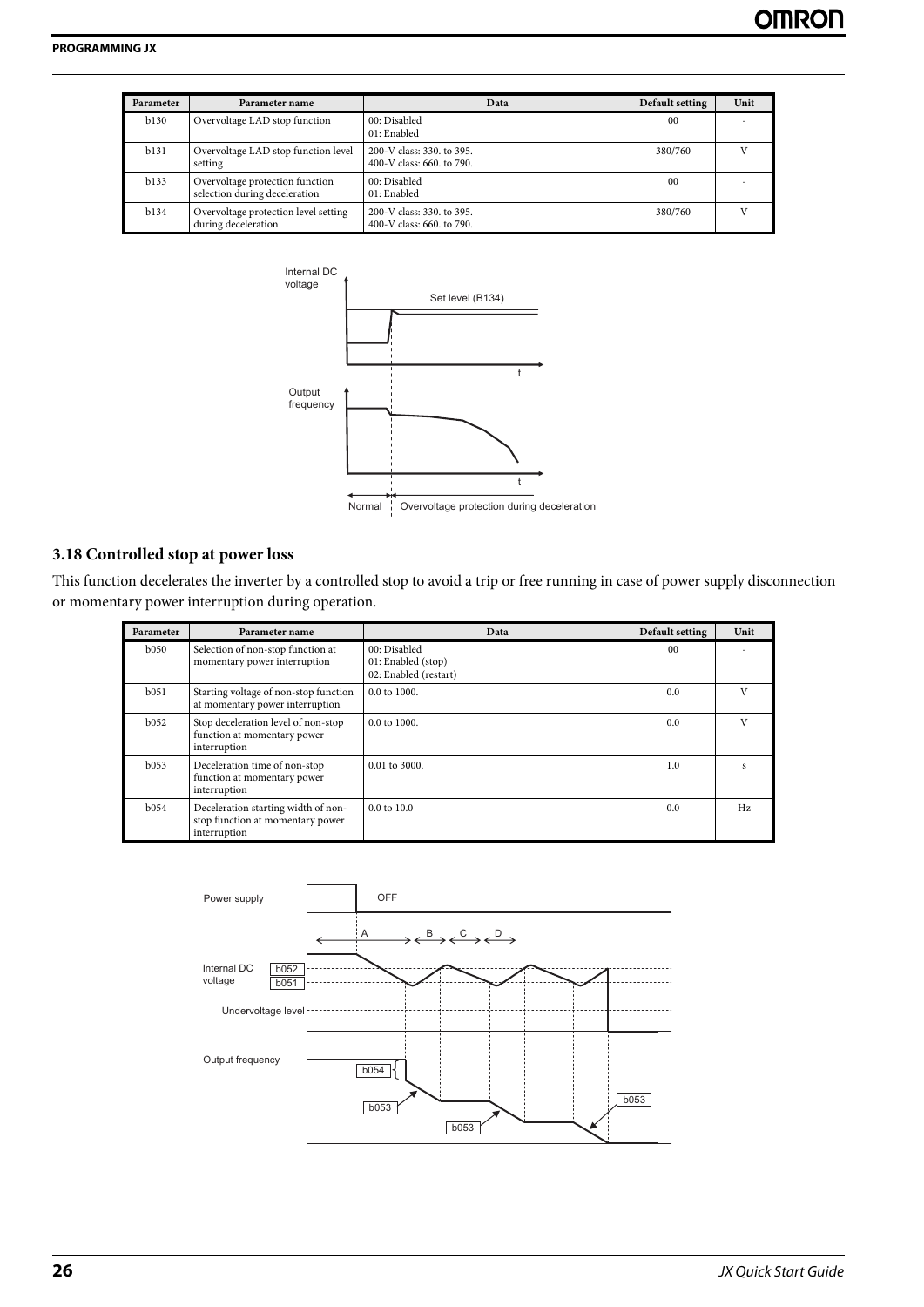# <span id="page-28-0"></span>*4 PARAMETER LIST*

<span id="page-28-1"></span>The PDU (Process Data Unit) register number are addressed starting at zero. Therefore register numbered "0012h" addressed as "0011h". Register address value (transmitted on Modbus line) is 1 less than the Register number of the table

# **4.1 Parameter group D: Monitors**

| Parameter No.    | <b>Function name</b>                        | Monitoring or data range (digital operator)       | Default<br>setting | Changes<br>during<br>operation | Unit            | Modbus<br>address (hex) |
|------------------|---------------------------------------------|---------------------------------------------------|--------------------|--------------------------------|-----------------|-------------------------|
| d001             | Output frequency monitor                    | $0.0$ to $400.0$                                  | $\sim$             | $\overline{\phantom{a}}$       | Hz              | 1002                    |
| d002             | Output current monitor                      | 0.0 to 999.0                                      | $\bar{ }$          | $\sim$                         | A               | 1003                    |
| d003             | Rotation direction monitor                  | F: Forward                                        |                    |                                |                 | 1004                    |
|                  |                                             | o: Stop                                           |                    |                                |                 |                         |
|                  |                                             | r: Reverse                                        |                    |                                |                 |                         |
| d004             | PID feedback value monitor                  | 0.00 to 9999.                                     |                    |                                |                 | 1005 (high)             |
|                  |                                             | (Enabled when the PID function is enabled)        |                    |                                |                 | $1006$ (low)            |
| d005             | Multi-function input monitor                | Terminal<br>4, 2: ON<br>Terminal<br>5, 3, 1: OFF  | $\overline{a}$     |                                | $\overline{a}$  | 1007                    |
| d <sub>006</sub> | Multi-function output monitor               | Terminal 11: ON<br>OFF<br>Terminal AL2: OFF<br>11 | $\sim$             |                                |                 | 1008                    |
| d007             | Output frequency monitor (after conversion) | 0.00 to 39960                                     | $\sim$             |                                | $\overline{a}$  | 1009 (high)             |
|                  |                                             | (Output frequency x Conversion factor of b086)    |                    |                                |                 | $100A$ (low)            |
| d013             | Output voltage monitor                      | 0. to 600.                                        | $\sim$             | $\sim$                         | V               | 100C                    |
| d016             | Total RUN time                              | 0. to 99990 hours                                 |                    |                                | $\mathbf h$     | 100E (high)             |
|                  |                                             |                                                   |                    |                                |                 | 100F (low)              |
| d017             | Power ON time monitor                       | 0. to 99990 hours                                 | $\sim$             | $\sim$                         | $\mathbf h$     | 1010 (high)             |
|                  |                                             |                                                   |                    |                                |                 | $1011$ (low)            |
| d018             | Fin temperature monitor                     | 0.0 to 200.0                                      | $\sim$             | $\sim$                         | $\rm ^{\circ}C$ | 116A                    |
| d080             | Fault frequency monitor                     | 0. to 9999.                                       | ÷                  | $\sim$                         |                 | 0011                    |
| d081             | Fault monitor 1 (Latest)                    | Error code (condition of occurrence)              |                    |                                |                 | 0012 to 001B            |
|                  |                                             | Output frequency [Hz]                             |                    |                                |                 |                         |
| d082             | Fault monitor 2                             | Output current [A]                                |                    |                                |                 | 001C to 0025            |
|                  |                                             | Internal DC voltage [V]                           |                    |                                |                 |                         |
| d083             | Fault monitor 3                             | RUN time [h]                                      |                    |                                |                 | 0026 to 002F            |
|                  |                                             | ON time [h]                                       |                    |                                |                 |                         |
| d102             | DC voltage monitor                          | 0.0 to 999.9                                      | $\sim$             |                                | V               | 116C                    |
| d104             | Electronic thermal monitor                  | 0.0 to 100.0                                      |                    |                                | %               | 116D                    |

# <span id="page-28-2"></span>**4.2 Parameter group A**

| Parameter<br>No. | <b>Function name</b>              | Monitoring or data range (digital operator)           | Default<br>setting | Changes<br>during<br>operation | Unit                     | <b>Modbus</b><br>address<br>(hex) |
|------------------|-----------------------------------|-------------------------------------------------------|--------------------|--------------------------------|--------------------------|-----------------------------------|
| A001             | Frequency reference selection     | 00: Digital operator (FREQ adjuster)                  | 0 <sub>0</sub>     | N <sub>o</sub>                 | $\overline{\phantom{a}}$ | 1019                              |
|                  |                                   | 01: Terminal                                          |                    |                                |                          |                                   |
| A201             | 2nd frequency reference selection | 02: Digital operator (F001)                           |                    |                                |                          |                                   |
|                  |                                   | 03: Modbus communication                              |                    |                                |                          |                                   |
|                  |                                   | 10: Frequency operation result                        |                    |                                |                          |                                   |
| A002             | RUN command selection             | 01: Terminal                                          | 02                 | No                             |                          | 101A                              |
| A202             | 2nd RUN command selection         | 02: Digital operator (F001)                           |                    |                                |                          |                                   |
|                  |                                   | 03: Modbus communication                              |                    |                                |                          |                                   |
| A003             | Base frequency                    | 30 to maximum frequency [A004]                        | 50                 | No                             | Hz                       | 101B                              |
| A203             | 2nd base frequency                | 30 to 2nd maximum frequency [A204]                    |                    |                                |                          | 150C                              |
| A004             | Maximum frequency                 | 30. to 400.                                           | 50                 | No                             | Hz                       | 101C                              |
| A204             | 2nd maximum frequency             |                                                       |                    |                                |                          | 150 <sub>D</sub>                  |
| A005             | O/OI selection                    | 00: Switches between O/OI via terminal AT             | 02                 | No                             | $\overline{\phantom{0}}$ | 101D                              |
|                  |                                   | 02: Switches between O/FREQ adjuster via terminal AT  |                    |                                |                          |                                   |
|                  |                                   | 03: Switches between FI/FREQ adjuster via terminal AT |                    |                                |                          |                                   |
|                  |                                   | 04: O input only                                      |                    |                                |                          |                                   |
|                  |                                   | 05: OI input only                                     |                    |                                |                          |                                   |
| A011             | O start frequency                 | 0.0 to Max. frequency                                 | 0.0                | No                             | Hz                       | 1020                              |
| A012             | O end frequency                   |                                                       |                    |                                |                          | 1022                              |
| A013             | O start ratio                     | 0. to 100.                                            | $\mathbf{0}$ .     | No                             | %                        | 1023                              |
| A014             | O end ratio                       |                                                       | 100.               |                                |                          | 1024                              |
| A015             | O start selection                 | 00: External start frequency (A011 set value)         | 01                 | No                             | $\overline{\phantom{0}}$ | 1025                              |
|                  |                                   | 01:0 Hz                                               |                    |                                |                          |                                   |
| A016             | O, OI sampling                    | 1. to 17.                                             | 8.                 | No                             | $\overline{\phantom{a}}$ | 1026                              |
| A020             | Multi-step speed reference 0      | 0.0/starting frequency to max. frequency              | 6.0                | Yes                            | Hz                       | 1029                              |
| A220             | 2nd multi-step speed reference 0  | 0.0/starting frequency to 2nd max. frequency          |                    |                                |                          | 150F                              |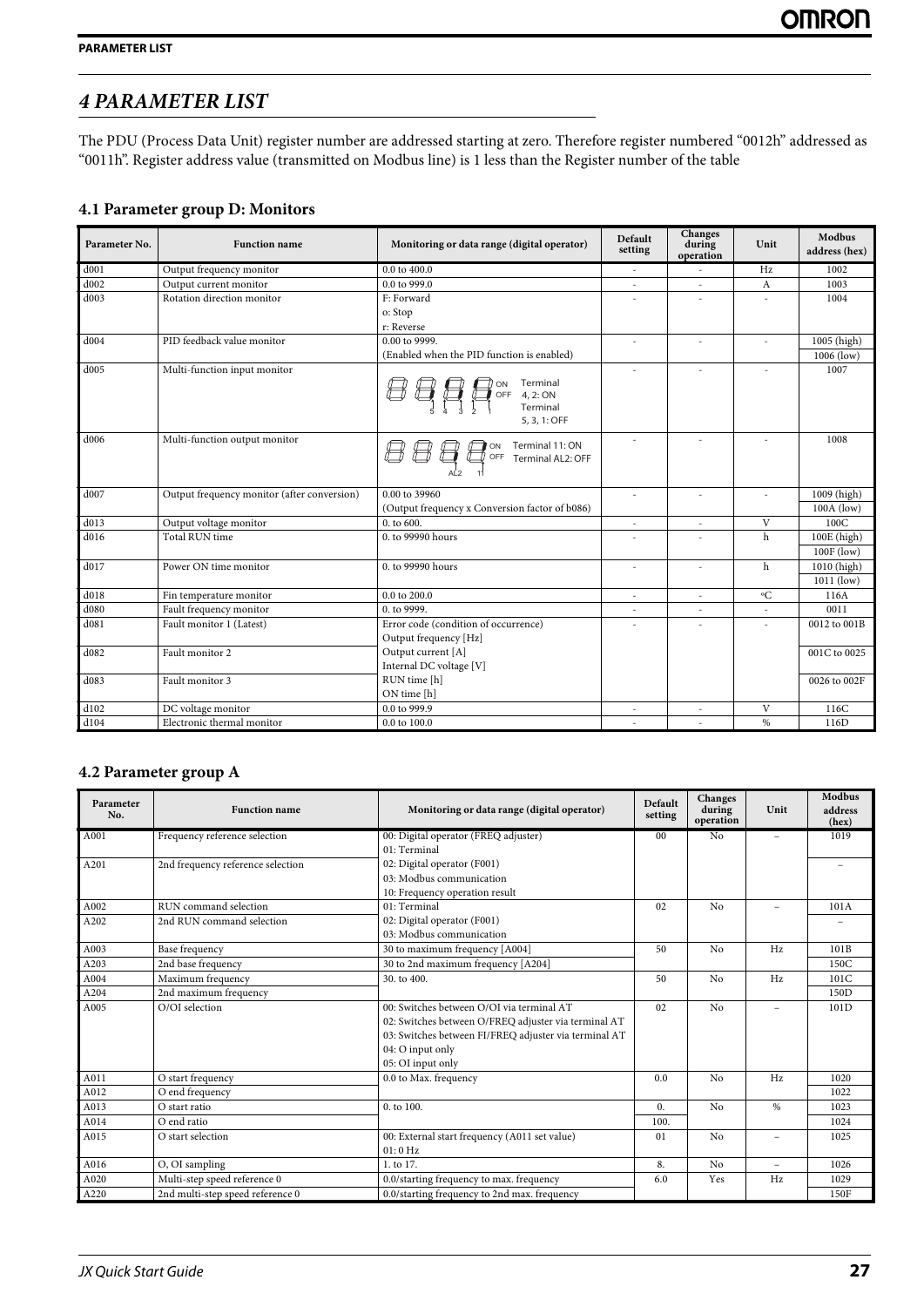| Parameter<br>No. | <b>Function name</b>                                         | Monitoring or data range (digital operator)                                                                    | Default<br>setting | Changes<br>during<br>operation | Unit                     | Modbus<br>address<br>(hex) |
|------------------|--------------------------------------------------------------|----------------------------------------------------------------------------------------------------------------|--------------------|--------------------------------|--------------------------|----------------------------|
| A021             | Multi-step speed reference 1                                 | 0.0/starting frequency to max frequency                                                                        | 0.0                | Yes                            | Hz                       | 102B                       |
| A022             | Multi-step speed reference 2                                 |                                                                                                                |                    |                                |                          | 102D                       |
| A023             | Multi-step speed reference 3                                 |                                                                                                                |                    |                                |                          | 102F                       |
| A024             | Multi-step speed reference 4                                 |                                                                                                                |                    |                                |                          | 1031                       |
| A025<br>A026     | Multi-step speed reference 5<br>Multi-step speed reference 6 |                                                                                                                |                    |                                |                          | 1033<br>1035               |
| A027             | Multi-step speed reference 7                                 |                                                                                                                |                    |                                |                          | 1037                       |
| A028             | Multi-step speed reference 8                                 |                                                                                                                |                    |                                |                          | 1039                       |
| A029             | Multi-step speed reference 9                                 |                                                                                                                |                    |                                |                          | 103B                       |
| A030             | Multi-step speed reference 10                                |                                                                                                                |                    |                                |                          | 103D                       |
| A031             | Multi-step speed reference 11                                |                                                                                                                |                    |                                |                          | 103F                       |
| A032             | Multi-step speed reference 12                                |                                                                                                                |                    |                                |                          | 1041                       |
| A033             | Multi-step speed reference 13                                |                                                                                                                |                    |                                |                          | 1043                       |
| A034             | Multi-step speed reference 14                                |                                                                                                                |                    |                                |                          | 1045                       |
| A035<br>A038     | Multi-step speed reference 15<br>Jogging frequency           | 0.00/starting frequency to 9.99                                                                                | 6.00               | Yes                            | Hz                       | 1047<br>1048               |
| A039             | Jogging stop selection                                       | 00: Free-run stop                                                                                              | 00                 | No                             |                          | 1049                       |
|                  |                                                              | 01: Deceleration stop                                                                                          |                    |                                |                          |                            |
|                  |                                                              | 02: DC injection braking stop                                                                                  |                    |                                |                          |                            |
| A041             | Torque boost selection                                       | 00: Manual torque boost only                                                                                   | 00                 | No                             | $\overline{a}$           | 104A                       |
| A241             | 2nd torque boost selection                                   | 01: Automatic (simple) torque boost                                                                            |                    |                                |                          | 1510                       |
| A042             | Manual torque boost voltage                                  | 0.0 to 20.0                                                                                                    | 5.0                | Yes                            | %                        | 104B                       |
| A242             | 2nd manual torque boost voltage                              |                                                                                                                | 0.0                |                                |                          | 1511                       |
| A043             | Manual torque boost frequency                                | 0.0 to 50.0                                                                                                    | 2.5                | Yes                            | $\%$                     | 104C                       |
| A243             | 2nd manual torque boost frequency                            |                                                                                                                | 0.0                |                                |                          | 1512                       |
| A044             | V/F characteristics selection                                | 00: Constant torque characteristics (VC)                                                                       | 00                 | No                             |                          | 104D                       |
| A244             | 2nd V/F characteristics selection                            | 01: Reduced torque characteristics (VP 1.7th power)<br>06: Special reduced torque characteristics (Special VP) |                    |                                |                          | 1513                       |
| A045             | Output voltage gain                                          | 20. to 100.                                                                                                    | 100.               | Yes                            | %                        | 104E                       |
| A245             | 2nd output voltage gain                                      |                                                                                                                |                    |                                |                          | 1514                       |
| A051             | DC injection braking selection                               | 00: Disabled                                                                                                   | $00\,$             | No                             | $\overline{\phantom{0}}$ | 1051                       |
|                  |                                                              | 01: Enabled<br>02: Frequency control [A052 set value]                                                          |                    |                                |                          |                            |
| A052             | DC injection braking frequency                               | $0.0$ to $60.0$                                                                                                | 0.5                | No                             | Hz                       | 1052                       |
| A053             | DC injection braking delay time                              | $0.0$ to $5.0$                                                                                                 | 0.0                | No                             | $\mathbf s$              | 1053                       |
| A054             | DC injection braking power                                   | 0. to 100.                                                                                                     | 50                 | No                             | %                        | 1054                       |
| A055             | DC injection braking time                                    | $0.0$ to $60.0$                                                                                                | 0.5                | No                             | $\mathbf S$              | 1055                       |
| A056             | DC injection braking method selection                        | 00: Edge operation<br>01: Level operation                                                                      | 01                 | No                             |                          | 1056                       |
| A061             | Frequency upper limit                                        | 0.0/frequency lower limit to max frequency                                                                     | 0.0                | No                             | Hz                       | 105A                       |
| A261             | 2nd frequency upper limit                                    | 0.0/2nd frequency lower limit to 2nd max frequency                                                             |                    |                                |                          | 1517                       |
| A062             | Frequency lower limit                                        | 0.0/starting frequency to frequency upper limit                                                                | 0.0                | No                             | Hz                       | 105B                       |
| A262<br>A063     | 2nd frequency lower limit<br>Jump frequency 1                | 0.0/starting frequency to 2nd frequency upper limit<br>Jump frequency: 0.0 to 400.0                            | 0.0                | No                             | Hz                       | 1518<br>105D               |
| A064             | Jump frequency width 1                                       | Jump frequency width: 0.0 to 1.0                                                                               | 0.5                |                                |                          | 105E                       |
| A065             | Jump frequency 2                                             |                                                                                                                | 0.0                |                                |                          | 1060                       |
| A066             | Jump frequency width 2                                       |                                                                                                                | 0.5                |                                |                          | 1061                       |
| A067             | Jump frequency 3                                             |                                                                                                                | 0.0                |                                |                          | 1063                       |
| A068             | Jump frequency width 3                                       |                                                                                                                | 0.5                |                                |                          | 1064                       |
| A071             | PID selection                                                | 00: Disabled<br>01: Enabled                                                                                    | $00\,$             | No                             |                          | 1068                       |
| A072             | PID P gain                                                   | 0.2 to 5.0                                                                                                     | 1.0                | Yes                            |                          | 1069                       |
| A073             | PID I gain                                                   | $0.0$ to $150.0$                                                                                               | 1.0                | Yes                            | ${\bf S}$                | 106A                       |
| A074             | PID D gain                                                   | $0.0$ to $100.0\,$                                                                                             | 0.0                | Yes                            | ${\bf S}$                | 106B                       |
| A075             | PID scale                                                    | 0.01 to 99.99                                                                                                  | 1.00               | No                             | Time                     | 106C                       |
| A076             | PID feedback selection                                       | $00:$ OI<br>01:O<br>02: RS485 communication                                                                    | 00                 | No                             |                          | 106D                       |
|                  |                                                              | 10: Operation function result                                                                                  |                    |                                |                          |                            |
| A077             | Reverse PID function                                         | 00: OFF (Deviation = Target value - Feedback value)                                                            | 00                 | No                             | $\equiv$                 | 106E                       |
|                  |                                                              | 01: ON (Deviation = Feedback value - Target value)                                                             |                    |                                |                          |                            |
| A078             | PID output limit function                                    | 0.0 to 100.0                                                                                                   | 0.0                | No                             | $\%$                     | 106F                       |
| A081             | <b>AVR</b> selection                                         | 00: Always ON                                                                                                  | 02                 | No                             |                          | 1070                       |
|                  |                                                              | 01: Always OFF                                                                                                 |                    |                                |                          |                            |
|                  |                                                              | 02: OFF during deceleration                                                                                    |                    |                                |                          |                            |
| A082             | AVR voltage selection                                        | 200-V class: 200/215/220/230/240                                                                               | 200/400            | No                             | $\mathbf{V}$             | 1071                       |
|                  |                                                              | 400-V class: 380/400/415/440/460/480                                                                           |                    |                                |                          |                            |
| A085             | RUN mode selection                                           | 00: Normal operation<br>01: Energy-saving operation                                                            | 00                 | No                             | $\equiv$                 | 1072                       |
| A086             | Energy-saving response/accuracy adjustment                   | 0 to 100                                                                                                       | 50                 | No                             | $\%$                     | 1073                       |
| A092             | Acceleration time 2                                          | 0.01 to 3000.                                                                                                  | 15.00              | Yes                            | $\mathbf S$              | 1074 (high)                |
|                  |                                                              |                                                                                                                |                    |                                |                          | 1075 (low)                 |
| A292             | 2nd acceleration time 2                                      |                                                                                                                |                    |                                |                          | 1519 (high)                |
|                  |                                                              |                                                                                                                |                    |                                |                          | 151A (low)                 |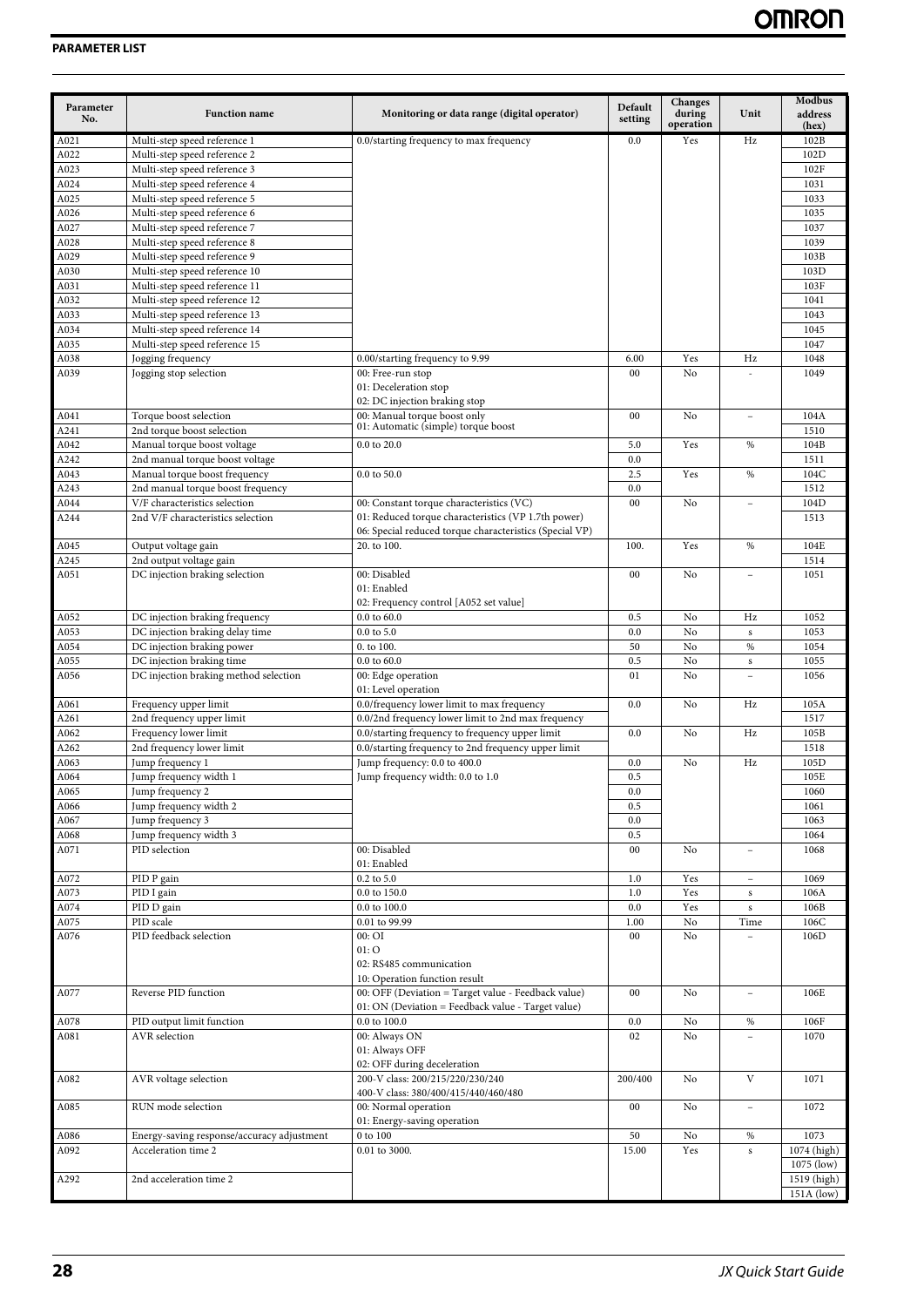| Parameter<br>No. | <b>Function name</b>                | Monitoring or data range (digital operator)    | Default<br>setting | Changes<br>during<br>operation | Unit                     | <b>Modbus</b><br>address<br>(hex) |
|------------------|-------------------------------------|------------------------------------------------|--------------------|--------------------------------|--------------------------|-----------------------------------|
| A093             | Deceleration time 2                 | 0.01 to 3000.                                  | 15.00              | Yes                            | s                        | 1076 (high)                       |
|                  |                                     |                                                |                    |                                |                          | 1077 (low)                        |
| A293             | 2nd deceleration time 2             |                                                |                    |                                |                          | $151B$ (high)                     |
|                  |                                     |                                                |                    |                                |                          | 151C (low)                        |
| A094             | 2-step accel/decel selection        | 00: Switched via multi-function input 09 (2CH) | 0 <sub>0</sub>     | No                             |                          | 1078                              |
| A294             | 2nd 2-step accel/decel selection    | 01: Switched by setting                        |                    |                                |                          | 151D                              |
| A095             | 2-step acceleration frequency       | 0.0 to 400.0                                   | 0.0                | No                             | Hz                       | 107A                              |
| A295             | 2nd 2-step acceleration frequency   |                                                |                    |                                |                          | 151F                              |
| A096             | 2-step deceleration frequency       | 0.0 to 400.0                                   | 0.0                | No                             | Hz                       | 107C                              |
| A296             | 2nd 2-step deceleration frequency   |                                                |                    |                                |                          | 1521                              |
| A097             | Acceleration pattern selection      | 00: Line                                       | 00                 | No                             |                          | 107D                              |
| A098             | Deceleration pattern setting        | 01: S-shape curve                              |                    |                                |                          | 107E                              |
| A101             | OI start frequency                  | 0.0 to 400.0                                   | 0.0                | No                             | Hz                       | 1080                              |
| A102             | OI end frequency                    |                                                |                    |                                |                          | 1082                              |
| A103             | OI start ratio                      | 0. to 100.                                     | $\mathbf{0}$ .     | N <sub>o</sub>                 | $\frac{0}{6}$            | 1083                              |
| A104             | OI end ratio                        |                                                | 100.               |                                |                          | 1084                              |
| A105             | OI start selection                  | 00: Use OI start frequency [A101]              | 01                 | No                             | $\sim$                   | 1085                              |
|                  |                                     | $01:0$ Hz start                                |                    |                                |                          |                                   |
| A141             | Operation frequency input A setting | 00: Digital operator (F001)                    | 01                 | No                             | ÷.                       | 108E                              |
|                  |                                     | 01: Digital operator (FREQ adjuster)           |                    |                                |                          |                                   |
| A142             | Operation frequency input B setting | 02: Input O                                    | 02                 |                                |                          | 108F                              |
|                  |                                     | 03: Input OI                                   |                    |                                |                          |                                   |
|                  |                                     | 04: RS485 communication                        |                    |                                |                          |                                   |
| A143             | Operator selection                  | 00: Addition $(A + B)$                         | 0 <sup>0</sup>     | No                             |                          | 1090                              |
|                  |                                     | 01: Subtraction (A - B)                        |                    |                                |                          |                                   |
|                  |                                     | 03: Multiplication (A x B)                     |                    |                                |                          |                                   |
| A145             | Frequency addition amount           | $0.0$ to $400.0$                               | 0.0                | Yes                            | Hz                       | 1091                              |
| A146             | Frequency addition direction        | 00: Adds A145 value to output frequency        | 00                 | No                             |                          | 1093                              |
|                  |                                     | 01: Subtract A145 value from output frequency  |                    |                                |                          |                                   |
| A151             | VR start frequency                  | 0.0 to 400.0                                   | 0.0                | No                             | Hz                       | 1095                              |
| A152             | VR end frequency                    |                                                |                    |                                |                          | 1097                              |
| A153             | VR start ratio                      | 0. to 100.                                     | $\mathbf{0}$ .     | No                             | $\frac{0}{0}$            | 1098                              |
| A154             | VR end ratio                        |                                                | 100.               |                                |                          | 1099                              |
| A155             | VR start selection                  | 00: Use VR start frequency [A151]              | 01                 | N <sub>o</sub>                 | $\overline{\phantom{a}}$ | 109A                              |
|                  |                                     | $01:0$ Hz start                                |                    |                                |                          |                                   |

# <span id="page-30-0"></span>**4.3 Parameter group B**

| Parameter<br>No.  | <b>Function name</b>                                                     | Monitoring or data range (digital operator)          | Default<br>setting | Changes<br>during<br>operation | Unit                     | Modbus<br>address<br>(hex) |
|-------------------|--------------------------------------------------------------------------|------------------------------------------------------|--------------------|--------------------------------|--------------------------|----------------------------|
| b001              | Retry selection                                                          | 00: Alarm                                            | 00                 | N <sub>0</sub>                 | $\sim$                   | 10A5                       |
|                   |                                                                          | 01: 0 Hz start                                       |                    |                                |                          |                            |
|                   |                                                                          | 02: Frequency matching start                         |                    |                                |                          |                            |
|                   |                                                                          | 03: Trip after frequency matching deceleration stop  |                    |                                |                          |                            |
| <b>b</b> 002      | Allowable momentary power interruption time                              | $0.3$ to $25.0$                                      | 1.0                | No                             | $\mathbf{s}$             | 10A6                       |
| <b>b003</b>       | Retry wait time                                                          | 0.3 to 100.0                                         | 1.0                | N <sub>0</sub>                 | s                        | 10A7                       |
| b004              | Momentary power interruption/undervoltage trip                           | 00: Disabled                                         | 0 <sub>0</sub>     | N <sub>0</sub>                 |                          | 10A8                       |
|                   | during stop selection                                                    | 01: Enabled                                          |                    |                                |                          |                            |
| b005              | Momentary power interruption retry time                                  | 00:16 times                                          | 00                 | No                             | $\overline{\phantom{a}}$ | 10A9                       |
|                   | selection                                                                | 01: No limit                                         |                    |                                |                          |                            |
| <b>b</b> 011      | Starting frequency at active frequency matching                          | 00: Frequency at interruption                        | 0 <sub>0</sub>     | No                             |                          | 1170                       |
|                   | restart                                                                  | 01: Max. frequency                                   |                    |                                |                          |                            |
|                   |                                                                          | 02: Set frequency                                    |                    |                                |                          |                            |
| b012              | Electronic thermal level                                                 | 0.2 x Rated current to 1.0 x Rated current           | Rated              | No                             | A                        | 10AD                       |
| b212              | 2nd electronic thermal level                                             |                                                      | current            |                                |                          | 1527                       |
| b013              | Electronic thermal characteristics selection                             | 00: Reduced torque characteristics 1                 | 00                 | N <sub>0</sub>                 |                          | 10AE                       |
| b213              | 2nd electronic thermal characteristics selection                         | 01: Constant torque characteristics                  |                    |                                |                          | 1528                       |
|                   |                                                                          | 02: Reduced torque characteristics 2                 |                    |                                |                          |                            |
| b021              | Overload limit selection                                                 | 00: Disabled                                         | 01                 | No                             |                          | 10B5                       |
| $\overline{b}221$ | 2nd overload limit selection                                             | 01: Enabled in acceleration/constant speed operation |                    |                                |                          | 1529                       |
|                   |                                                                          | 02: Enabled in constant speed operation              |                    |                                |                          |                            |
| b022              | Overload limit level                                                     | 0.1 x Rated current to 1.5 x Rated current           | 1.5 x              | No                             | А                        | 10B6                       |
| b222              | 2nd overload limit level                                                 |                                                      | Rated<br>current   |                                |                          | 152A                       |
| b023              | Overload limit parameter                                                 | 0.1 to 3000.0                                        | 1.0                | No                             | s                        | 10B7                       |
| b223              | 2nd overload limit parameter                                             |                                                      |                    |                                |                          | 152B                       |
| b028              | Overload limit source selection                                          | 00: b022, b222 set values                            | 0 <sub>0</sub>     | No                             | $\overline{\phantom{a}}$ | 10BB                       |
| b228              | 2nd overload limit source selection                                      | 01: Input terminal O                                 |                    |                                |                          | 152C                       |
| b <sub>029</sub>  | Deceleration rate constant at active frequency<br>matching restart level | 0.1 to 3000.0                                        | 0.5                | N <sub>o</sub>                 | s                        | 1171                       |
| b030              | Active frequency matching restart level                                  | 0.2 x Rated current to 2.0 x Rated current           | Rated<br>current   | No                             | A                        | 1172                       |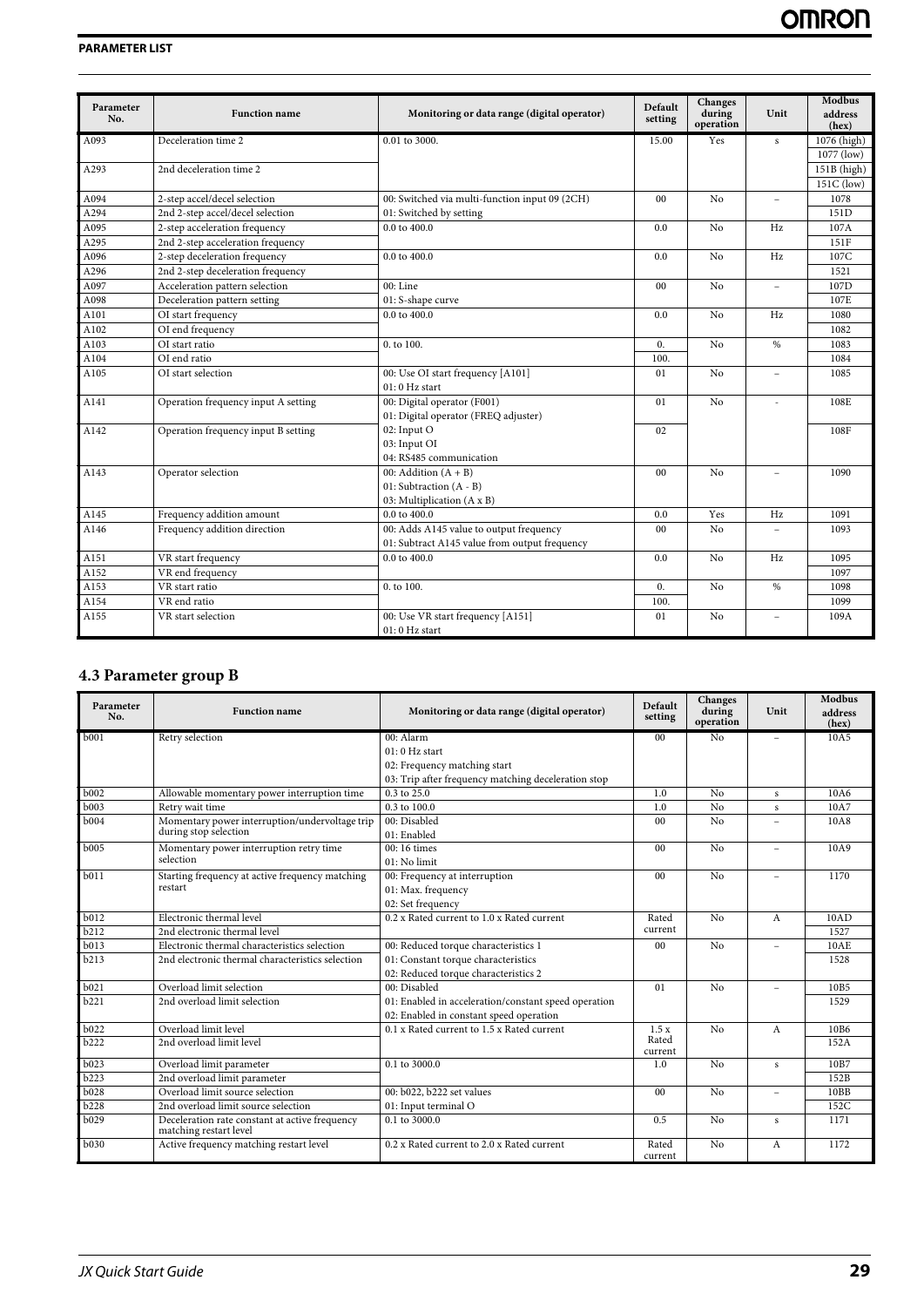| Parameter<br>No. | <b>Function name</b>                                                                | Monitoring or data range (digital operator)                                                                      | Default<br>setting | Changes<br>during<br>operation | Unit                     | <b>Modbus</b><br>address<br>(hex) |
|------------------|-------------------------------------------------------------------------------------|------------------------------------------------------------------------------------------------------------------|--------------------|--------------------------------|--------------------------|-----------------------------------|
| b031             | Soft lock selection                                                                 | 00: Data other than b031 cannot be changed when ter-<br>minal SFT is ON                                          | 01                 | No                             |                          | 10BC                              |
|                  |                                                                                     | 01: Data other than b031 and the specified frequency<br>parameter cannot be changed when terminal SFT is ON      |                    |                                |                          |                                   |
|                  |                                                                                     | 02: Data other than b031 cannot be changed<br>03: Data other than b031 and the specified frequency               |                    |                                |                          |                                   |
|                  |                                                                                     | parameter cannot be changed<br>10: Data other than parameters changeable during oper-<br>ation cannot be changed |                    |                                |                          |                                   |
| <b>b</b> 050     | Selection of non-stop function at momentary                                         | 00: Disabled                                                                                                     | 00                 | No                             |                          | 10C9                              |
|                  | power interruption                                                                  | 01: Enabled (Stop)<br>02: Enabled (Restart)                                                                      |                    |                                |                          |                                   |
| b051             | Starting voltage of non-stop function at<br>momentary power interruption            | 0.0 to 1000.                                                                                                     | 0.0                | No                             | V                        | 10CA                              |
| b052             | Stop deceleration level of non-stop function at<br>momentary power interruption     |                                                                                                                  |                    |                                |                          | 10CB                              |
| b053             | Deceleration time of non-stop function at<br>momentary power interruption           | 0.01 to 3000                                                                                                     | 1.0                | No                             | s                        | 10CC                              |
| b054             | Deceleration starting width of non-stop function<br>at momentary power interruption | 0.0 to 10.0                                                                                                      | 0.0                | No                             | Hz                       | 10CE                              |
| b055             | Overvoltage protection proportional gain during<br>deceleration                     | 0.2 to 5.0                                                                                                       | 0.2                | Yes                            | $\overline{a}$           | 1173                              |
| b056             | Overvoltage protection integral time during<br>deceleration                         | 0.0 to 150.0                                                                                                     | 0.2                | Yes                            | s                        | 1174                              |
| <b>b080</b>      | AM adjustment                                                                       | 0. to 255.<br>(Shared with C086 for AM offset adjustment)                                                        | 100.               | Yes                            | $\overline{\phantom{a}}$ | 10CF                              |
| <b>b</b> 082     | Starting frequency                                                                  | $\overline{0.5}$ to 9.99                                                                                         | 1.5                | No                             | Hz                       | 10D1                              |
| b083             | Carrier frequency                                                                   | 2.0 to 12.0                                                                                                      | 3.0                | No                             | kHz                      | 10D <sub>2</sub>                  |
| <b>b084</b>      | Initialization selection                                                            | 00: Clears the trip monitor<br>01: Initializes data                                                              | 00                 | N <sub>o</sub>                 |                          | 10D3                              |
|                  |                                                                                     | 02: Clears the trip monitor and initializes data                                                                 |                    |                                |                          |                                   |
| <b>b</b> 085     | Initialization parameter selection                                                  | 00 (Do not change)                                                                                               | $00\,$             | No                             | $\overline{\phantom{a}}$ | 10 <sub>D</sub> 4                 |
| <b>b086</b>      | Frequency conversion coefficient                                                    | 0.1 to 99.9                                                                                                      | 1.0                | Yes                            | $\overline{\phantom{a}}$ | 10D <sub>5</sub>                  |
| b087             | STOP key selection                                                                  | 00: Enabled<br>01: Disabled                                                                                      | $00\,$             | No                             | $\overline{\phantom{a}}$ | 10D <sub>6</sub>                  |
| <b>b088</b>      | Free-run stop selection                                                             | 00: 0 Hz start<br>01: Active frequency matching restart                                                          | $00\,$             | No                             | ä,                       | 10D7                              |
| b089             | Monitor display selection                                                           | 01: Output frequency monitor<br>02: Output current monitor                                                       | 01                 | Yes                            | L,                       | 10D8                              |
|                  |                                                                                     | 03: Rotation direction monitor                                                                                   |                    |                                |                          |                                   |
|                  |                                                                                     | 04: PID feedback value monitor                                                                                   |                    |                                |                          |                                   |
|                  |                                                                                     | 05: Multi-function input monitor                                                                                 |                    |                                |                          |                                   |
|                  |                                                                                     | 06: Multi-function output monitor                                                                                |                    |                                |                          |                                   |
|                  |                                                                                     | 07: Frequency conversion monitor                                                                                 |                    |                                |                          |                                   |
| b091             | Stop selection                                                                      | 00: Decel-Stop<br>01: Free-RUN                                                                                   | $00\,$             | No                             | ÷,                       | 10DA                              |
| b092             | Cooling fan control                                                                 | 00: Always ON                                                                                                    | 01                 | No                             | $\sim$                   | 10DB                              |
|                  |                                                                                     | 01: ON during RUN                                                                                                |                    |                                |                          |                                   |
|                  |                                                                                     | 02: Depends on the fin temperature                                                                               |                    |                                |                          |                                   |
| <b>b</b> 130     | Overvoltage LAD stop function                                                       | 00: Disabled<br>01: Enabled                                                                                      | $00\,$             | No                             | $\overline{\phantom{a}}$ | 10F5                              |
| b131             | Overvoltage LAD stop function level setting                                         | 200-V class: 330. to 395.                                                                                        | 380/760            | Yes                            | $\overline{V}$           | 10F6                              |
| b133             | Overvoltage protection function selection during                                    | 400-V class: 660. to 790.<br>00: Disabled                                                                        | $00\,$             | $\rm No$                       | $\overline{\phantom{a}}$ | 1176                              |
|                  | deceleration                                                                        | 01: Enabled                                                                                                      |                    |                                | $\overline{V}$           |                                   |
| b134             | Overvoltage protection level setting during<br>deceleration                         | 200-V class: 330. to 395.<br>400-V class: 660. to 790.                                                           | 380/760            | $\rm No$                       |                          | 1177                              |
| <b>b140</b>      | Overcurrent suppression function                                                    | 00: Disabled<br>01: Enabled                                                                                      | 01                 | $\rm No$                       | $\overline{\phantom{a}}$ | 10F7                              |
| b150             | Automatic carrier reduction                                                         | 00: Disabled                                                                                                     | $00\,$             | No                             | $\overline{\phantom{a}}$ | 10F8                              |
| b151             | Ready function selection                                                            | 01: Enabled<br>00: Disabled                                                                                      | $00\,$             | No                             | $\overline{\phantom{a}}$ | 10F9                              |
|                  |                                                                                     | 01: Enabled                                                                                                      |                    |                                |                          |                                   |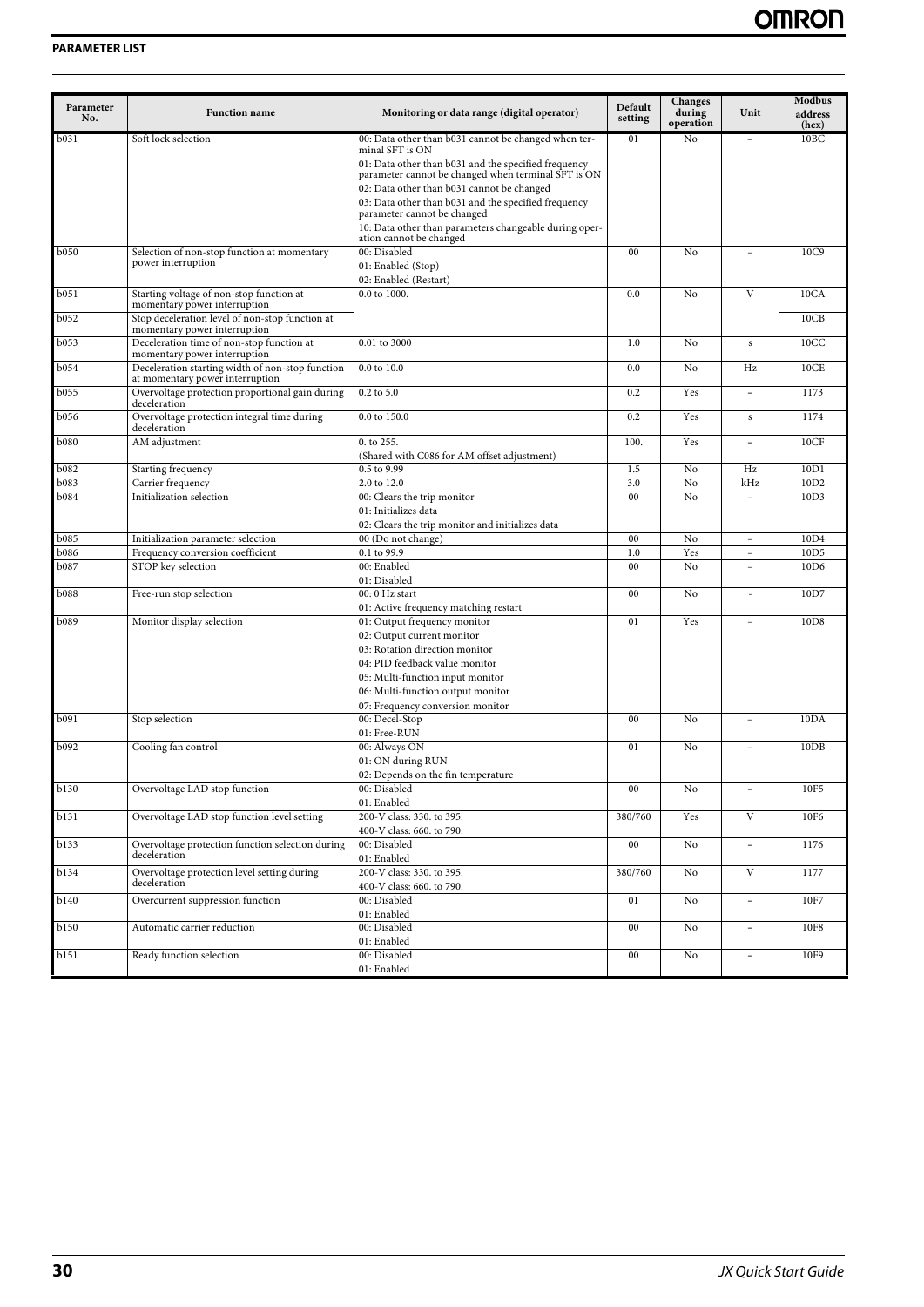# <span id="page-32-0"></span>**4.4 Parameter group C**

| Parameter<br>No.              | <b>Function name</b>                                   | Monitoring or data range (digital operator)                                                | Default<br>setting | Changes<br>during<br>operation | Unit                     | Modbus<br>address<br>(hex) |
|-------------------------------|--------------------------------------------------------|--------------------------------------------------------------------------------------------|--------------------|--------------------------------|--------------------------|----------------------------|
| C <sub>001</sub>              | Multi-function input 1 selection                       | 00: FW (forward)                                                                           | 00                 | No                             |                          | 1103                       |
|                               |                                                        | 01: RV (reverse)                                                                           |                    |                                |                          |                            |
|                               |                                                        | 02: CF1 (multi-step speed setting binary 1)                                                |                    |                                |                          |                            |
| C <sub>201</sub>              | 2nd multi-function input 1 selection                   | 03: CF2 (multi-step speed setting binary 2)<br>04: CF3 (multi-step speed setting binary 3) | 00                 |                                |                          | 1532                       |
|                               |                                                        | 05: CF4 (multi-step speed setting binary 4)                                                |                    |                                |                          |                            |
|                               |                                                        | 06: JG (jogging)                                                                           |                    |                                |                          |                            |
| C002                          | Multi-function input 2 selection                       | 07: DB (external DC injection braking)                                                     | 01                 |                                |                          | 1104                       |
|                               |                                                        | 08: SET (2nd control)                                                                      |                    |                                |                          |                            |
|                               |                                                        | 09: 2CH (2-step acceleration/deceleration)                                                 |                    |                                |                          |                            |
| C <sub>2</sub> 0 <sub>2</sub> | 2nd multi-function input 2 selection                   | 11: FRS (free-run stop)                                                                    | 01                 |                                |                          | 1533                       |
|                               |                                                        | 12: EXT (external trip)                                                                    |                    |                                |                          |                            |
|                               |                                                        | 13: USP (USP function)<br>15: SFT (soft lock)                                              |                    |                                |                          |                            |
| CO <sub>03</sub>              | Multi-function input 3 selection                       | 16: AT (analog input switching)                                                            | 18                 |                                |                          | 1105                       |
|                               |                                                        | 18: RS (reset)                                                                             |                    |                                |                          |                            |
|                               |                                                        | 19: PTC (thermistor input)                                                                 |                    |                                |                          |                            |
| C203                          | 2nd multi-function input 3 selection                   | 20: STA (3-wire start)                                                                     | 18                 |                                |                          | 1534                       |
|                               |                                                        | 21: STP (3-wire stop)                                                                      |                    |                                |                          |                            |
|                               |                                                        | 22: F/R (3-wire forward/reverse)                                                           |                    |                                |                          |                            |
| C <sub>004</sub>              | Multi-function input 4 selection                       | 23: PID (PID enabled/disabled)                                                             | 12                 |                                |                          | 1106                       |
|                               |                                                        | 24: PIDC (PID integral reset)<br>27: UP (UP/DWN function accelerated)                      |                    |                                |                          |                            |
|                               |                                                        | 28: DWN (UP/DWN function decelerated)                                                      |                    |                                |                          |                            |
|                               |                                                        | 29: UDC (UP/DWN function data clear)                                                       |                    |                                |                          |                            |
| C <sub>204</sub>              | 2nd multi-function input 4 selection                   | 31: OPE (forced operator)                                                                  | 12                 |                                |                          | 1535                       |
|                               |                                                        | 50: ADD (frequency addition)                                                               |                    |                                |                          |                            |
|                               |                                                        | 51: F-TM (forced terminal block)                                                           |                    |                                |                          |                            |
| COO5                          | Multi-function input 5 selection                       | 52: RDY (ready function)                                                                   | 02                 |                                |                          | 1107                       |
|                               |                                                        | 53: SP-SET (special 2nd function)                                                          |                    |                                |                          |                            |
|                               |                                                        | 64: EMR (emergency shutoff <sup>*1</sup> )                                                 |                    |                                |                          |                            |
| C <sub>205</sub>              | 2nd multi-function input 5 selection                   | 255: No function                                                                           | 02                 |                                |                          | 1536                       |
|                               |                                                        |                                                                                            |                    |                                |                          |                            |
|                               |                                                        | *1. The EMR is set forcibly with switch S8, not with parameters.                           |                    |                                |                          |                            |
| C <sub>011</sub>              | Multi-function input 1 operation selection             | 00: NO                                                                                     | 00                 | No                             |                          | 110B                       |
| C012                          | Multi-function input 2 operation selection             | 01:NC                                                                                      |                    |                                |                          | 110C                       |
| C013                          | Multi-function input 3 operation selection             |                                                                                            |                    |                                |                          | 110D                       |
| CO14                          | Multi-function input 4 operation selection             |                                                                                            |                    |                                |                          | 110E                       |
| CO15                          | Multi-function input 5 operation selection             |                                                                                            |                    |                                |                          | 110F                       |
| C <sub>021</sub>              | Multi-function output terminal 11 selection            | 00: RUN (signal during RUN)                                                                | 00                 | No                             | $\overline{\phantom{a}}$ | 1114                       |
|                               |                                                        | 01: FA1 (constant speed arrival signal)<br>02: FA2 (over set frequency arrival signal)     |                    |                                |                          |                            |
|                               |                                                        | 03: OL (overload warning)                                                                  |                    |                                |                          |                            |
|                               |                                                        | 04: OD (excessive PID deviation)                                                           |                    |                                |                          |                            |
|                               |                                                        | 05: AL (alarm output)                                                                      |                    |                                |                          |                            |
| C <sub>026</sub>              | Relay output (AL2, AL1) function selection             | 06: Dc (disconnection detection)                                                           | 05                 |                                |                          | 1119                       |
|                               |                                                        | 07: FBV (PID FB status output)                                                             |                    |                                |                          |                            |
|                               |                                                        | 08: NDc (network error)                                                                    |                    |                                |                          |                            |
|                               |                                                        | 09: LOG (logic operation output)                                                           |                    |                                |                          |                            |
|                               |                                                        | 10: ODc (do not use)                                                                       |                    |                                |                          |                            |
|                               |                                                        | 43: LOC (light load detection signal)                                                      |                    |                                |                          |                            |
| CO <sub>28</sub>              | AM selection                                           | 00: Output frequency<br>01: Output current                                                 | $00\,$             | No                             | $\overline{\phantom{a}}$ | 111B                       |
| C031                          | Multi-function output terminal 11 contact              | 00: NO contact at AL2, NC contact at AL1                                                   | $00\,$             | No                             |                          | 111D                       |
|                               | selection                                              | 01: NC contact at AL2, NO contact at AL1                                                   |                    |                                |                          |                            |
| C036                          | Relay output (AL2, AL1) contact selection              |                                                                                            | 01                 |                                |                          | 1122                       |
| C038                          | Light load signal output mode                          | 00: Enabled during acceleration/deceleration/constant                                      | 01                 | No                             | L.                       | 1178                       |
|                               |                                                        | speed                                                                                      |                    |                                |                          |                            |
|                               |                                                        | 01: Enabled only during constant speed                                                     |                    |                                |                          |                            |
| C039                          | Light load detection level                             | 0.0 to 2.0 x Rated current (0.0 setting: function disable)                                 | Rated<br>current   | No                             | $\overline{\phantom{a}}$ | 1179                       |
| C <sub>041</sub>              | Overload warning level                                 | 0.0: Does not operate                                                                      | Rated              | No                             | A                        | 1124                       |
| C <sub>241</sub>              | 2nd overload warning level                             | 0.1 x Rated current to 2.0 x Rated current                                                 | current            |                                |                          | 153A                       |
| C <sub>042</sub>              | Arrival frequency during acceleration                  | $0.0$ to $400.0$                                                                           | 0.0                | No                             | Hz                       | 1126                       |
| C043                          | Arrival frequency during deceleration                  |                                                                                            |                    |                                |                          | 1128                       |
| C <sub>044</sub>              | PID deviation excessive level                          | $0.0$ to $100.0$                                                                           | 3.0                | No                             | $\%$                     | 1129                       |
| CO <sub>52</sub>              | PID FB upper limit                                     | 0.0 to 100.0                                                                               | 100.0              | N <sub>0</sub>                 | %                        | 112E                       |
| C053                          | PID FB lower limit                                     |                                                                                            | 0.0                |                                |                          | 112F                       |
| C070                          | Operator/Modbus selection                              | 02: Digital Operator                                                                       | 02                 | No                             |                          | 1137                       |
|                               |                                                        | 03: Modbus                                                                                 |                    |                                |                          |                            |
| C071                          | Communication speed selection (Baud rate<br>selection) | 04: 4800 bps                                                                               | 04                 | No                             |                          | 1137                       |
|                               |                                                        | 05:9600 bps<br>06: 19200 bps                                                               |                    |                                |                          |                            |
| C072                          | Communication station No. selection                    | 1. to 32.                                                                                  | 1.                 | No                             | $\overline{\phantom{a}}$ | 1139                       |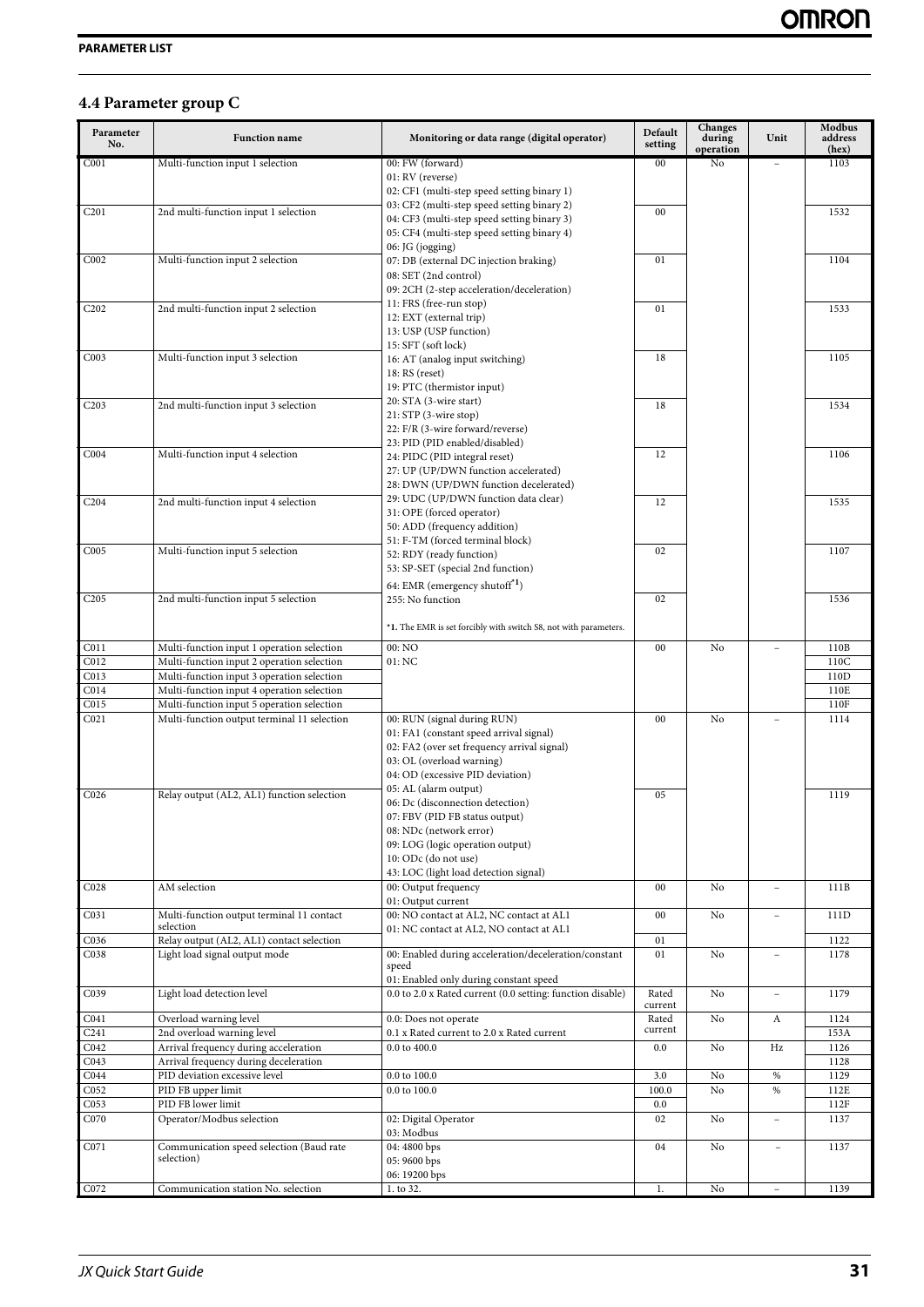| Parameter<br>No. | <b>Function</b> name             | Monitoring or data range (digital operator)                        | Default<br>setting | <b>Changes</b><br>during<br>operation | Unit         | <b>Modbus</b><br>address<br>(hex) |
|------------------|----------------------------------|--------------------------------------------------------------------|--------------------|---------------------------------------|--------------|-----------------------------------|
| C <sub>074</sub> | Communication parity selection   | 00: No parity                                                      | 00                 | N <sub>o</sub>                        |              | 113B                              |
|                  |                                  | 01: Even                                                           |                    |                                       |              |                                   |
|                  |                                  | 02: Odd                                                            |                    |                                       |              |                                   |
| C075             | Communication stop bit selection | $1:1-bit$                                                          | $\mathbf{1}$       | No                                    | $\equiv$     | 113C                              |
|                  |                                  | $2:2-bit$                                                          |                    |                                       |              |                                   |
| C076             | Communication error selection    | 00: Trip                                                           | 02                 | No                                    | $\equiv$     | 113D                              |
|                  |                                  | 01: Trip after deceleration stop                                   |                    |                                       |              |                                   |
|                  |                                  | 02: Ignore                                                         |                    |                                       |              |                                   |
|                  |                                  | 03: Free run                                                       |                    |                                       |              |                                   |
|                  |                                  | 04: Deceleration Stop                                              |                    |                                       |              |                                   |
| C077             | Communication error timeout      | 0.00 to 99.99                                                      | 0.00               | No                                    | $\mathbf{s}$ | 113E                              |
| C078             | Communication wait time          | 0. to 1000.                                                        | 0.                 | No                                    | ms           | 113F                              |
| C <sub>081</sub> | O adjustment                     | 0.0 to 200.0                                                       | 100.0              | Yes                                   | $\%$         | 1141                              |
| C082             | OI adjustment                    |                                                                    |                    |                                       |              | 1142                              |
| C086             | AM offset adjustment             | 0.0 to 10.0                                                        | 0.0                | Yes                                   | V            | 1145                              |
| C091             | Not used                         | Use "00" (Do not change)                                           | 00                 | $\equiv$                              | $\equiv$     | $\equiv$                          |
| C101             | UP/DWN selection                 | 00: Do not store the frequency data                                | 0 <sub>0</sub>     | No                                    |              | 1149                              |
|                  |                                  | 01: Store the frequency data                                       |                    |                                       |              |                                   |
| C <sub>102</sub> | Reset selection                  | 00: Trip reset at rising edge of RS input                          | 0 <sub>0</sub>     | No                                    | $\equiv$     | 114A                              |
|                  |                                  | 01: Trip reset at falling edge of RS input                         |                    |                                       |              |                                   |
|                  |                                  | 02: Enabled only during trip (Reset at rising edge of RS<br>input) |                    |                                       |              |                                   |
| C141             | Logic operation function A input | 00: RUN (signal during RUN)                                        | 0 <sub>0</sub>     | No                                    | $\equiv$     | 1150                              |
|                  |                                  | 01: FA1 (constant speed arrival signal)                            |                    |                                       |              |                                   |
|                  |                                  | 02: FA2 (over set frequency arrival signal)                        |                    |                                       |              |                                   |
|                  |                                  | 03: OL (overload warning)                                          |                    |                                       |              |                                   |
|                  |                                  | 04: OD (excessive PID deviation)                                   |                    |                                       |              |                                   |
| C142             | Logic operation function B input | 05: AL (alarm output)                                              | 01                 |                                       |              | 1151                              |
|                  |                                  | 06: Dc (disconnection detected)                                    |                    |                                       |              |                                   |
|                  |                                  | 07: FBV (PID FB status output)                                     |                    |                                       |              |                                   |
|                  |                                  | 08: NDc (network error)                                            |                    |                                       |              |                                   |
|                  |                                  | 10: ODc (do not use)                                               |                    |                                       |              |                                   |
|                  |                                  | 43: LOC (light load detection signal)                              |                    |                                       |              |                                   |
| C143             | Logic operator selection         | 00:AND                                                             | 0 <sub>0</sub>     | No                                    | $\equiv$     | 1152                              |
|                  |                                  | 01:OR                                                              |                    |                                       |              |                                   |
|                  |                                  | 02: XOR                                                            |                    |                                       |              |                                   |
| C144             | Output terminal 11 ON delay      | $0.0$ to $100.0$                                                   | 0.0                | No                                    | $\mathbf s$  | 1153                              |
| C <sub>145</sub> | Output terminal 11 OFF delay     |                                                                    |                    |                                       |              | 1154                              |
| C148             | Relay output ON delay            | 0.0 to 100.0                                                       | 0.0                | No                                    | $\mathbf s$  | 1157                              |
| C149             | Relay output OFF delay           |                                                                    |                    |                                       |              | 1158                              |

# <span id="page-33-0"></span>**4.5 Parameter group H**

| Parameter<br>No. | <b>Function name</b>            | Monitoring or data range (digital operator)   | Default<br>setting | <b>Changes</b><br>during<br>operation | Unit | Modbus<br>address<br>(hex) |
|------------------|---------------------------------|-----------------------------------------------|--------------------|---------------------------------------|------|----------------------------|
| H003             | Motor capacity selection        | 200-V class: 0.2/0.4/0.75/1.5/2.2/3.7/5.5/7.5 | Factory            | No                                    | kW   | 1165                       |
| H <sub>203</sub> | 2nd motor capacity selection    | 400-V class: 0.4/0.75/1.5/2.2/3.7/5.5/7.5     | default            |                                       |      | 1541                       |
| H004             | Motor pole number selection     | 2/4/6/8                                       |                    | No                                    | Pole | 1166                       |
| H <sub>204</sub> | 2nd motor pole number selection |                                               |                    |                                       |      | 1542                       |
| H006             | Stabilization parameter         | $0.$ to 255.                                  | 100                | Yes                                   | %    | 1168                       |
| H <sub>206</sub> | 2nd stabilization parameter     |                                               |                    |                                       |      | 1544                       |

# <span id="page-33-1"></span>**4.6 Parameter group F**

| Parameter<br>No. | <b>Function name</b>                  | Monitoring or data range (digital operator)     | Default<br>setting | Changes<br>during<br>operation | Unit | Modbus<br>address<br>(hex) |
|------------------|---------------------------------------|-------------------------------------------------|--------------------|--------------------------------|------|----------------------------|
| F001             | Output frequency setting/monitor      | Starting frequency to 1st or 2nd max. frequency | -                  | <b>Yes</b>                     | Hz   |                            |
| F002             | Acceleration time 1                   | $0.01$ to 3000.                                 | 10.0               | Yes                            | s    | 1014 (high)                |
|                  |                                       |                                                 |                    |                                |      | $1015$ (low)               |
| F <sub>202</sub> | 2nd acceleration time 1               |                                                 |                    |                                |      | 1501 (high)                |
|                  |                                       |                                                 |                    |                                |      | 1502 (low)                 |
| F003             | Deceleration time 1                   | $0.01$ to 3000.                                 | 10.0               | Yes                            | s    | 1016 (high)                |
|                  |                                       |                                                 |                    |                                |      | $1017$ (low)               |
| F203             | 2nd deceleration time 1               |                                                 |                    |                                |      | 1503 (high)                |
|                  |                                       |                                                 |                    |                                |      | 1504 (low)                 |
| F004             | Operator rotation direction selection | 00: Forward                                     | 0 <sub>0</sub>     | No                             | -    | 1018                       |
|                  |                                       | 01: Reverse                                     |                    |                                |      |                            |